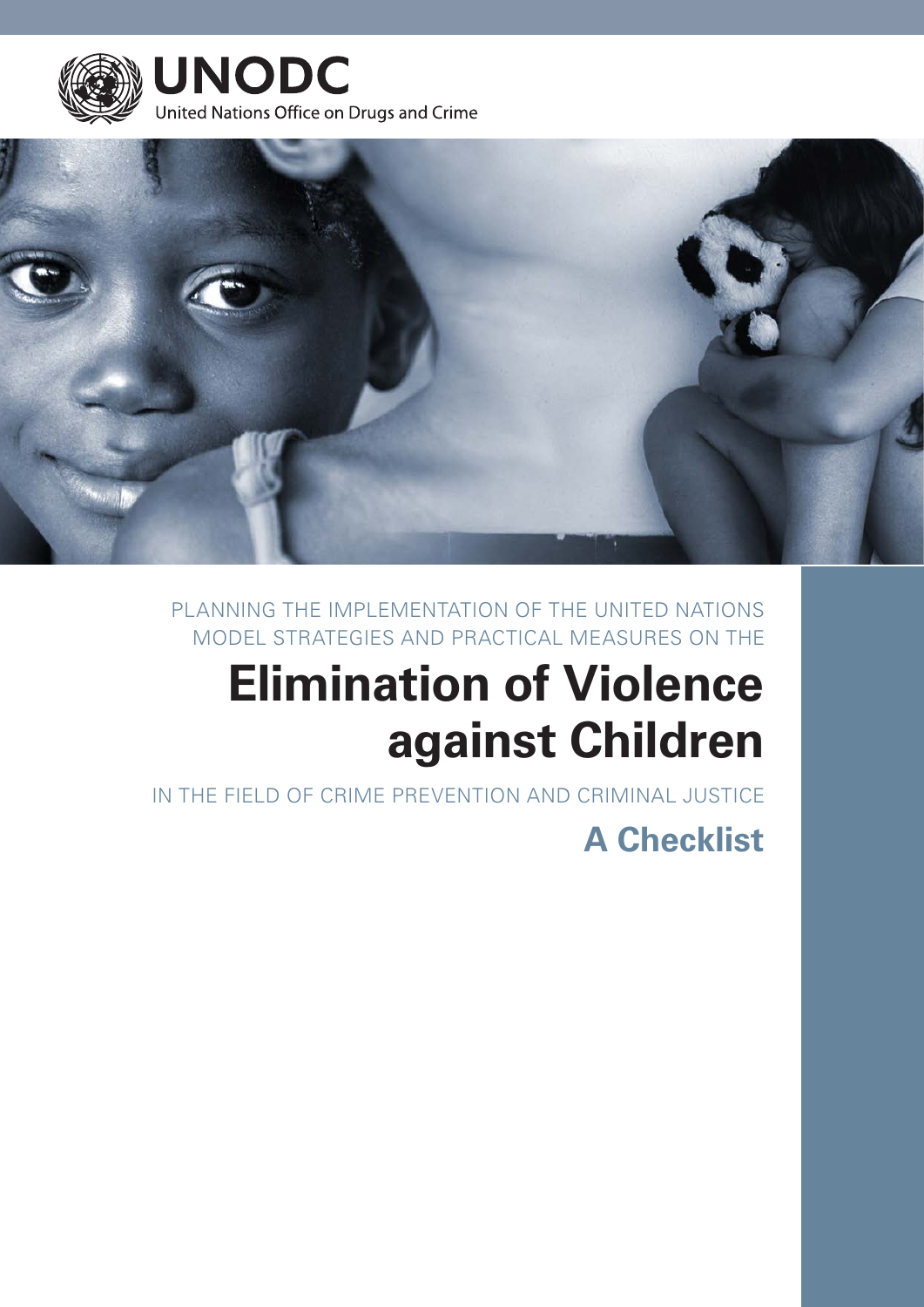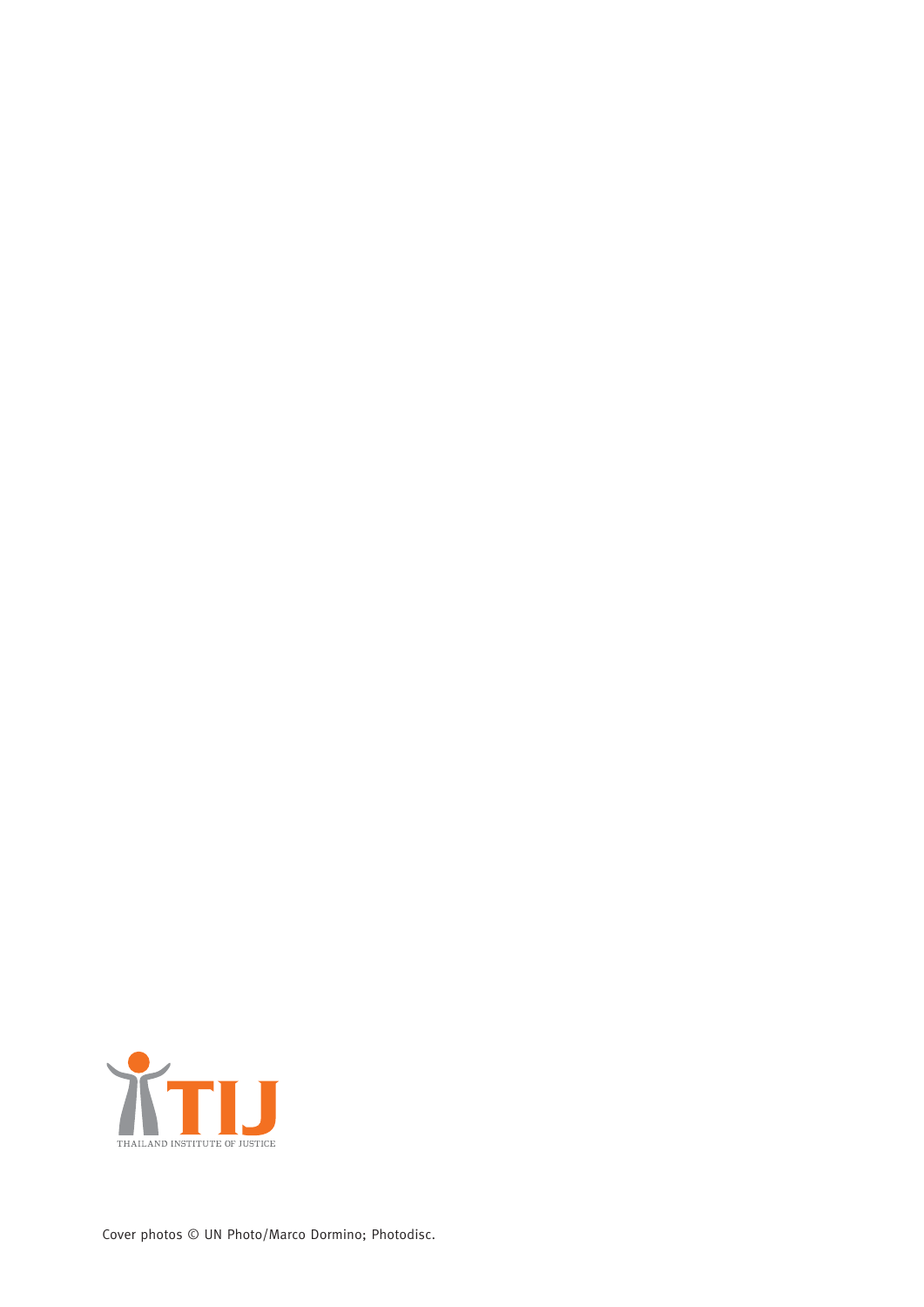UNITED NATIONS OFFICE ON DRUGS AND CRIME Vienna

Planning the Implementation of the United Nations Model Strategies and Practical Measures on the

## **Elimination of Violence against Children**

in the Field of Crime Prevention and Criminal Justice

A Checklist



UNITED NATIONS New York, 2015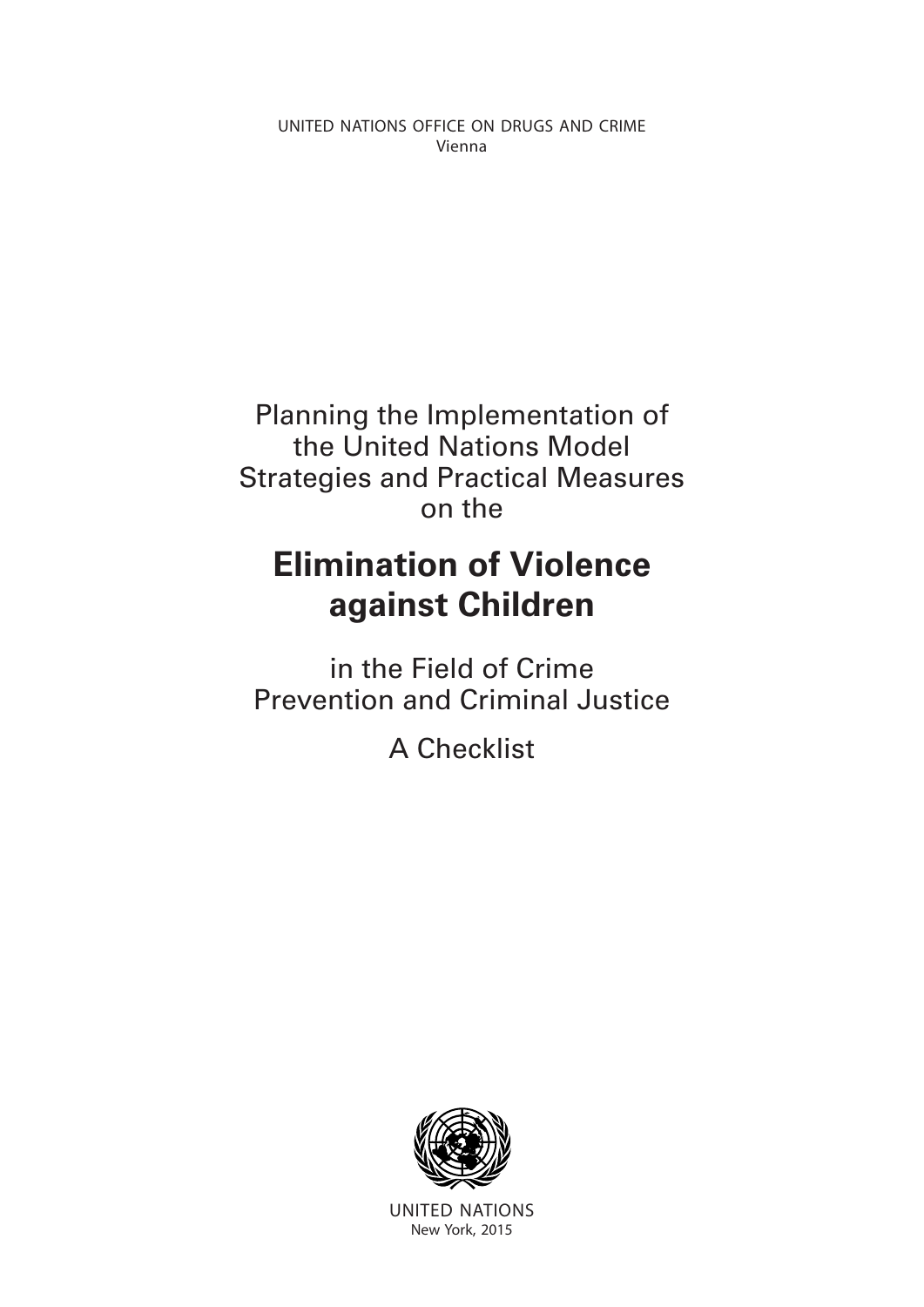© United Nations, March 2015. All rights reserved, worldwide.

The designations employed and the presentation of material in this publication do not imply the expression of any opinion whatsoever on the part of the Secretariat of the United Nations concerning the legal status of any country, territory, city or area, or of its authorities, or concerning the delimitation of its frontiers or boundaries.

Information on uniform resource locators and links to Internet sites contained in the present publication are provided for the convenience of the reader and are correct at the time of issue. The United Nations takes no responsibility for the continued accuracy of that information or for the content of any external website.

This publication has not been formally edited.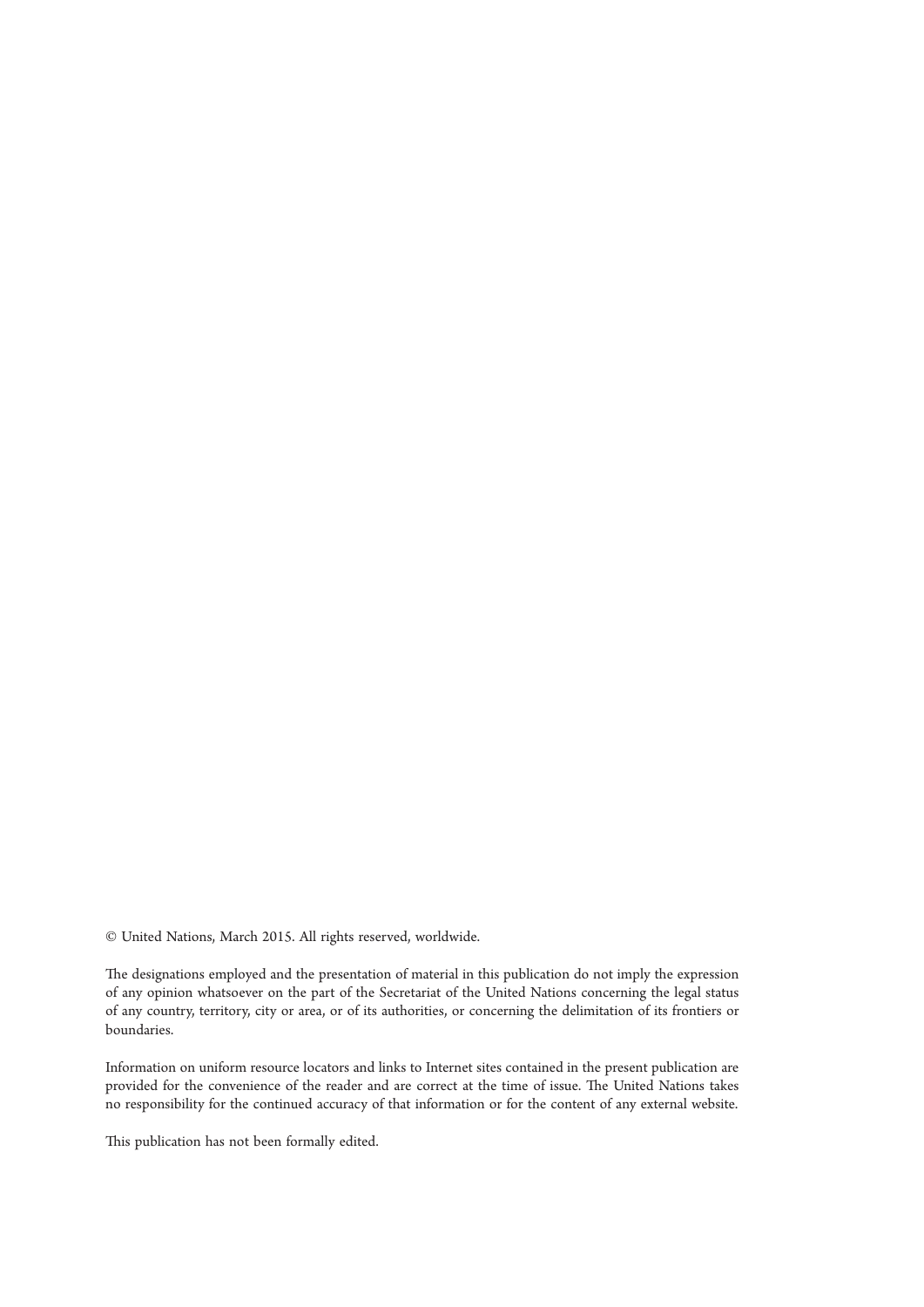## **Acknowledgments**

This Checklist was prepared for the United Nations Office on Drugs and Crime (UNODC) by Yvon Dandurand, Professor of Criminology, University of the Fraser Valley, Canada. The following UNODC staff contributed substantively to the elaboration of the booklet: Alexandra Souza Martins, Mario Hemmerling, and Mariano Tenca (intern), under the supervision of Valérie Lebaux, Chief of the Justice Section.

UNODC would like to express its gratitude to Her Royal Highness Princess Bajrakitiyabha Mahidol of Thailand for her continued support throughout the process of the development of this tool.

UNODC wishes to acknowledge the generous support provided by the Government of Thailand represented by the Thailand Institute of Justice (TIJ) and, in particular, Ambassador Adisak Panupong, Dr. Phiset Sa-Ardyen, Federica Piovesana and Amy Rinehart for the preparation of this publication.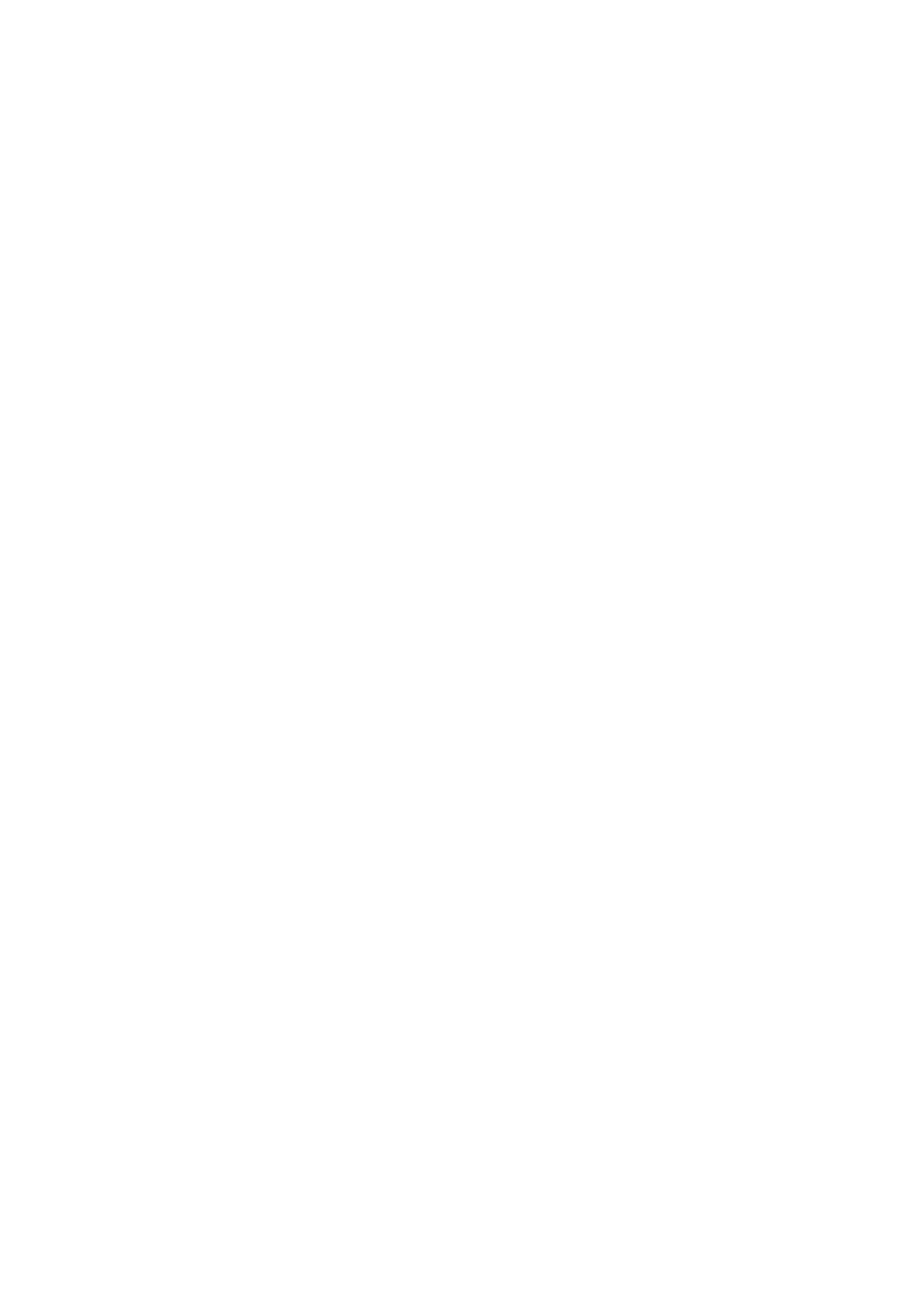### **Contents**

|                                                                                                                                                                                                                                                                                                                                                                                                                                                                                                                                  | Page |
|----------------------------------------------------------------------------------------------------------------------------------------------------------------------------------------------------------------------------------------------------------------------------------------------------------------------------------------------------------------------------------------------------------------------------------------------------------------------------------------------------------------------------------|------|
| $\label{eq:introduction} \begin{minipage}[c]{0.9\linewidth} \begin{minipage}[c]{0.9\linewidth} \begin{minipage}[c]{0.9\linewidth} \begin{minipage}[c]{0.9\linewidth} \end{minipage}[c]{0.9\linewidth} \begin{minipage}[c]{0.9\linewidth} \begin{minipage}[c]{0.9\linewidth} \end{minipage}[c]{0.9\linewidth} \end{minipage}[c]{0.9\linewidth} \begin{minipage}[c]{0.9\linewidth} \begin{minipage}[c]{0.9\linewidth} \end{minipage}[c]{0.9\linewidth} \end{minipage}[c]{0.9\linewidth} \begin{minipage}[c]{0.9\linewidth} \begin$ | vi   |
| The structure of the Checklist                                                                                                                                                                                                                                                                                                                                                                                                                                                                                                   | vi   |
|                                                                                                                                                                                                                                                                                                                                                                                                                                                                                                                                  | vii  |

#### Part 1. Prohibition of violence against children and general prevention

| Strategy I.  | Ensuring the prohibition by law of all forms of violence                         |  |
|--------------|----------------------------------------------------------------------------------|--|
|              | against children                                                                 |  |
| Strategy II. | Implementing comprehensive prevention programmes                                 |  |
|              | Strategy III. Promoting research and data collection, analysis and dissemination |  |

#### Part 2. Enhancing the ability and capacity of the criminal justice system to respond to violence against children and protect child victims

| Strategy IV.   | Establishing effective detection and reporting mechanisms                                     | 13 |
|----------------|-----------------------------------------------------------------------------------------------|----|
| Strategy V.    | Offering effective protection to child victims of violence                                    | 15 |
| Strategy VI.   | Ensuring effective investigation and prosecution of incidents of<br>violence against children | 18 |
| Strategy VII.  | Enhancing cooperation among various sectors                                                   | 20 |
| Strategy VIII. | Improving criminal proceedings in matters involving child victims<br>of violence              | 21 |
| Strategy IX.   | Ensuring that sentencing reflects the serious nature of violence<br>against children          | 24 |
| Strategy X.    | Strengthening capacity and training of criminal justice professionals                         | 26 |

#### Part 3. Preventing and responding to violence against children within the justice system

| Strategy XI.   | Reducing the number of children in contact with the justice system                                                                                                        | 29 |
|----------------|---------------------------------------------------------------------------------------------------------------------------------------------------------------------------|----|
| Strategy XII.  | Preventing violence associated with law enforcement and<br>prosecution activities                                                                                         | 31 |
| Strategy XIII. | Ensuring that deprivation of liberty is used only as a measure<br>of last resort and for the shortest appropriate period of time                                          | 35 |
| Strategy XIV.  | Prohibition of torture, other cruel, inhumane or degrading treatment<br>or punishment                                                                                     | 37 |
| Strategy XV.   | Preventing and responding to violence against children in places<br>of detention                                                                                          | 38 |
| Strategy XVI.  | Detecting, assisting and protecting children who are victims of<br>violence as a result of their involvement with the justice system<br>as alleged or sentenced offenders | 43 |
| Strategy XVII. | Strengthening accountability and oversight mechanisms                                                                                                                     | 45 |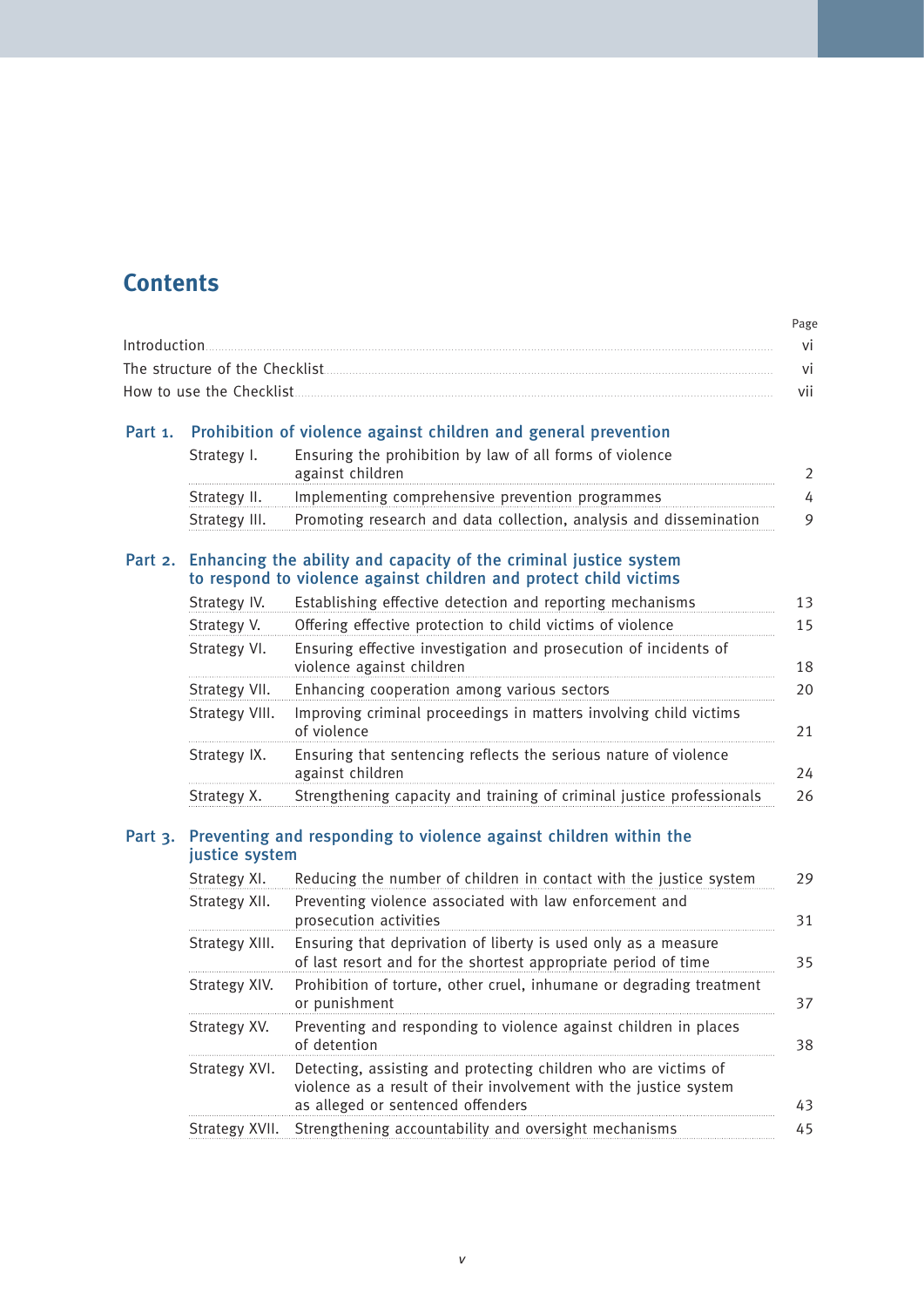### **Introduction**

The present Checklist is meant to assist the agencies responsible for the implementation of the United Nations Model Strategies and Practical Measures on the Elimination of Violence against Children in the Field of Crime Prevention and Criminal Justice (hereinafter referred to as the "Model Strategies") in reviewing their current capacity to prevent and respond to violence against children in the field of crime prevention and criminal justice.

The Model Strategies articulate, for the first time in an international instrument, the responsibility of the criminal justice system, in cooperation with child protection and other agencies, to prevent and respond to violence against children. They promote child rights-based caregiving and protection measures. They were formulated in order to help States address the need for integrated violence prevention and child protection strategies and offer children the protection to which they are entitled by international law.

The goal of the Model Strategies is to improve the effectiveness of the criminal justice system in preventing, prohibiting and responding to all forms of violence against children, as well as preventing any violence against children which may occur during their contacts with that system.

The main purpose of the Model Strategies is to offer a comprehensive and practical framework to assist governments in the review of national laws, procedures and practices and ensure that they effectively prevent and respond to violence against children and fully respect the rights of child victims of violence.

Each one of the 17 strategies included in the Model Strategies addresses a practical aspect of child protection against violence and offers practical measures that reflect best evidence-based crime prevention and child protection practices.

### **The structure of the Checklist**

For ease of reference, the Checklist is presented in tabular form. There are three main parts to the Checklist, corresponding to the three main parts of the Model Strategies:

- Part 1. Prohibition of violence against children and general prevention
- Part 2. Capacity of the criminal justice system to respond to violence against children
- Part 3. Prevention and response to violence against children within the justice system

Each part includes a number of sections, each referring to a particular strategy. In total, the Checklist includes 17 sections (one for each of the 17 main strategies). In each section, one finds a reference to a number of related "practical measures". Under each practical measure, the Checklist offers a number of direct questions that may be asked to determine whether the measure is required and, if so, what it should focus on more specifically. These questions are presented in the left-hand column of the table. The list of questions is not exhaustive and users are invited to add their own to the list.

In the right-hand column of the table, contextual information and a brief explanation is provided. When appropriate, reference is also made to applicable standards and norms; this is indicated by the following symbol:  $\Diamond$ . In several instances, reference is made to United Nations Office on Drugs and Crime (UNODC) tools (model laws, handbooks, etc.); this is indicated by the symbol:  $\Box\Box$ . Finally, there are sometimes references to other reports and other background resources that may be useful to better understand the need for particular measures or to find out more about best practices; these are indicated by the symbol:  $\Box$ .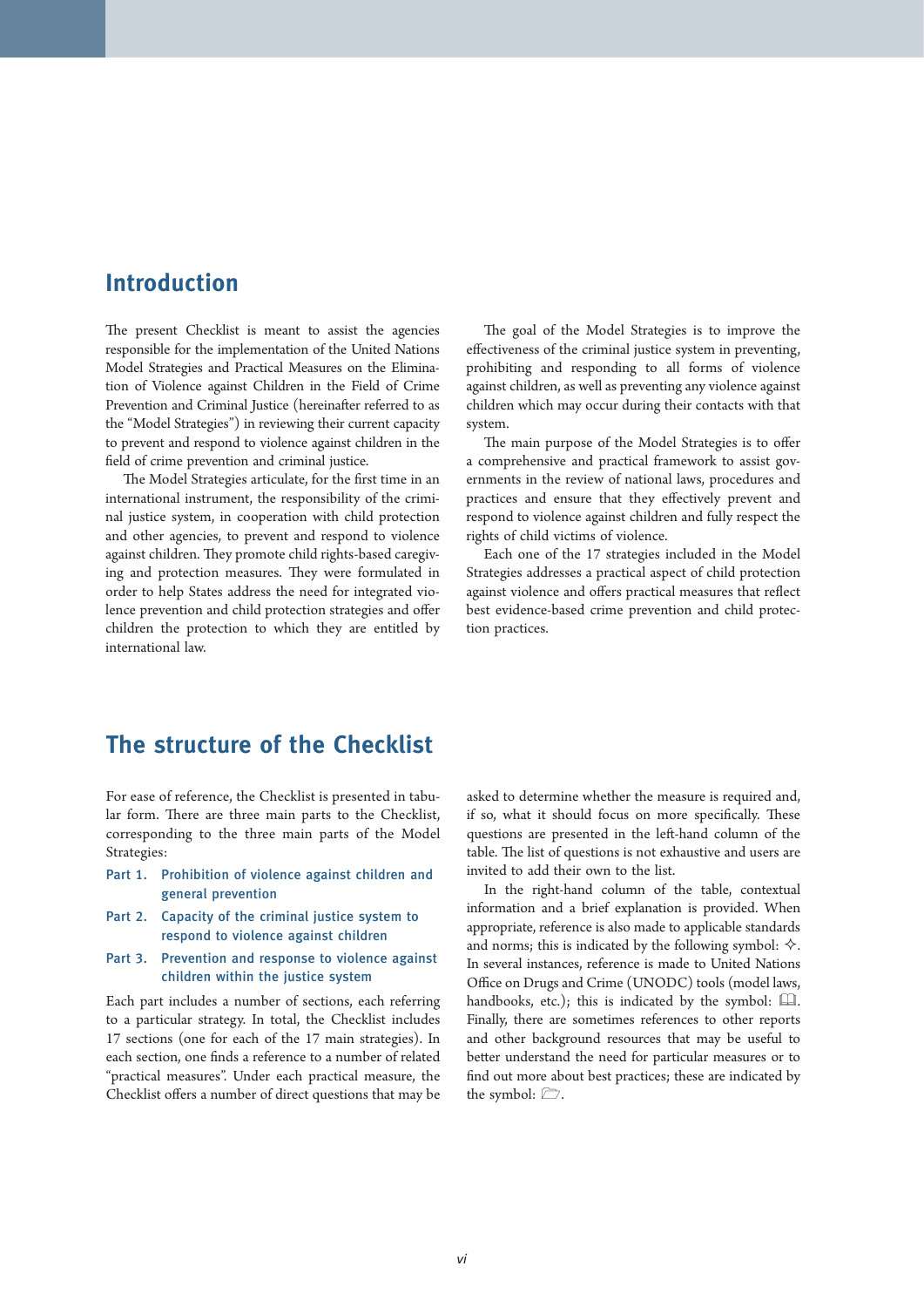### **How to use the Checklist**

Agencies and actors responsible for the implementation of the Model Strategies can use the Checklist to quickly review their current capacity to prevent and respond to violence against children and to develop a comprehensive strategy and action plan to improve their response to such violence.

The resolution adopting the Model Strategies invited Member States to adopt a strategic, knowledge-based, comprehensive and multisectoral approach to address the factors that give rise to violence against children and to respond in a timely manner to support child victims of violence and prevent their re-victimization. Considering the complexity of the issue, the many forms of violence to which children are exposed and the numerous contexts in which they may become vulnerable, it is quite clear that nothing less than a comprehensive and wellimplemented strategy will suffice to successfully address the problem.

In view of the fact that action will likely be required at various levels (legislative, policymaking, training, monitoring, research, public education, etc.), effective engagement of relevant actors at all these levels is usually necessary. Furthermore, it is quite clear that the coordination of activities, both within the justice sector and across the various sectors with a responsibility for child welfare and child protection, will require a level of broad institutional commitment that only a joint strategic effort can effectively deliver.

A first step in the implementation of the Model Strategies therefore usually consists of making a commitment to a strategic approach and identifying focal points with responsibility for initiating the strategic planning process. A second step involves a process through which key ministries and organizations that bear a level of responsibility for children's rights, welfare and protection are identified together with their respective role, mandate and responsibilities. This then leads to systematic efforts to mobilize these agencies and engage them in a joint process of strategic planning. At a very early stage in the implementation process, and as a crucial stage in the strategic planning exercise, it will be necessary to systematically review the current situation and assess the present capacity of the justice system to respond to incidents of violence against children.

This Checklist offers a quick reference tool to assist that very important part of the implementation process. The use of the Checklist is only an initial step. Further investigation may be subsequently required to assess more specifically the readiness and capacity of the police and other justice institutions to protect vulnerable children, children at risk of violence and victims of violence. Some specific inter-agency consultations may also be required to review the record of collaboration among these agencies and to identify any issue that may negatively affect this collaboration. Finally, agencies from other sectors, such as child protection or education, may need to conduct their own assessment of their policies, procedures and practices and review their capacity to engage, when required, with justice institutions.

Keep in mind that the Checklist or part of it can also be integrated into other assessment exercises. For example, the third part may be useful during an evaluation of a country's juvenile justice system. In other instances, it may provide a reference tool during a "justice for children" review of a country's law enforcement and justice institutions.

### **Setting priorities**

Having a comprehensive strategy does not necessarily imply trying to do everything that is required at once or according to the same level of priority to every planned activity. A prioritization exercise is required as well as a careful examination of the order in which the planned activities are sequenced. For example, in some cases, legislative reforms may be a necessary prerequisite for introducing other changes; in other cases, policy and other systematic changes can be implemented without any legislative action.

The priorities for action identified in your country may not be those of another country. In fact, there may even be different priorities in different regions of the same country. For example, there may be a specific concern, following a conflict situation, for the reintegration of child soldiers or the recruitment of children by radical extremist groups. That concern is possibly greater in one specific part of the country and therefore action in that regard may be a more urgent priority for that specific geographical area. Similarly, the problem of preventing violence against vulnerable child refugees or asylum seekers may be a greater problem in one part of a country that is adjacent to a troubled international border than in other parts of the country. Certain risks of violence against children may be more acute in urban areas than in rural areas, or vice versa.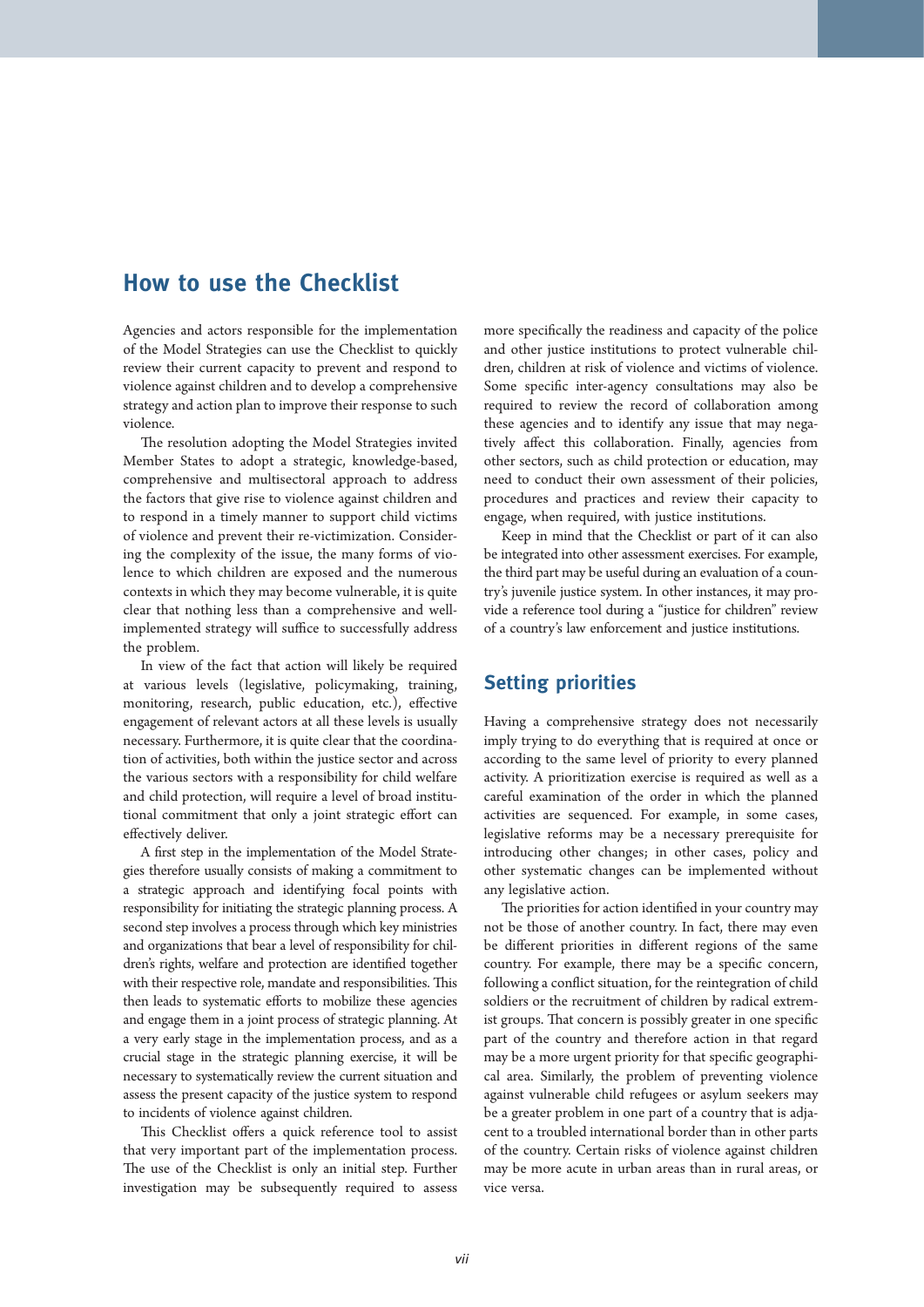In brief, it is important to identify the specific vulnerabilities and risks faced by children in different situations and to adopt proactive measures to reduce those risks. The nature and seriousness of the risks involved should be a key factor in determining priorities for action.

#### **Consultation**

Setting strategic priorities for action is best done through extensive and inclusive consultations with stakeholders and every agency or institution whose collaboration will be needed. Optimal results are usually achieved when the concerned agencies develop a strong sense of ownership of the process and the results of the priority-setting exercise. Consultations with children, when possible and relevant, must also be part of the process.

#### **Best practices**

Once priorities for action have been clearly delineated, it becomes important to systematically identify best practices in the areas of concern and to consider various options for addressing the problem. In most instances, best practices will need to be adapted to local circumstances. In some instances, innovation will be required and it will be wise to experiment with new models or different options before a final decision is made on the best way forward. Pilot projects and demonstration projects are a useful way to approach complex issues and to develop solutions that are adapted to the local institutions, the specific nature of the problem being addressed and other local circumstances. A well-developed and carefully implemented and monitored pilot project is also a powerful way of identifying in advance and anticipating the implementation challenges that a new policy, procedure or legislation is likely to pose.

UNODC, UNICEF and other organizations have developed tools that may help in the identification of best practices and useful instruments. The Checklist identifies some of them.

### **Plan of action**

The implementation of a comprehensive strategy usually involves different decision-making processes at various levels and may involve legislators, policymakers, agency leaders, financial authorities, funding agencies, etc. A clear articulation of the required decisions and the time frame within which they need to be made may help move the initiative forward.

Once policy decisions are made, a clear plan of action for the implementation of the strategy, with timelines, activities, outputs and expected outcomes should be developed. A well-articulated, yet flexible plan is one which takes into account the new challenges that will inevitably emerge, the unavoidable delays, the unexpected obstacles, or the fluctuations in the available resources.

The plan of action should incorporate:

- Well-defined responsibilities for the relevant institutions, agencies and personnel involved in implementing preventive measures
- Mechanisms for the appropriate coordination of preventive measures among government agencies and between governmental and non-governmental agencies
- Reliance on evidence-based methods for effectively identifying, mitigating and reducing the risk of violence against children
- Close interdisciplinary cooperation, with the involvement of all relevant agencies, civil society groups, local and religious leaders and, where relevant, other stakeholders
- Participation of children and families in policies and programmes for the prevention of criminal activities and children victimization

The *Guidelines for the Prevention of Crime* offer some useful guidance for this process.

#### **Monitoring**

At a later stage in the implementation process, the Checklist can easily be turned into a progress monitoring instrument or a structured way in which to report on actions taken to implement the Model Strategies. A comprehensive strategy needs to be periodically reviewed and improved as necessary.

Progress in implementing a comprehensive strategy to prevent and respond to violence against children may occur over a considerable period of time. Rigorous mechanisms to monitor the implementation of the comprehensive strategy are therefore needed. This will involve the systematic and routine collection of information about a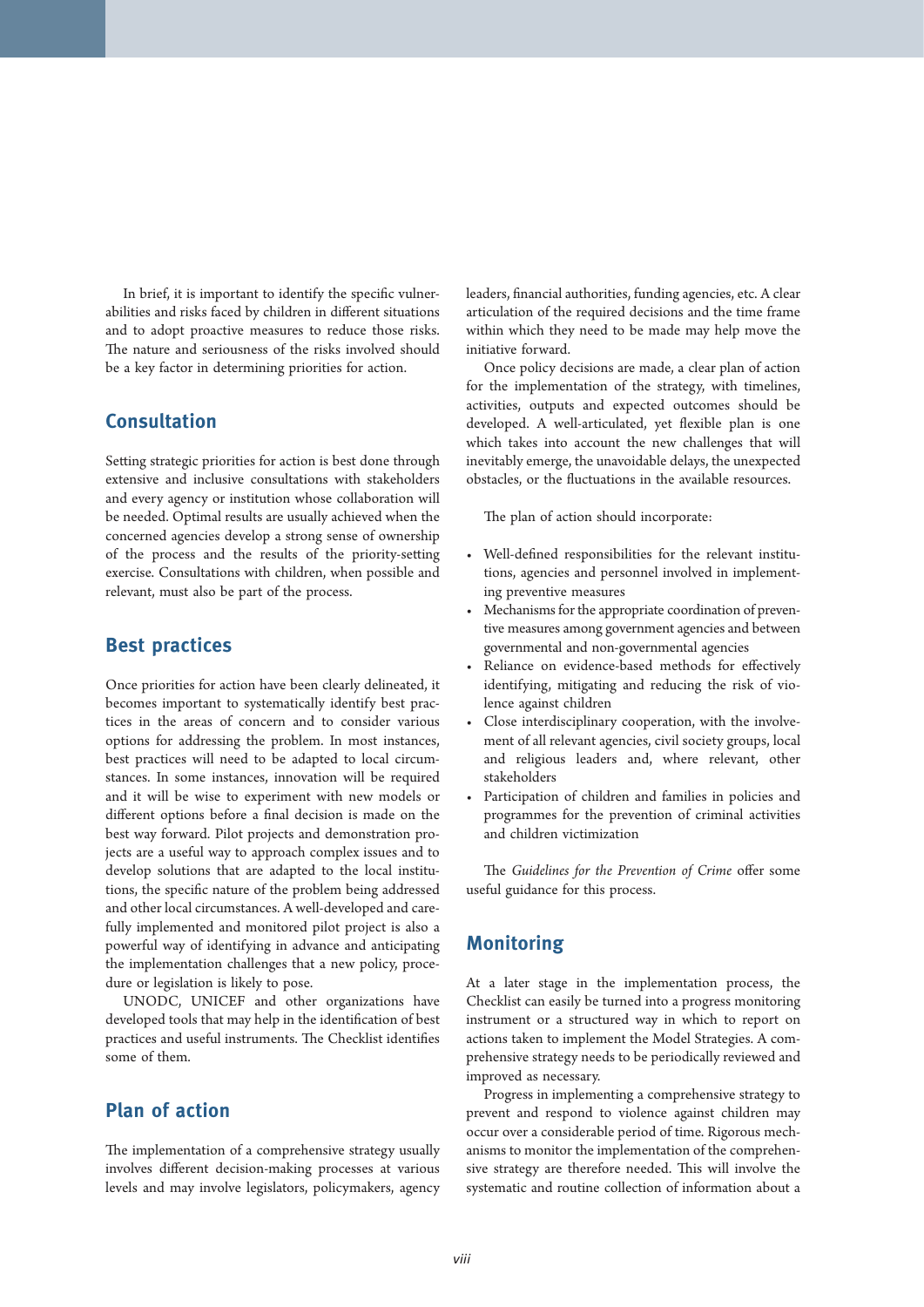number of factors and the impact of the strategy. Population-based surveys and child-sensitive methodologies aimed at collecting data regarding children, including crime and victimization surveys, are important for measuring progress in eliminating violence against children. The use of specific indicators of violence against children and of children's vulnerability to violence is recommended. All this makes it possible to learn from experiences, to improve practices and activities in the future, to promote internal and external accountability, and to empower stakeholders and beneficiaries of the strategy.

If such a system does not already exist, it is important to implement a multilevel system of reporting, starting from the most basic unit of government to the national level and to allow, in accordance with national legislation, the exchange of relevant information, statistics and data among all relevant institutions to help ensure comprehensive data-gathering for policy and programme development that will promote child protection.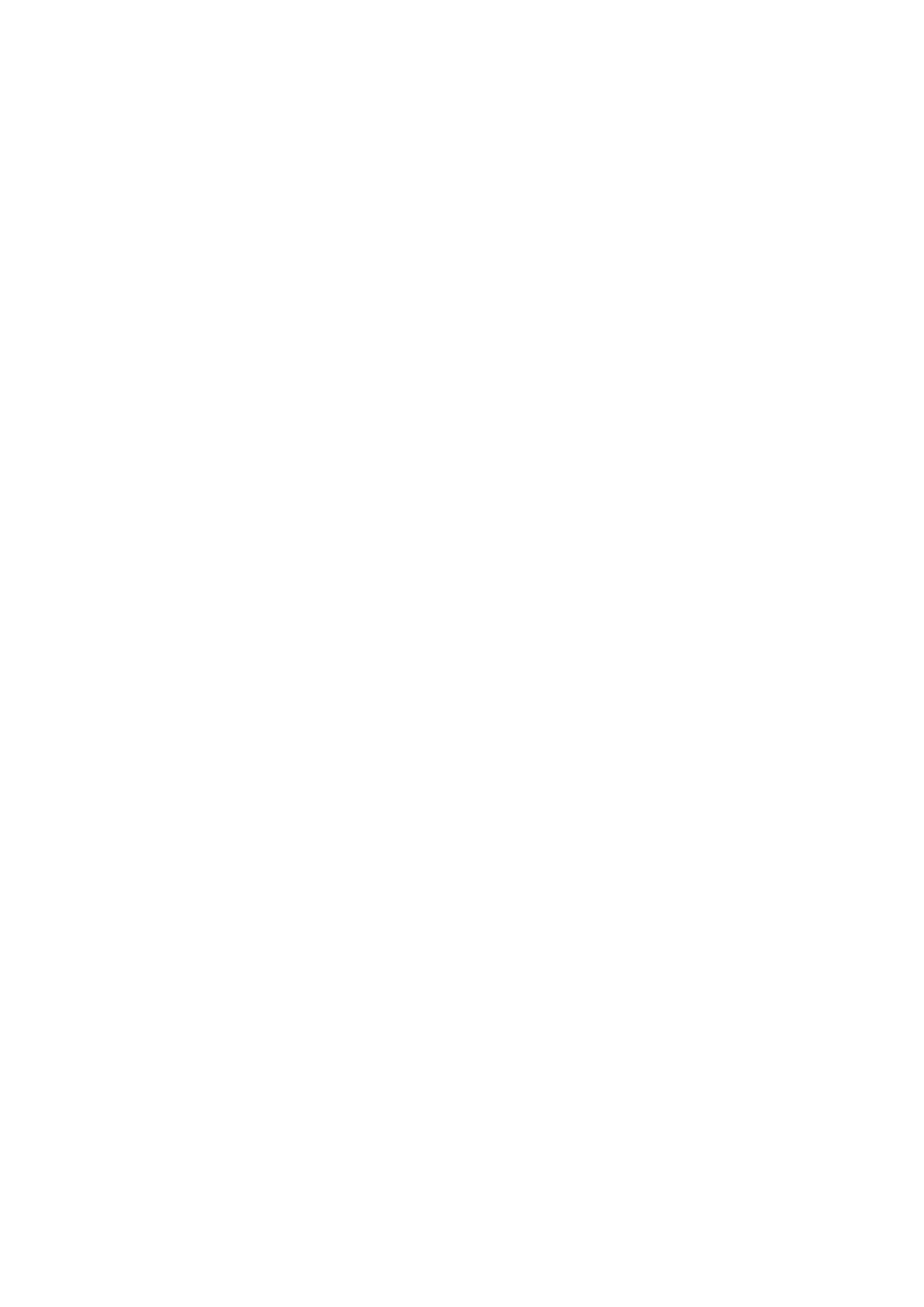## **PART 1**

PROHIBITION OF VIOLENCE AGAINST CHILDREN AND GENERAL PREVENTION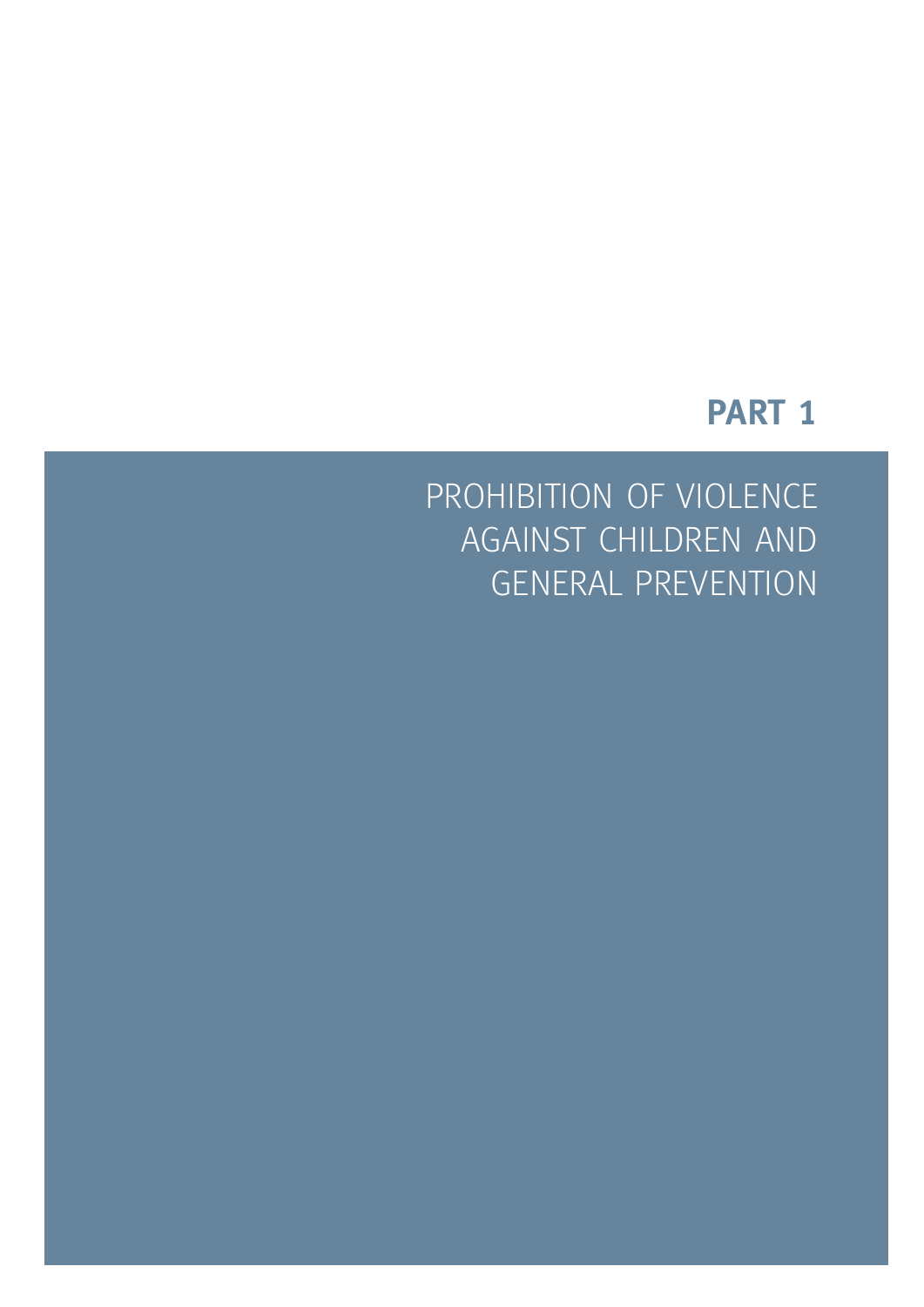### **Strategy I. Ensuring the prohibition by law of all forms of violence against children**

#### Formal prohibition of violence

- Do existing laws effectively prohibit all forms of violence against children?
- Are there provisions in the law that condone violence against children or that may increase the risk of violence against children? If so, what are those laws?
- Is the prohibition of cruel, inhumane or degrading treatment or punishment of children effectively prohibited in all settings, including schools?
- Is corporal punishment of children allowed in the family, other forms of care, schools and the penal system?
- Is amputation, flogging or whipping allowed as a court sentence?

Without a clear legal framework prohibiting all forms of violence against children, authorities are unable to respond effectively and appropriately to incidents of violence against children. The criminalization of a conduct is what triggers the response of the justice system. It is often necessary for policymakers and legislators to proceed with a systematic review of their national laws to ascertain whether they appropriately prohibit, and where necessary, criminalize all forms of violence against children.

Policymakers and legislators must also examine whether any of their laws directly excuse, tolerate or condone any form of violence against children.

Model Strategies: Strategy I, paragraphs 8 and 9.

#### Prohibition of harmful practices

- Does the law establish a clear and complete prohibition of all harmful practices against children?
- Are the following practices prohibited?
	- Female genital mutilation or cutting
	- Forced marriage
	- Breast ironing
	- Witchcraft rituals
- Is the law sufficient to hold offenders accountable, prosecute and punish them, and protect children? If not, what are the main gaps in existing laws?
- Are there provisions in the law that provide justification or allow for consent to harmful practices against children? If so, what are these provisions?
- If informal or traditional justice systems play a role in responding to violence against children, are the rights of child victims sufficiently protected?
- Are children involved in the informal justice system precluded from accessing the formal justice system? If so, how can that be changed?

Countless number of girls and boys are victims of harmful practices undertaken under different pretexts or grounds, including female genital mutilation or cutting, forced marriage, breast ironing and witchcraft rituals. Establishing by law a clear prohibition of all harmful practices will affirm the supremacy of international human rights law over cultural, traditional and, sometimes, religious practices. At the same time, it is also necessary to remove from existing laws any provision that provides justification or allows for consent to harmful practices against children.

In plural legal systems where informal or traditional justice systems still play an important role in protecting children against violence, it is necessary to ensure that a recourse to such a system does not jeopardize children's rights or preclude child victims from accessing the formal justice system.

**Model Strategies:** Strategy I, paragraph 10.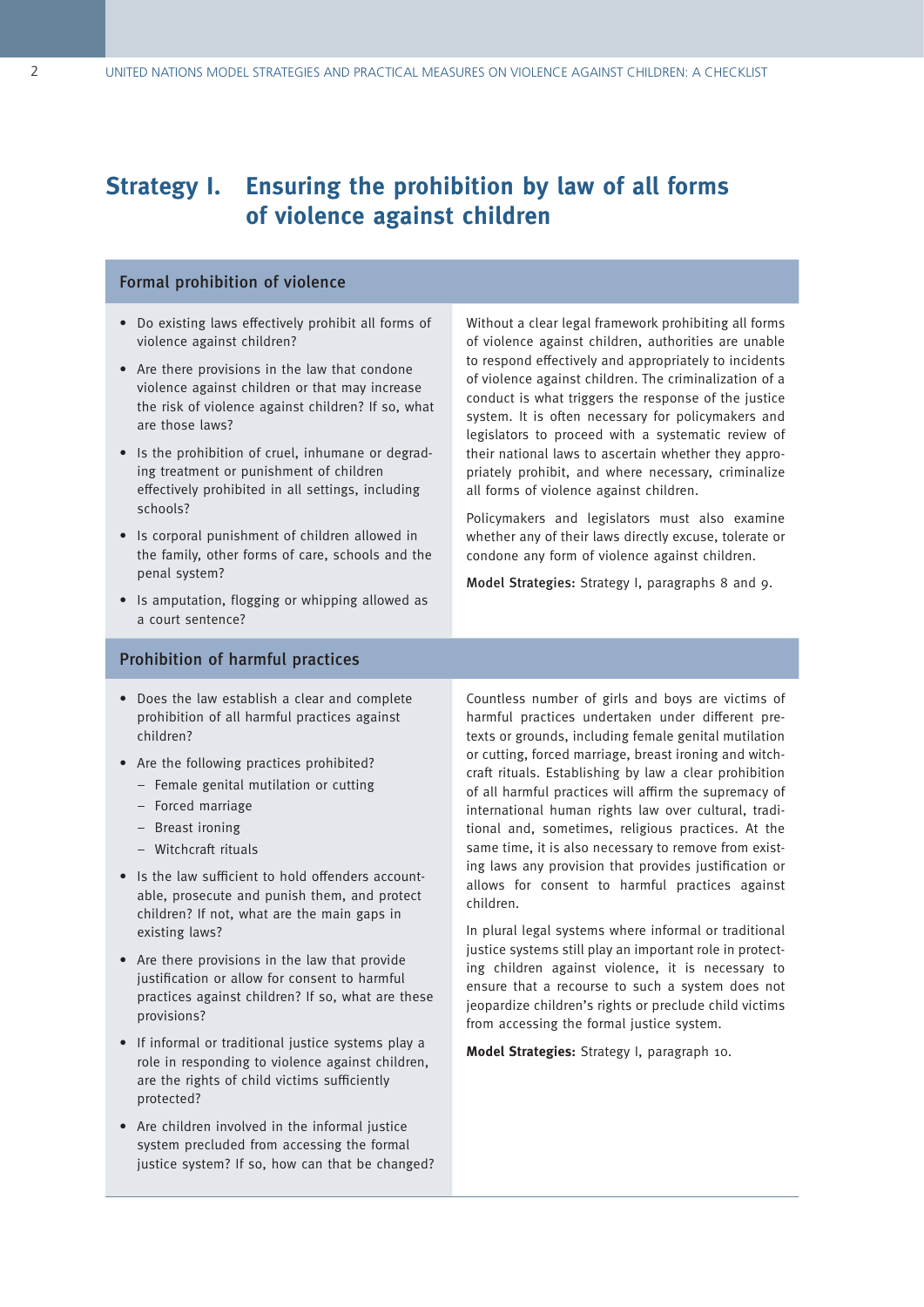#### **Criminalization**

- Are the following acts covered under the criminal law?
	- Engaging in sexual activities with a child under the legal age of consent
	- Engaging in sexual activities with a child using coercion, force or threats, abusing a position of trust, authority or influence over the child
	- Using new information technologies including the Internet, such as online solicitation ("grooming") of children, cyber enticement, sharing of self-generated sexually explicit content ("sexting") with children
	- Sale of or trafficking in children
	- Offering, delivering or accepting a child for the purpose of sexual exploitation, transfer of the child's organs or engagement in forced labour
	- Offering, obtaining, procuring or providing a child for child prostitution
	- Producing, distributing, disseminating, importing, exporting, offering, selling or possessing child pornography
	- Slavery or practices similar to slavery, debt bondage and serfdom, forced labour, forced or compulsory recruitment of children for use in armed conflict
	- Gender-related violence and killing of girls

The serious nature of many forms of violence against children requires that these acts be defined and treated as crimes. The state's criminal law should therefore be reviewed and updated to ensure that these conducts are effectively criminalized and penalized. In several instances, the state will already have ratified a Convention or Protocol specifically requiring it to criminalize certain specific conduct (e.g. the Convention on the Rights of the Child (CRC) Optional Protocol on the sale of children).

Model Strategies: Strategy I, paragraph 11.

 $\Leftrightarrow$  Convention on the Rights of the Child.

Optional Protocol to the Convention on the Rights of the Child on the sale of children, child prostitution and child pornography (General Assembly resolution 54/263).

Council of Europe Convention on the Protection of Children against Sexual Exploitation and Sexual Abuse (2007).

Protocol to Prevent, Suppress and Punish Trafficking in Persons, Especially Women and Children, supplementing the United Nations Convention against Transnational Organized Crime.

Convention concerning the Prohibition and Immediate Action for the Elimination of the Worst Forms of Child Labour, 1999 (No. 182), International Labour Organization.

UNODC: Legislative Guides for the Implementation of the United Nations Convention against Transnational Organized Crime and the Protocols thereto, New York, United Nations, 2004.

Committee on the Rights of the Child (2011). General Comment No. 13 – The right of the child to freedom from all forms of violence.

Report of the Special Representative of the Secretary-General on Violence against Children on "Protecting Children from Harmful Practices in Plural Legal Systems", 2012.

Model Strategies and Practical Measures on the Elimination of Violence against Women in the Field of Crime Prevention and Criminal Justice, 2010.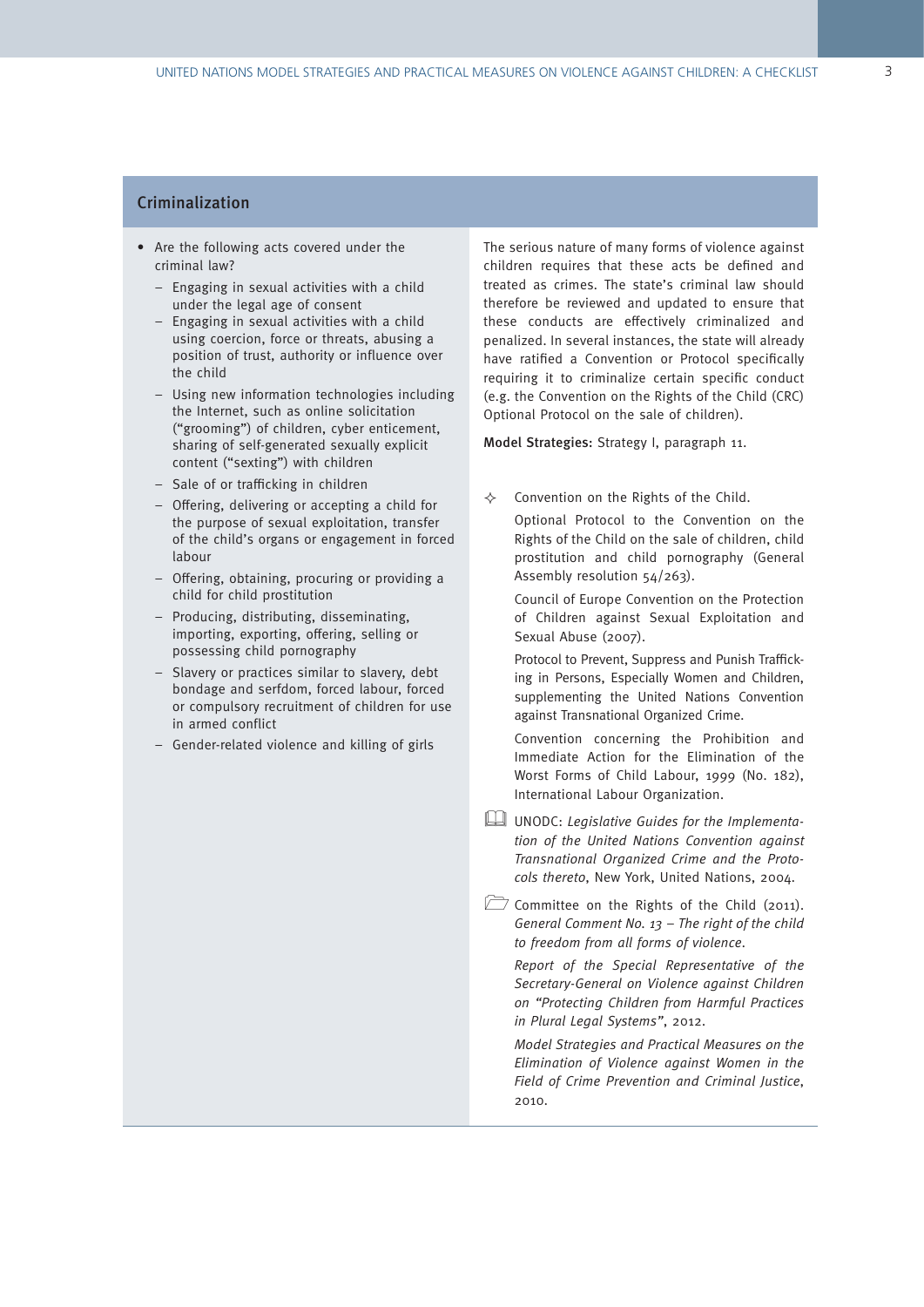### **Strategy II. Implementing comprehensive prevention programmes**

#### Comprehensive plan for the prevention of violence against children

- Is there a general crime prevention strategy (action plan) in your country or city? If so, does it include measures to prevent violence against children? Does it include specific social protection/welfare interventions for children at risk?
- Does your country, region or city have a comprehensive plan for the prevention of violence against children in all of its forms?
- Is there support for the development of a comprehensive strategy or action plan to prevent and respond to violence against children?
- Which ministry or ministries or departments have the responsibility to prevent violence against children? Do these bodies coordinate their activities with other governmental agencies?
- Has a focal point for the development of comprehensive programmes been identified?
- What measures are taken, if any, to ensure the participation of children in the development of comprehensive programmes?
- Are there any studies in your country, region or city on the prevalence of child victimization and the risks of victimization faced by children?
- What are the groups of children that are known to be particularly vulnerable to violence?
- Are resources available for the conduct of a study or review of the current situation in your country, region or city as it relates to violence against children? How could such a study/ review be conducted?

Effective prevention of violence against children requires a comprehensive approach that mobilizes people and agencies from different sectors. A strategic approach is required, as well as effective leadership and sufficient resources. Such an approach must rest on an understanding of the factors that give rise to violence against children and address the risks of violence to which children are exposed. It is necessary to identify the specific vulnerabilities and risks faced by children in different situations and to adopt proactive measures to reduce those risks and take appropriate actions to support and protect all children.

Prevention includes public health and other measures to positively promote respectful child-rearing practices, free from violence, for all children, and to target the root causes of violence at the levels of the child, family, perpetrator, community, institution and society.

**Model Strategies:** Strategy II, paragraph 12.

#### General prevention measures

- What is the current state of the country's child protection system? Which are the key institutions and organizations involved in child protection and what are their respective roles and mandate?
- Are there prevention initiatives to address violence against children? What are their objectives? Do they focus on specific forms of violence?

Proactive, tailored measures need to be adopted to reduce the risk factors to which individual children or groups of children may be exposed in general or particular contexts. This includes parental risk factors such as substance abuse, mental health problems and social isolation, as well as family risk factors such as poverty, unemployment, discrimination and marginalization.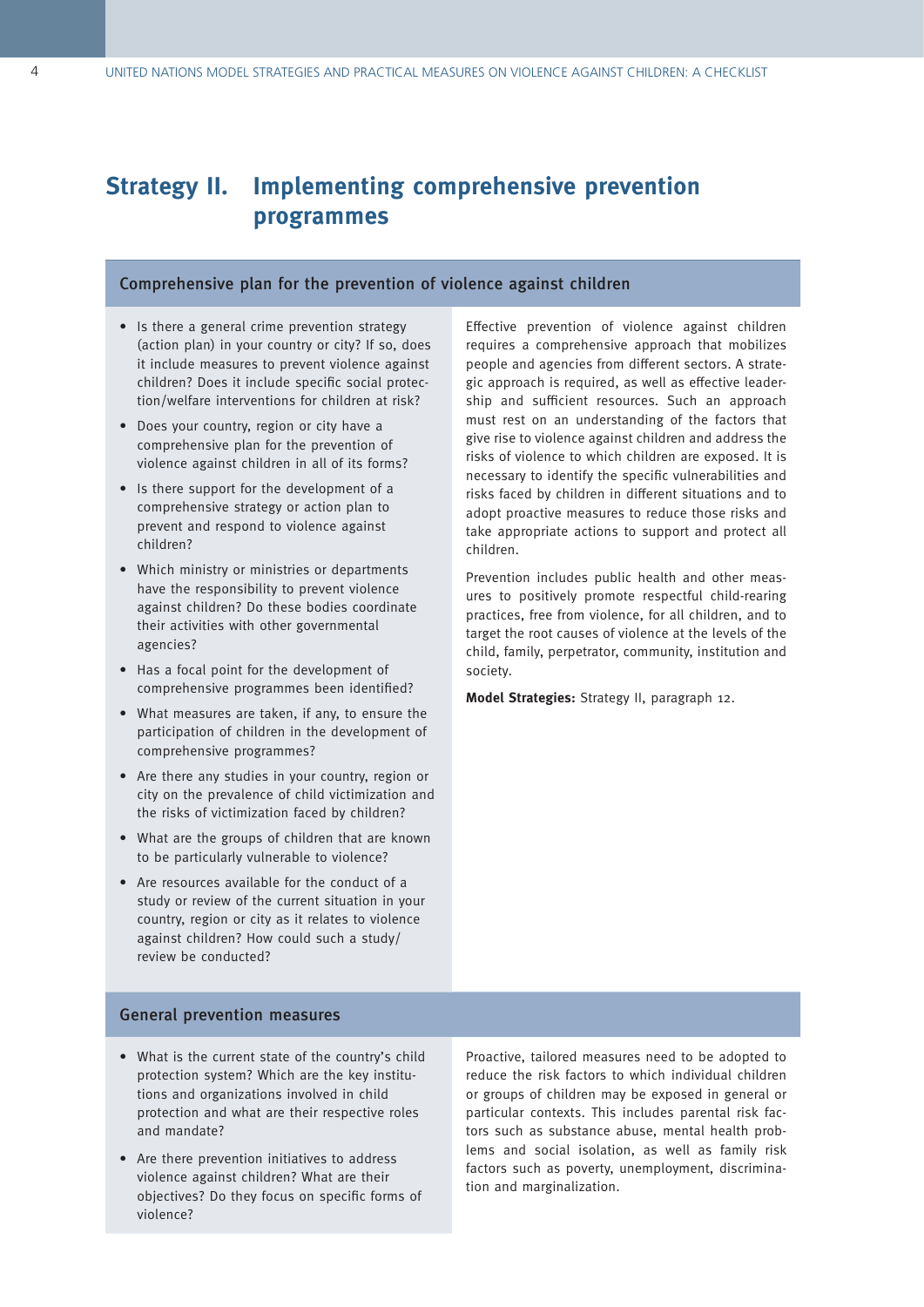What are the risk factors associated with violence against children? Are there any measures currently being taken to identify these factors or to mitigate the risk that they represent?

Is the prevention of violence against children recognized as a crime prevention priority? If not, what is the process for establishing crime prevention priorities?

#### Specific prevention measures

- Have there been surveys or other studies to assess whether there is cultural acceptance or tolerance of certain forms of violence against children? What did these studies indicate?
- What appears to be the basis of the cultural acceptance or tolerance of violence against children?
- Have public awareness and education measures been taken to address the cultural acceptance or tolerance of violence against children? Were they effective? What other measures could be taken to address this tolerance?
- What are the groups of children that are known to be particularly vulnerable to violence? What is known about these groups and the kind of risks of violence they are exposed to?
- Are there agencies or organizations working more specifically with these vulnerable groups? Can they provide more information about the situation of these children?
- Are children who are sexually exploited through prostitution treated as offenders?
- What are the programmes that currently exist to prevent violence against children? Are they targeted? Is there any available information about the effectiveness of these programmes? What other programmes would be necessary?
- Are there measures currently in place to ensure the participation of children in the planning and implementation of violence prevention programmes?
- Are there already programmes in place to prevent bullying, sexual exploitation and other forms of violence against children perpetrated by other children?

Are there programmes in place to prevent the recruitment of children, and in particular girls, by youth gangs and extremist violent groups?

**Model Strategies:** Strategy II, paragraph 13.

One of the key elements of this strategy consists of adopting measures to address the cultural acceptance or tolerance of violence against children.

In every society there are groups of children that are especially vulnerable to violence and in need of special protection. A higher level of vigilance is required when it comes to protecting children from various marginalized groups.

These vulnerable groups may include: children working or living on the streets, children with disabilities, children suffering from mental illness, children from minority groups, unaccompanied children, migrant children, children who are refugees or asylum seekers, indigenous children, children living with HIV/ AIDS, children with substance abuse problems, children engaged in survival behaviours (e.g. prostitution), children of incarcerated parents, or children exposed to violence and harassment due to their sexual identity.

The participation of children in the planning process is important. Good practice examples are available, inter alia, in the fields of violence prevention in schools, combating child exploitation through hazardous and extensive labour, providing health services and education to street children, and in the juvenile justice system. Children should be consulted in the formulation of legislation and policy related to these and other problem areas and involved in the drafting, development and implementation of related plans and programmes.

The recruitment, use and victimization of children, in particular girls, by gangs dictate the use of targeted prevention measures.

**Model Strategies:** Strategy II, paragraph 14.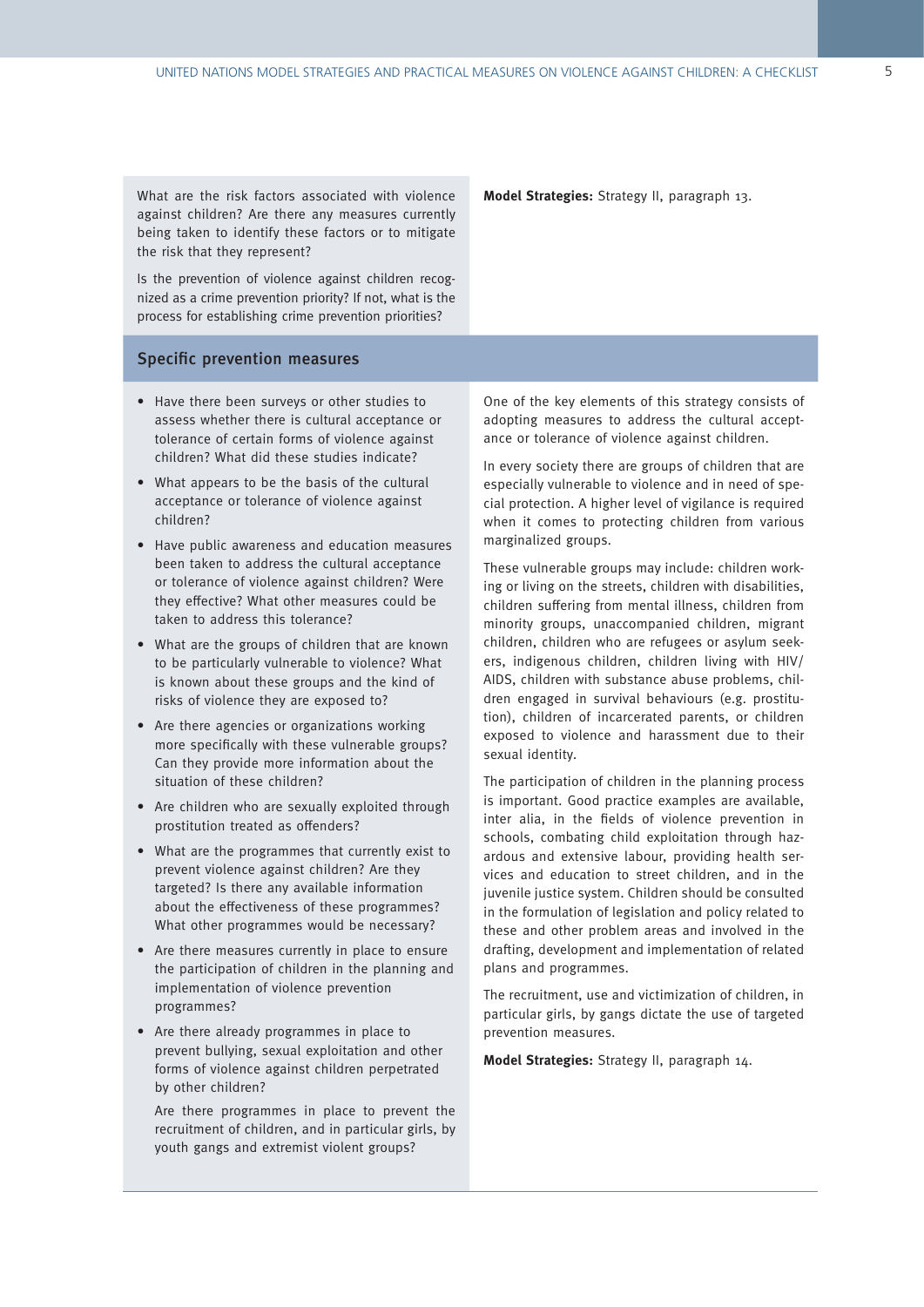#### Prevention of trafficking and exploitation of children by criminal groups

- Are there targeted prevention programmes in place to prevent children from being recruited by criminal groups and violent extremist groups?
- Is your State a party to international conventions and protocols that require the implementation of specific measures to prevent trafficking in children and other commercial sexual exploitation of children?
- Are there specific programmes to address the risk associated with trafficking in children, the sale of children, child prostitution, pornography and various forms of child exploitation by criminal groups?

Specific prevention measures are required to address the risks associated with trafficking in children, the sale of children, child prostitution, pornography and various forms of child exploitation by criminal groups. Your State may already be a party to international conventions and protocols that require the implementation of such preventive measures.

The risk that children may be recruited, used and victimized by criminal groups, terrorist entities or violent extremist groups must be addressed by targeted initiatives.

**Model Strategies:** Strategy II, paragraph 15.

#### Public education and awareness

- Have public awareness and public education initiatives to prevent violence against children been implemented? Do these programmes promote respect for children's rights? Are these programmes being evaluated? Are the programmes effective?
- Have education programmes on violence prevention been developed for families?
- Do programmes exist to raise awareness of how to prevent and respond to violence against children among persons who have regular contact with children in the justice, child protection, social welfare, health and education sectors and in areas relating to sport, culture and leisure activities?
- Are efforts being made to encourage the private sector, in particular the information and communications technology sector, the tourism and travel industry, the banking and finance sectors, and civil society, to participate in the development and implementation of policies to prevent the exploitation and abuse of children?
- Are the media currently able and prepared to contribute to community efforts to prevent and respond to violence against children and to promote changes in social norms that tolerate such violence?
- Have the media developed ethical guidelines that will allow child-friendly coverage and reportage on cases involving child victims of abuse, exploitation, neglect and discrimination, taking into consideration the right of children to privacy?

Broad public education and awareness campaigns are required. States, in cooperation with educational institutions, non-governmental organizations, relevant professional associations and the media, need to implement and support effective public awareness and public education initiatives that prevent violence against children by promoting respect for their rights and by educating their families and communities about the harmful impact of violence.

Note that according to United Nations Committee on the Rights of the Child (General comment No. 8, para. 11), "corporal" or "physical" punishment is any punishment in which physical force is used and intended to cause some degree of pain or discomfort, however light, and should be prohibited.

**Model Strategies:** Strategy II, paragraph 16.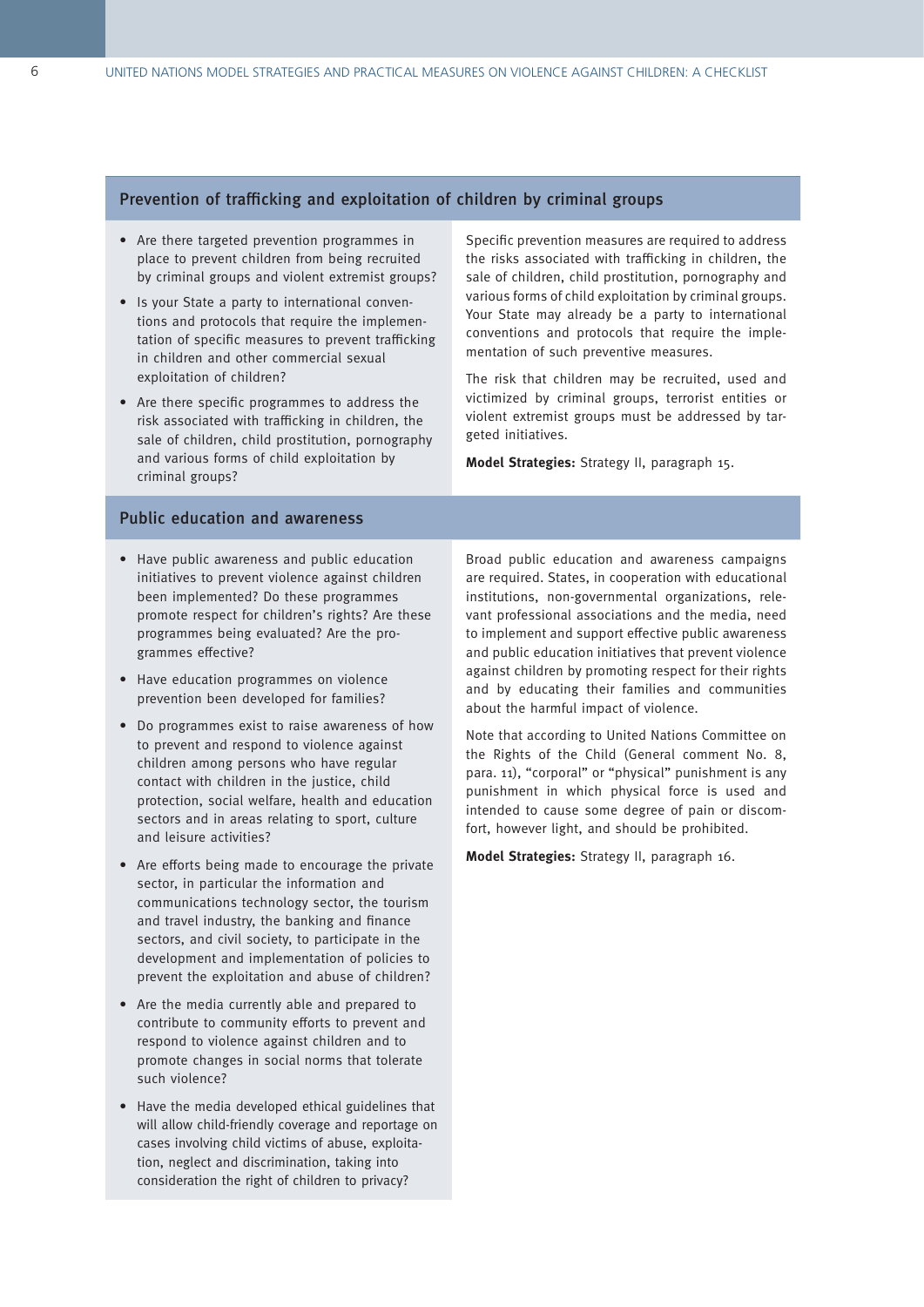- What measures are taken to prevent harmful practices that expose children to violence? Are education programmes in place to challenge the acceptance of corporal punishment and harmful practices?
- Are children, their families, communities, local leaders, religious leaders and criminal justice and other relevant professionals involved in discussing the impact and detrimental effects of violence against children and ways to prevent violence and eliminate harmful practices?

#### Protection of unaccompanied children and migrant and refugee children

- Are current policies and practices concerning unaccompanied children, migrant children and children who are refugees or asylum seekers consistent with the principle of the best interests of the child?
- Are sufficient precautions normally taken to ensure that unaccompanied children, migrant children and children who are refugees or asylum seekers are separated from adults when necessary to protect them?
- Are sufficient precautions taken to ensure that unaccompanied children, migrant children and children who are refugees or asylum seekers are protected from smugglers, traffickers and other adults who exploit them?
- What protection measures are available when a child is repatriated?

It is necessary to address the vulnerability and the specific risks of violence faced by unaccompanied children, migrant children and children who are refugees or asylum seekers.

**Model Strategies:** Strategy II, paragraph 17.

 $\diamond$  Optional Protocol to the Convention on the Rights of the Child on the sale of children, child prostitution and child pornography (General Assembly resolution 54/263, annex II).

Protocol to Prevent, Suppress and Punish Trafficking in Persons, Especially Women and Children, supplementing the United Nations Convention against Transnational Organized Crime (General Assembly resolution 55/25, annex II).

UNODC (2012). Introductory Handbook on the Prevention of Recividism and the Social Reintegration of Offenders. New York: United Nations.

UNODC (2010). Handbook on the Crime Prevention Guidelines – Making them work. New York: United Nations.

UNODC (2009). Crime Prevention Assessment Tool – Criminal Justice Assessment Toolkit. New York: United Nations.

UNODC (2007). Strategies and Best Practices for Crime Prevention, in particular in relation to Urban Areas and Youth at Risk. New York: United Nations.

**Working Together to Safeguard Children - A** guide to inter-agency working to safeguard and promote the welfare of children, Department of Education, Her Majesty's Government, United Kingdom, March 2013.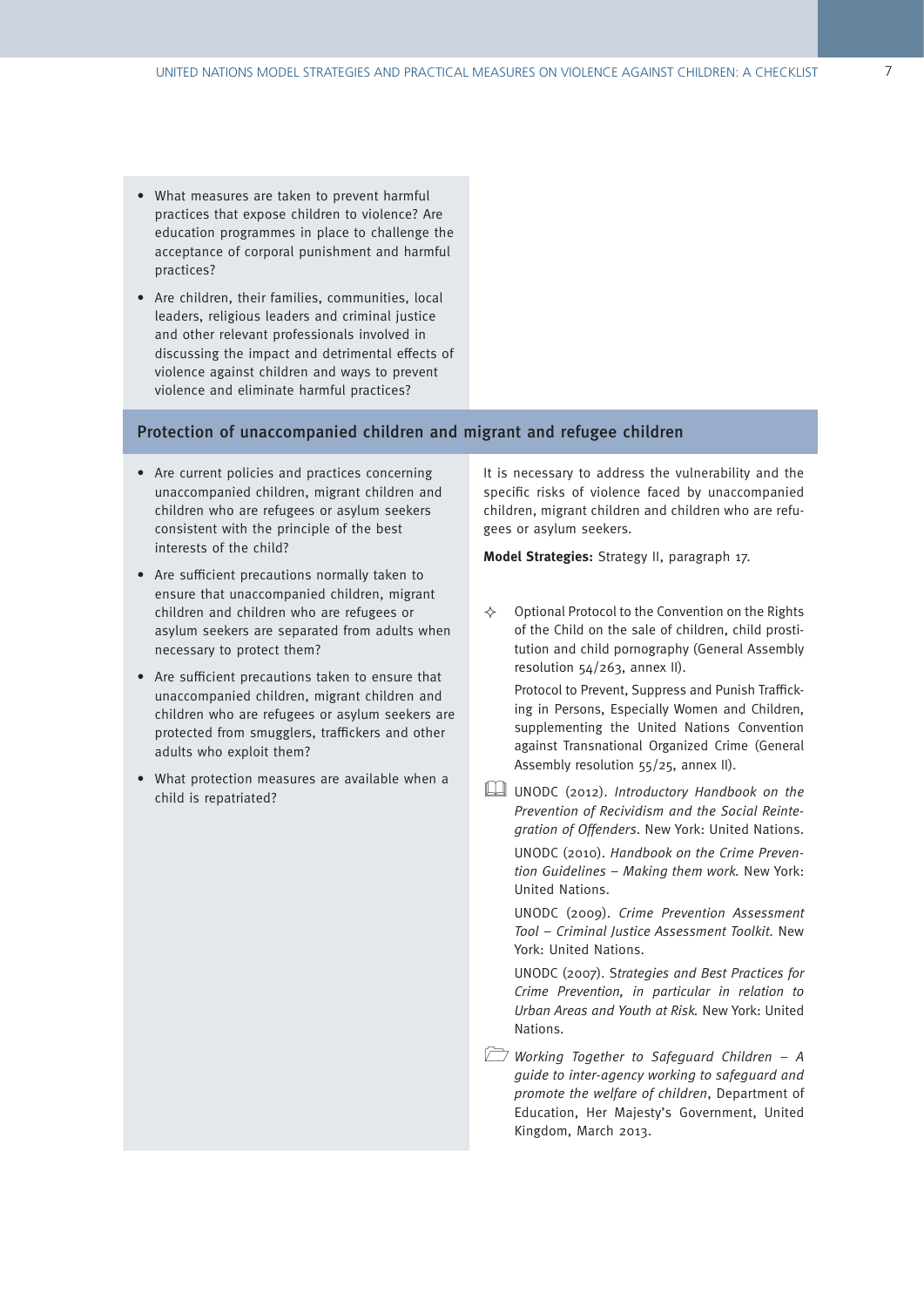Committee on the Rights of the Child (2011) . General Comment No. 13 – The right of the child to freedom from all forms of violence, para . 46 .

Committee on the Rights of the Child (2007) . General Comment No. 10 – Children's rights in juvenile justice, para. 18.

Committee on the Rights of the Child (2009) . General Comment No. 12 – The right of the child to be heard, para 118 .

General Assembly resolution 241 on the Right of the Child (2008), para. 50  $(f)$ .

World Health Organization (2006) . Preventing Child Maltreatment: A Guide to Taking Action and Generating Evidence. Geneva: WHO.

Communication from the Commission to the European Parliament and the Council (May 2010) – Action Plan on Unaccompanied Minors (2010-2014) SEC (2010) 534 .

All Wales Child Protection Review Group (2010) . All Wales Protocol – Safeguarding and Promot ing the Welfare of Unaccompanied Asylum Seek ing and Refugee Children .

Guidance Note of the Secretary-General: United Nations Approach to Justice for Children (2008) .

Guidelines for Action on Children in the Criminal Justice System (1997) .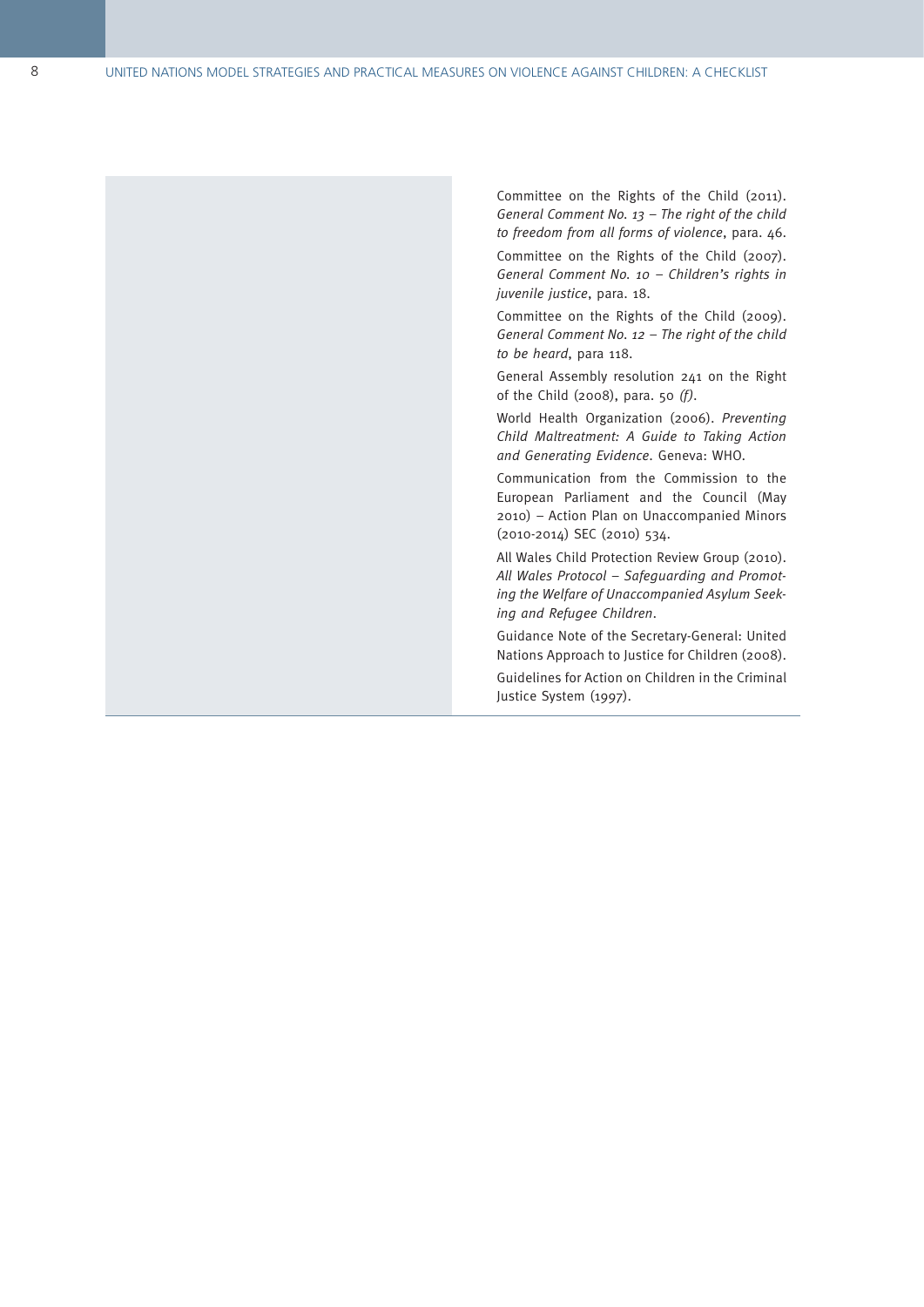### **Strategy III. Promoting research and data collection, analysis and dissemination**

#### Data gathering

- Is there a mechanism in place for the systematic and coordinated collection of data on violence against children?
- What are the agencies responsible for the collection of data on violence against children, including on violence against children in contact with the justice system?
- Are periodic reports released on the situation of violence against children in contact with the justice system? If so, what specific data do the reports contain?
- What data are currently collected about the prevalence of violence against children and the response of the justice system to incidents of violence against children? What are the data gaps?
- What are the organizations in your country/ region that have a capacity to conduct systematic research on violence against children? Do they receive sufficient financial support?
- Is there a multilevel system of reporting and data gathering on child protection?
- Have population-based surveys and childsensitive methodologies aimed at collecting data regarding children been implemented?
- Is there generally a commitment among the concerned agencies to an evidence-approach to preventing and responding to violence against children?
- Is the existing research evidence generally accessible and well disseminated in your country?
- Are national surveys on child victims of violence conducted?
- Have child protection indicators been developed in your country?
- How is the performance of the justice system measured in relation to the protection of children from violence? Have specific indicators been developed to this end?

For decision makers to be able to rely on a solid knowledge base upon which they can make decisions and design prevention activities, various forms of data must be collected, analysed and made broadly available. However, reliable information and data will not become available unless measures are taken to support, encourage and fund research and systematic data collection.

Data collection and research must be strengthened to overcome the invisibility of violence and the persistent lack of information on the outcome of violencerelated cases and to evaluate the impact of relevant initiatives on the children concerned.

The establishment of a centralized, standardized and reliable information system is essential to an accurate understanding of the scope of these phenomena and is key to the establishment and resourcing of appropriate and effective prevention and response strategies. Standardization would make it possible to analyse data on emerging and long-term trends, and would provide relevant entities at the national level the opportunity to share information.

Data collection should include children's views and experiences, as well as information on incidents of violence against children in the juvenile justice system. It should also include information on regular independent inspection of places of detention, access to complaint mechanisms by children in detention, specialized standards and norms concerning recourse by personnel to physical restraint and use of force with respect to children deprived of liberty, and the existence of standards and norms concerning disciplinary measures and procedures with respect to children deprived of their liberty.

Programme evaluations, population-based surveys, performance indicators and monitoring mechanisms are all part of a knowledge-generation and dissemination strategy that can support effective actions against violence against children.

**Model Strategies:** Strategy III, paragraph 18.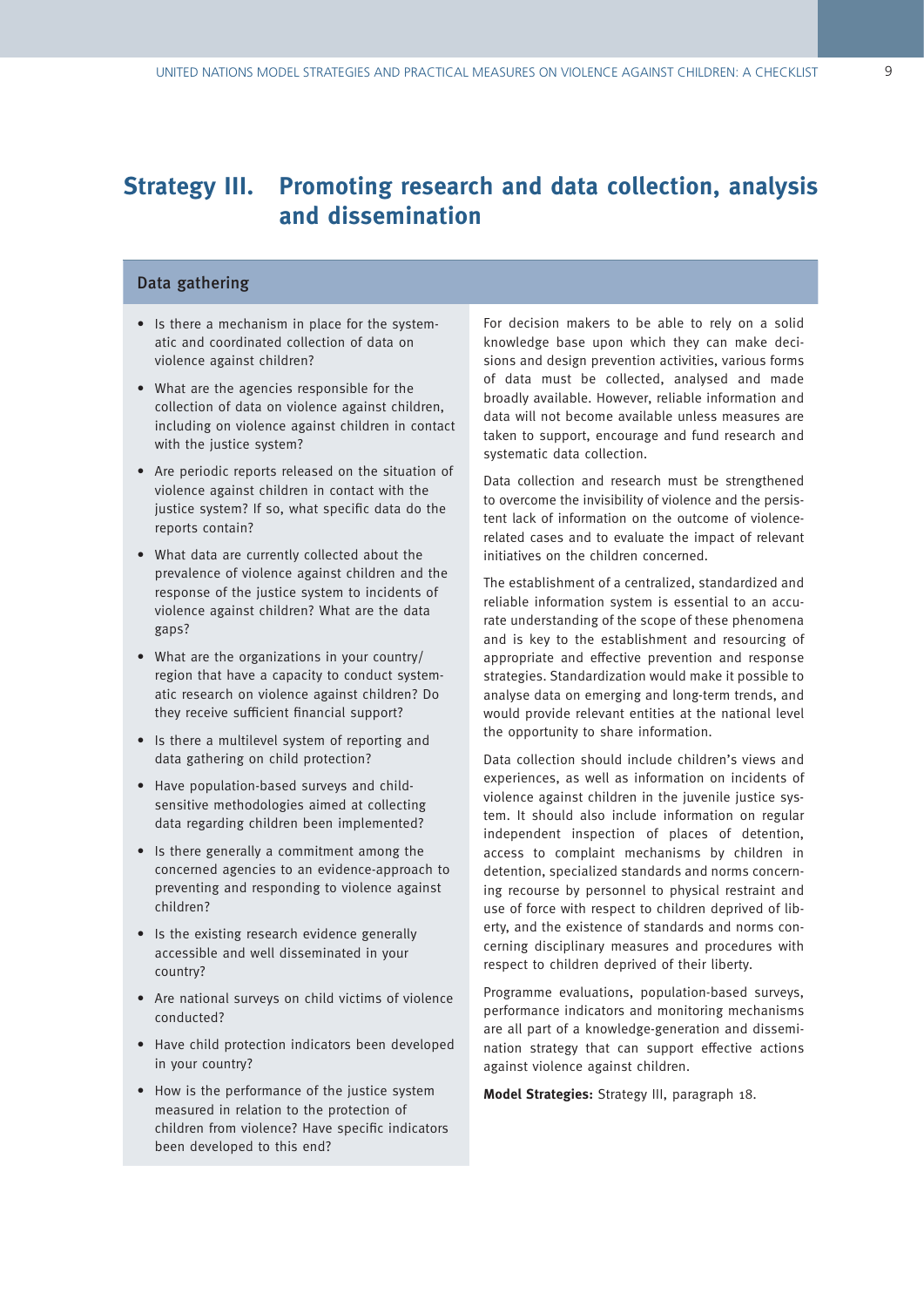- Are data collected on independent inspections of places of detention, access to complaint mechanisms by children in detention and outcomes of investigations?
- Is there a capacity to monitor and publish periodic reports on cases of violence against children reported to the police and other criminal justice agencies, including the number of cases, apprehension or arrest and clearance rates, prosecution and case disposition with regard to the alleged offenders and the prevalence of violence against children?
- UNODC (2010). Criteria for the Design and Evaluation of Juvenile Justice Reform Programmes. New York: United Nations.

UNODC (2010). Handbook on the Crime Prevention Guidelines – Making them work. New York: United Nations.

UNODC (2009). Crime Prevention Assessment Tool – Criminal Justice Assessment Toolkit. New York: United Nations.

UNODC (2007). Strategies and Best Practices for Crime Prevention, in particular in relation to Urban Areas and Youth at Risk. New York: United Nations.

UNICEF (2014). Hidden in Plain Sight. A statistical analysis of violence against children.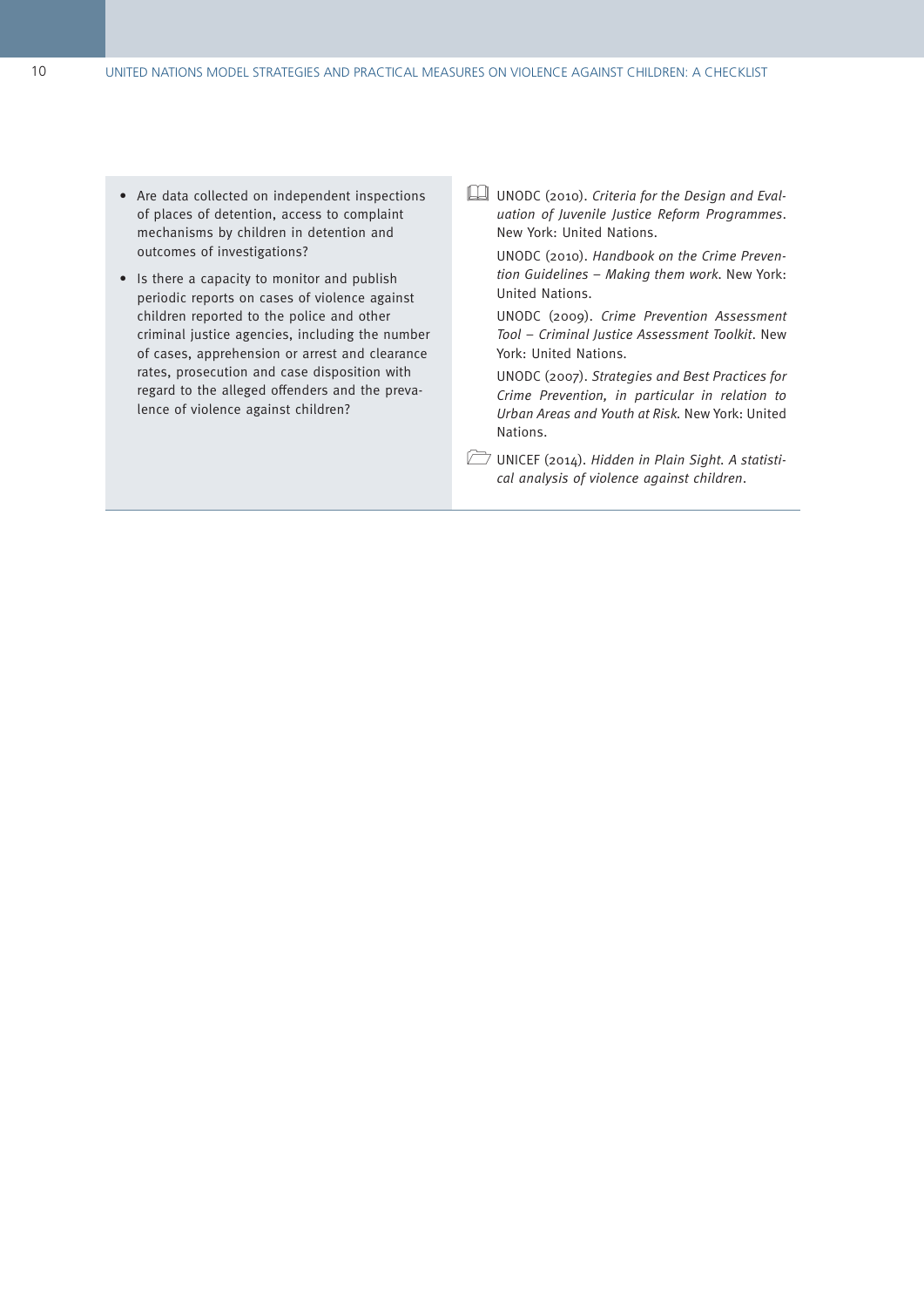## **PART 2**

ENHANCING THE ABILITY AND CAPACITY OF THE CRIMINAL JUSTICE SYSTEM TO RESPOND TO VIOLENCE AGAINST CHILDREN AND PROTECT CHILD VICTIMS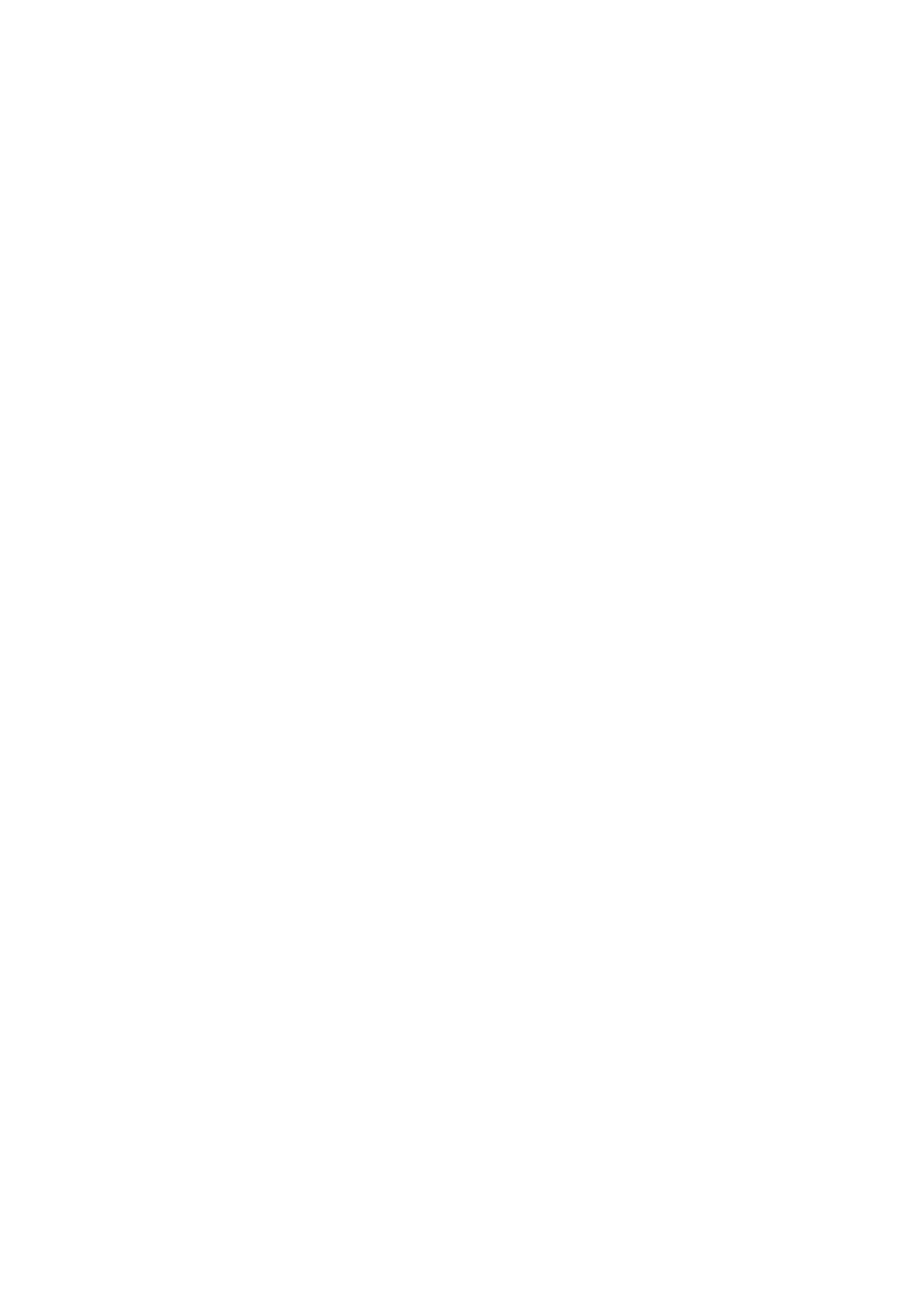### **Strategy IV. Establishing effective detection and reporting mechanisms**

#### Detection and reporting mechanisms

- Are criminal justice professionals who routinely come into contact with children in the course of their work aware of risk factors and indicators of various forms of violence? Have these professionals been trained to recognize and respond to risk factors of violence?
- Are criminal justice professionals specially trained on how to identify acts of violence against children?
- Are the police trained in proactive, modern methods of investigating suspected incidents of violence against children?
- Are current operational guidelines and policies directing police to engage in proactive measures in place to detect and investigate potential incidents of violence against children?
- Are there safe, child-friendly and gendersensitive procedures and mechanisms for victims and others to report or complain about incidents of violence against children?
- Have safe child- and gender-sensitive approaches, procedures, and complaint, reporting and counselling mechanisms been established by law? If so, are these mechanisms easily accessible to all children and their representatives or a third party without fear of reprisal or discrimination?

"Much of the violence perpetrated against children goes unchallenged both because certain forms of abusive behaviour are understood by children as accepted practices, and due to the lack of childfriendly reporting mechanisms." (Committee on the Rights of the Child).

Many children have no one to whom they can report in confidence and safety about experienced maltreatment, such as corporal punishment, genital mutilation or early or forced marriage.

Children often distrust the police and are unaware of the assistance that may be available to them if they report their victimization. They also frequently fear public exposure, stigmatization, harassment and reprisals if they make incidents of violence known. This is why it is so important to have in place safe and accessible reporting mechanisms.

It is also important to encourage proactive investigations of suspected incidents of violence against children.

**Model Strategies:** Strategy IV, paragraph 19.

#### Reporting obligations

- Does the law require certain groups of professionals who are routinely in contact with children (e.g. doctors, nurses, teachers) to notify the authorities when they suspect that a child is, or is likely to become, a victim of violence?
- Does the law provide for consequences for failing to report an incident of violence against children?
- Are there ever any investigations and prosecutions in cases where professionals have failed to report? If so, which agency is responsible for receiving and investigating these reports?
- How frequently are incidents of violence against children reported?

It is effective to create a legal obligation for certain groups of professionals who are routinely in contact with children (e.g. doctors, nurses, teachers) to notify the authorities when they suspect that a child is, or is likely to become, a victim of violence.

**Model Strategies:** Strategy IV, paragraph 19.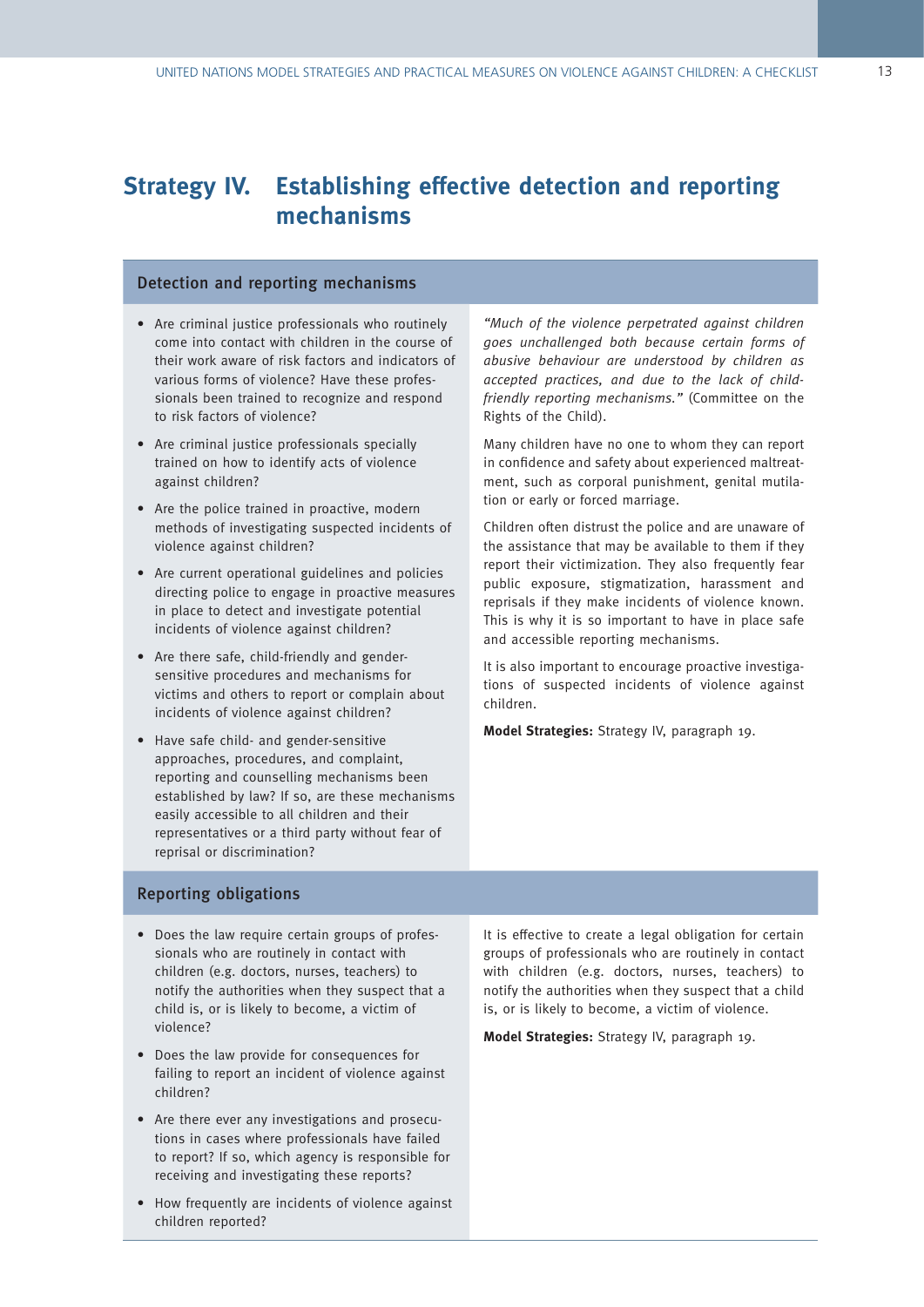#### Protection for people who report

• Are individuals, and in particular children, who report in good faith alleged incidents of violence against children sufficiently protected against all forms of reprisal? If so, what are the protection measures in place? And how can they be improved?

There is a need to protect individuals, and in particular children, who report in good faith alleged incidents of violence against all forms of intimidation or reprisal.

**Model Strategies:** Strategy IV, paragraph 19.

#### Detection on the Internet

- Are Internet service providers, mobile telephone companies, search engines, public Internet facilities and others required by law to facilitate and, where feasible, report any representation of sexual abuse and exploitation?
- Are the Internet service providers required by law to block access to offending websites where such material is available or delete illegal content, and to keep records and preserve such material as evidence on their servers for a prescribed period of time for the purpose of investigation and prosecution?
- What measures have been taken to improve cooperation between these service providers and law enforcement agencies to facilitate the detection and investigation of incidents of violence against children?

Another measure to be considered consists of adopting legislation, if necessary, and working with Internet service providers, mobile phone companies, search engines, public Internet facilities and others to facilitate the detection and investigation of child pornography. The Internet is significantly misused as a tool for the dissemination of child pornography. A recent study conducted on behalf of UNODC highlighted how advances in information and communication technology facilitate criminal collaboration and communication across jurisdictions and borders with regard to the commission of acts of child abuse and exploitation.

**Model Strategies:** Strategy IV, paragraph 19.

UNODC (2011). Handbook on police accountability, oversight and integrity. New York: United Nations.

UNODC (2010). Training curriculum on effective police responses to violence against women. New York: United Nations.

UNODC (2009). Justice in Matters involving Child Victims and Witnesses of Crime. Model Law and Related Commentary. New York: United Nations.

UNODC (2006). Manual for the measurement of juvenile justice indicators. New York: United Nations.

 $\Box$  UNODC (2014). Study facilitating the identification, description and evaluation of the effects of new information technologies on the abuse and exploitation of children (E/CN.15/2014/ CRP.1).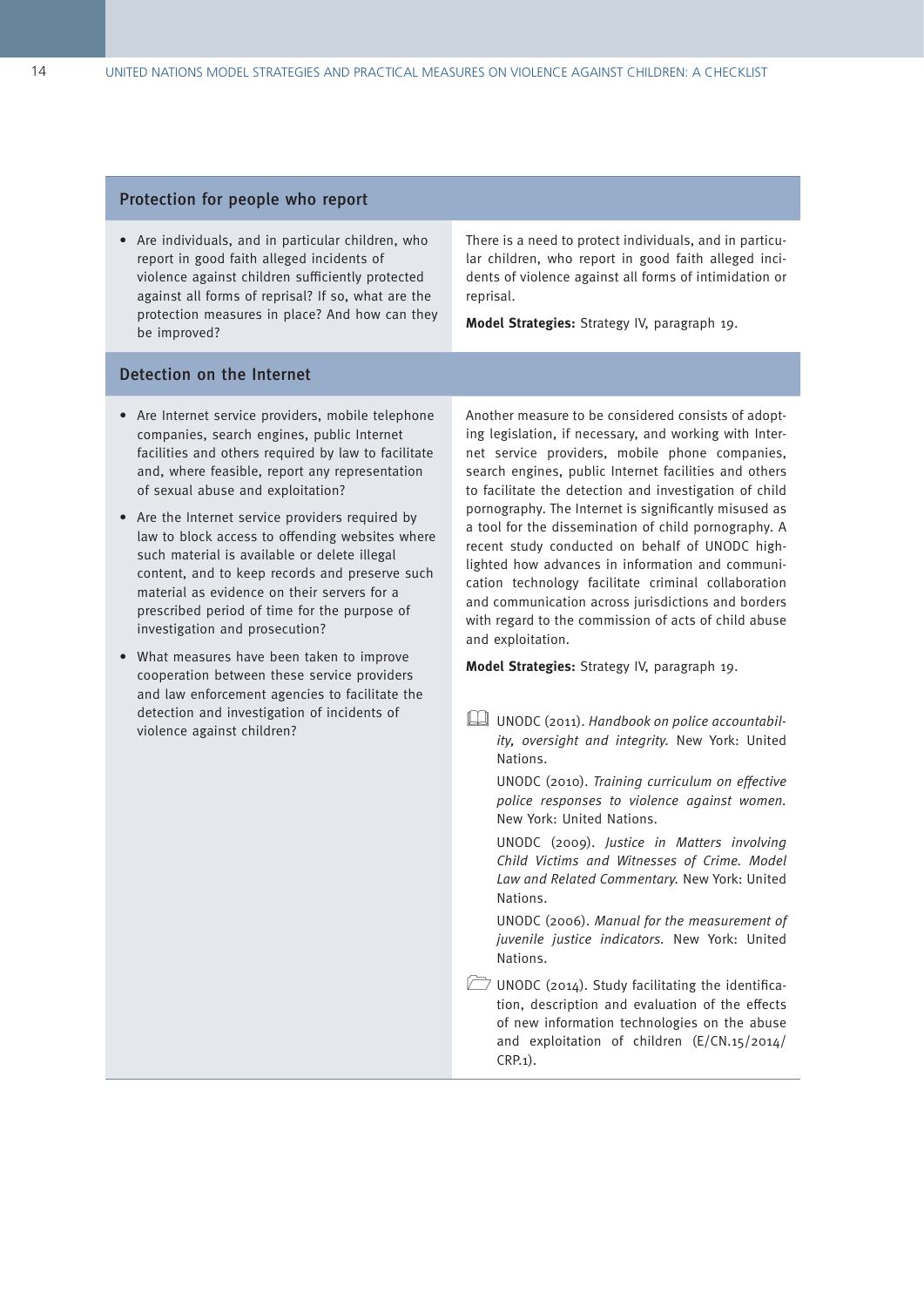### **Strategy V. Offering effective protection to child victims of violence**

#### Legislative measures and investigations

- Does the law define clear roles and responsibilities of government departments and define standards for action with regard to the protection of child victims of violence? Is domestic violence covered?
- Does the law define standards for action for other institutions, services and facilities responsible for the detection of violence against children and the care and protection of children, in particular in cases of domestic violence?
- Have the police and other law enforcement agencies been given adequate powers by law to enter premises and conduct arrests in cases of violence against children and to take immediate measures to ensure the safety of the children?
- Are complaints relating to incidents of violence against children investigated promptly, without delay, and efficiently?
- Do police have access to modern investigative methods and the required technology to investigate incidents of violence against children?

Removal and placement of children

- Do national standards, procedures and protocols exist in order to respond with sensitivity to child victims of violence, including those who must be removed from a dangerous context?
- Are the standards and procedures consistently applied and is their implementation carefully monitored?
- What facilities and services are available for child victims who need temporary protection and care in a safe place pending a full determination of what is in their best interests?
- Is temporary protection and care sufficiently provided in such cases in an appropriate place of safety pending a full determination of the best interests of the child?

Several measures can be adopted to ensure that the justice system does as much as it can, in collaboration with child protection agencies, to protect child victims of violence against further violence and that it does so in a child-sensitive manner.

In some circumstances, the urgent and lawful removal a child from the dangerous context is required. Childsensitive protocols and procedures are required to guide this process and respond with sensitivity to child victims.

**Model Strategies:** Strategy V, paragraph 20.

Some legal reforms may be required to ensure that the relevant organizations have the mandate, powers, authority and means to take action to protect children against violence.

**Model Strategies:** Strategy V, paragraph 20.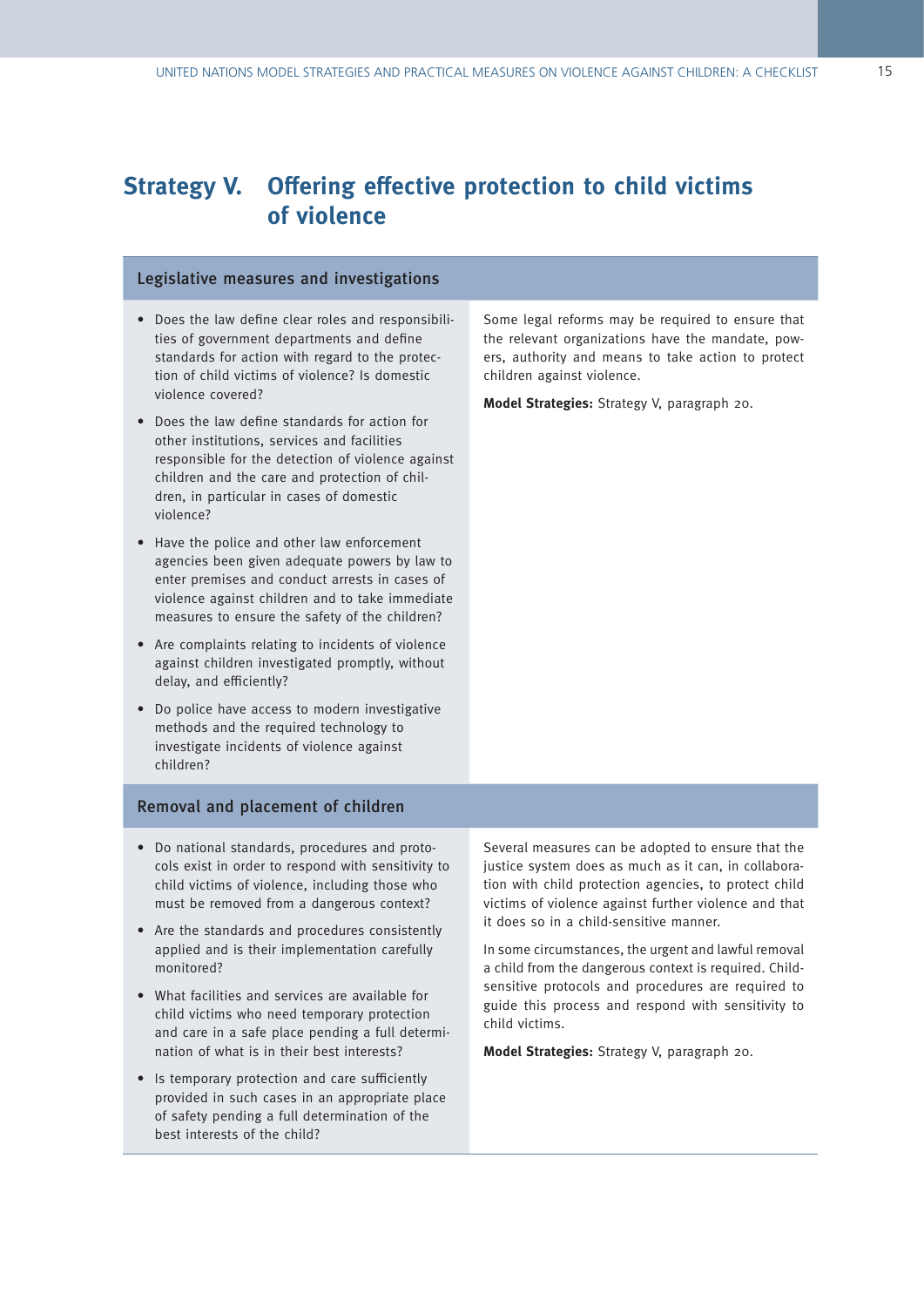#### Protection orders and other judicial protections

- Do the police, courts and other competent authorities have the legal authority to issue and enforce protection measures such as restraining or barring orders in cases of violence against children, including removal of the perpetrator from the domicile and prohibiting further contact with the victim and other affected parties inside and outside the domicile? If so, are penalties imposed for breaches of such orders, in accordance with national legislation?
- Does the issuance of protective measures depend on the initiation of criminal proceedings?
- Is a registration system in place to keep track of judicial protection and restraining or barring orders?
- Are the police and other criminal justice officials able to readily consult the registry and quickly determine whether such an order is in force?
- How diligently are existing orders enforced?
- How frequent are prosecutions and penalties for breaches of such orders?

#### It is important to ensure that the police, prosecution service, courts and other competent authorities have the legal authority to issue and enforce protection measures such as restraining or barring orders in cases of violence against children, including removal of the perpetrator from the domicile and prohibiting further contact with the victim, as well as to impose penalties for breaches of those orders.

It is equally important to ensure that, when the legal authority exists, these protection measures are diligently and consistently enforced and that any violation of a court-ordered protection measure is dealt with seriously.

To ensure that protection orders are enforced, it becomes important to establish a functional registration system to keep track of these orders and make it possible for the police and other officials to quickly determine whether such an order is in force.

**Model Strategies:** Strategy V, paragraph 20.

#### Mediation, redress and reparation

- Are there mechanisms and procedures of redress and reparation accessible to the affected child and his/her family? If so, does this include redress and reparation from the State? Are those mechanisms and procedures publicized and easily accessible?
- Are children and their families routinely informed of their right to seek redress and about the avenues open to them for seeking redress and reparation?
- Are informal or mediated settlements of cases involving violence against children allowed to take place? If so, are the best interests of the child taken into consideration?
- Is the prosecution of offences of violence against children dependent on the victim (or family) initiating it?
- Are there laws or mechanisms in place to ensure that informal or mediated settlements of cases involving violence against children take place only when it is in the best interests of the child, and do not involve harmful practices?

It is very important to ensure that child victims of violence and their families have access to appropriate mechanisms or procedures in order to obtain redress and reparation, including from the State, and that relevant information about those mechanisms is publicized and easily accessible.

In many situations, the law may permit or even encourage informal settlement of cases involving violence against children. The laws and existing informal settlement and mediation practices need a careful review to ensure that they only apply in respect of the principle of the best interests of the child.

**Model Strategies:** Strategy V, paragraph 20.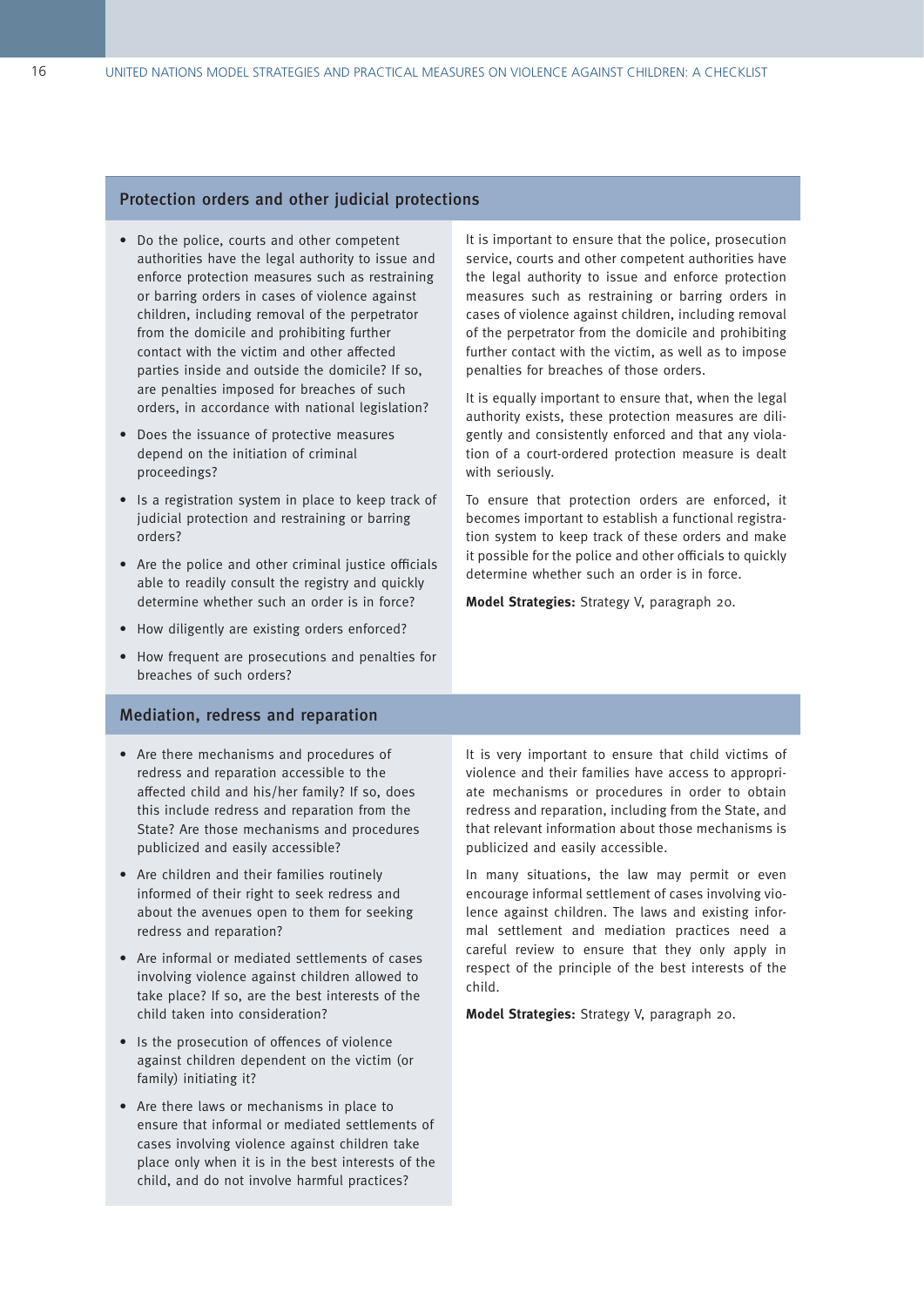- Do informal mediation mechanisms take into account any power imbalance and the vulnerability of the child or his or her family in consenting to a settlement, with due regard for any future risk to the safety of the child or other children?
- Are individuals involved in facilitating informal settlements or mediation familiar with the application of the principle of the best interests of the child?

#### Protection and assistance to child victims and witnesses

- Does the law provide sufficient protection for the child's privacy at all stages of the proceedings when a child is required to testify?
- Are special services, physical and mental health care and protection available to child victims of violence to promote their physical and psychological recovery and their social reintegration? If so, are these services offered in a gender- and age-appropriate manner and do they take into account the level of maturity and needs of the child in order to prevent further hardship and trauma?
- Are children who have been subjected to sexual abuse, and especially girls who have become pregnant or children living with HIV/AIDS or other sexually transmitted diseases as a result of the abuse, able to receive age-appropriate medical advice and counselling and are they provided with the requisite physical and mental health care and support?
- Are there support persons available who assist the child victim throughout proceedings starting at the initial report of violence?
- Is coordination fostered between all authorities involved to prevent further hardship for the child?

It is often necessary for child victims of violence to participate in the criminal justice process. In some jurisdictions children can be required or compelled to testify. These children are particularly vulnerable and in need of special protection, assistance and support in order to prevent further hardship and trauma that may result from their participation in the criminal justice process.

Child victims of violence need assistance, and that assistance must be offered in a gender-sensitive and age-appropriate manner that takes into account the needs of the child and the trauma that he or she may have suffered already.

**Model Strategies:** Strategy V, paragraph 21.

- $\Leftrightarrow$  United Nations Principles and Guidelines on Access to Legal Aid in Criminal Justice Systems. Declaration of Basic Principles of Justice for Victims of Crime and Abuse of Power (General Assembly resolution 40/34 of 29 November 1985).
- UNODC (2009). Handbook for professionals and policymakers on justice in matters involving child victims and witnesses of crime. New York: United Nations.

UNODC (2009). Justice in Matters involving Child Victims and Witnesses of Crime. Model Law and Related Commentary. New York: United Nations. UNODC (2006). United Nations Guidelines on Justice in matters involving Child Victims and Witnesses of Crime.

Guidelines for the Alternative Care of Children, (A/HRC/11/L.13), 15 June 2009.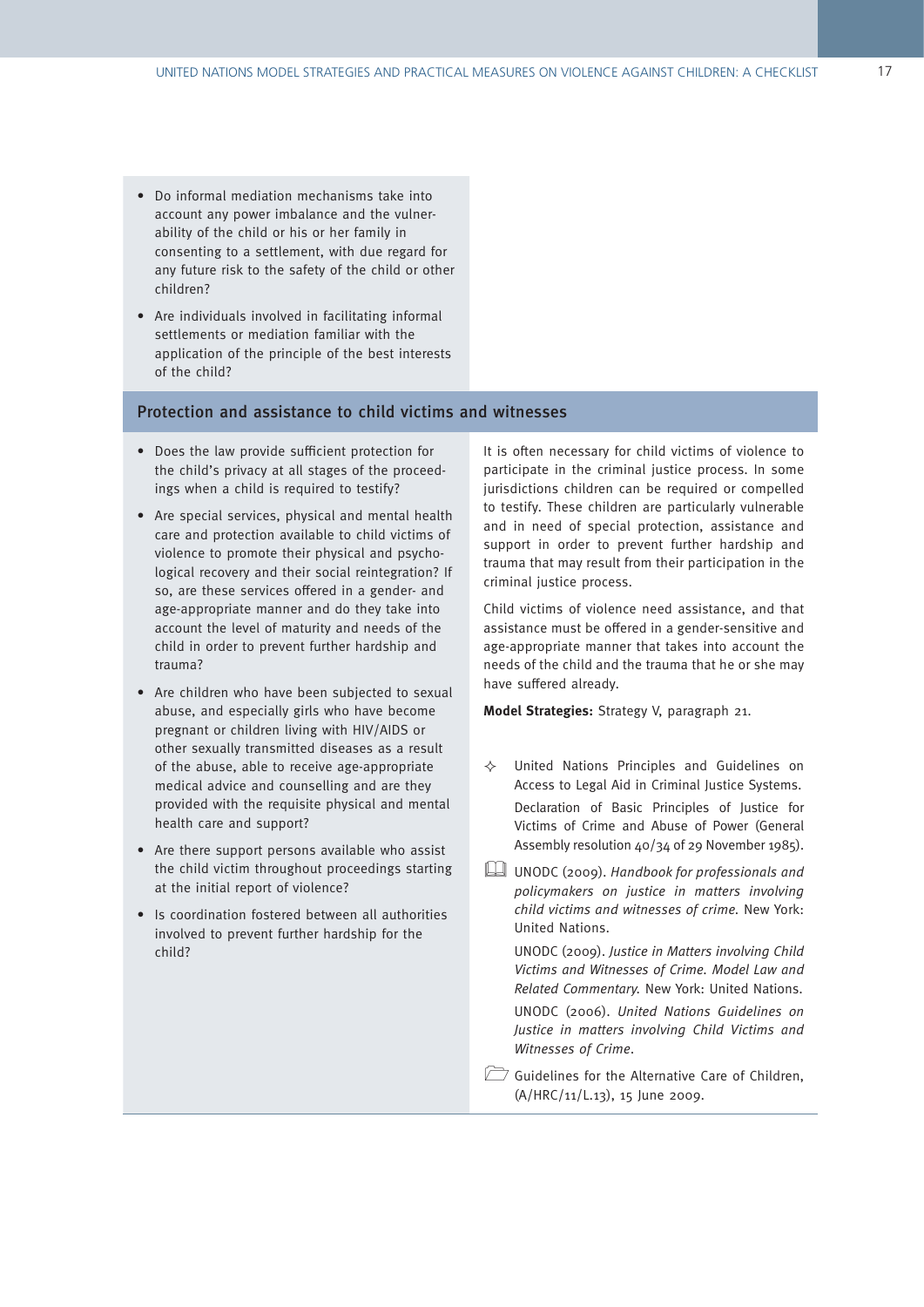### **Strategy VI. Ensuring effective investigation and prosecution of incidents of violence against children**

#### Responsibility for initiating prosecutions

- Does the law establish that the primary responsibility for initiating investigations and prosecutions lies with the police, the prosecution and other competent authorities?
- Is an official complaint to be filed by the child victim of violence or a parent or legal guardian of the child a requirement for initiating investigation and prosecution of cases of violence against children?
- Can the police engage in proactive investigations whether an official complaint has been lodged or not? How often does this happen?

#### Guidelines for investigation and prosecution

- Do explicit policies and guidelines exist to guide all decisions concerning the investigation and prosecution of offences of violence against children and to ensure the fairness, integrity and effectiveness of such decisions? If so, is the application of these guidelines monitored?
- Are existing investigation procedures childsensitive? Do they ensure that violence against children is correctly identified?
- Are existing investigations conducted in such a way as to provide evidence for administrative, civil and criminal proceedings, while according due assistance to children with special needs? Are they monitored to ensure that they abide by national standards for the collection of evidence?
- Have procedures regarding the investigation and collection of evidence, in particular body tissue samples, been reviewed to ensure that they take into account the needs and views of child victims of violence in accordance with their age and maturity, respect their dignity and integrity, and minimize intrusion into their lives?

A number of measures are required to ensure the diligent and effective investigation and prosecution of incidents of violence against children, and to bring the perpetrators to justice.

**Model Strategies:** Strategy VI, paragraph 22.

Specific policies and guidelines are likely required to guide all decisions concerning the investigation and prosecution of offences of violence against children. It is important to ensure the fairness, integrity and effectiveness of such decisions.

**Model Strategies:** Strategy VI, paragraph 22.

#### Collection of evidence

• Are existing investigations conducted in such a way as to provide evidence for administrative, civil and criminal proceedings, while according due assistance to children with special needs?

The manner in which the investigation and the prosecution are conducted is important. The safety of the child is a primary consideration. Training, operational policies, guidance tools and effective supervision are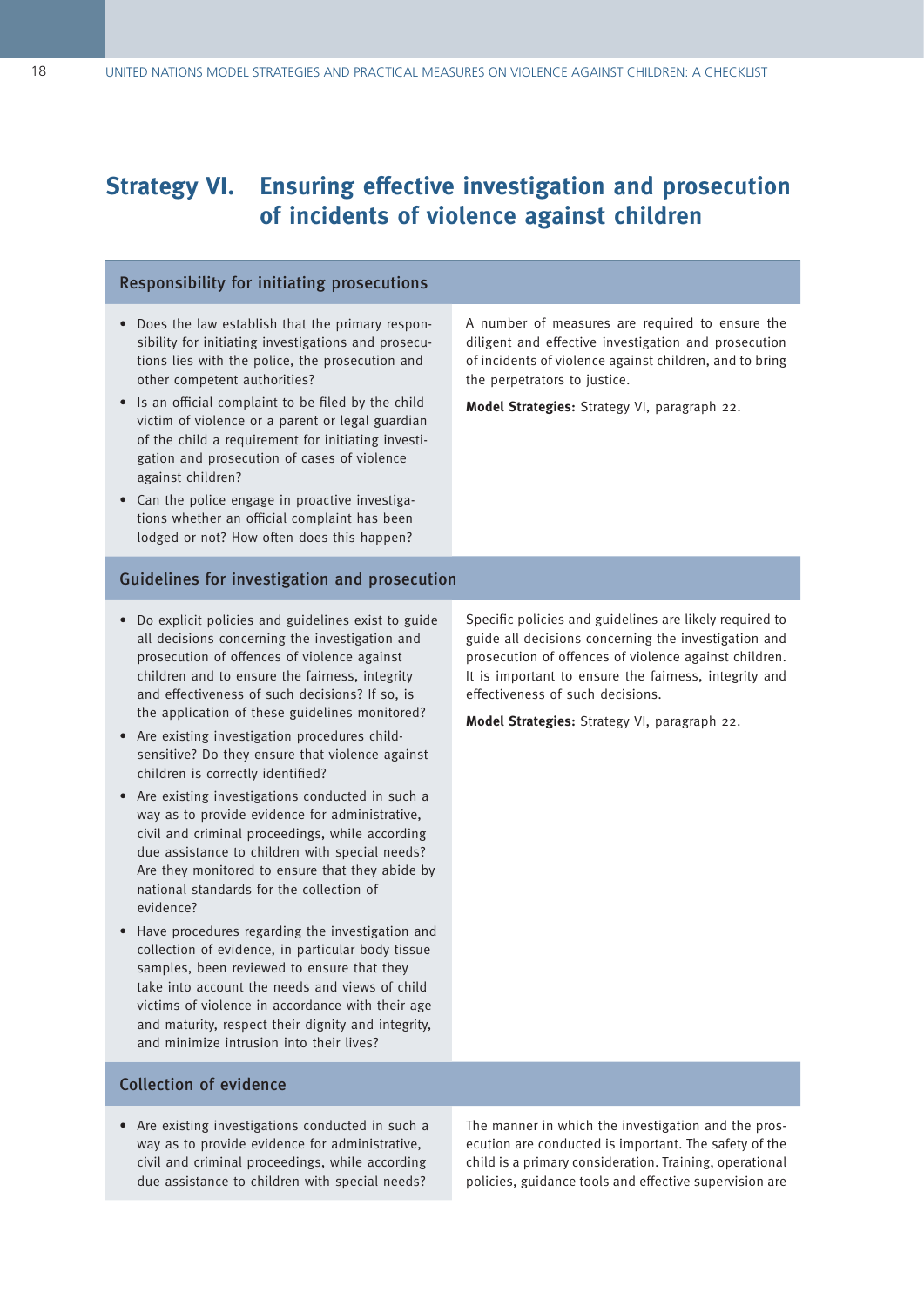Are they monitored to ensure that they abide by national standards for the collection of evidence?

- Have procedures regarding the investigation and collection of evidence, in particular body tissue samples, been reviewed to ensure that they take into account the needs and views of child victims of violence in accordance with their age and maturity, respect their dignity and integrity, and minimize intrusion into their lives?
- Does the law provide the persons investigating alleged incidents of violence against children the powers and necessary authorization to obtain all information necessary to the investigation, in accordance with criminal procedure?
- Do the persons investigating alleged incidents of violence against children have at their disposal all the necessary budgetary and technical resources for effective investigation?

all needed to ensure that the investigation, including the collection of evidence, is conducted diligently, effectively and in a child-sensitive manner that respects their dignity and integrity.

**Model Strategies:** Strategy VI, paragraph 22.

#### Safety of the child

- What measures have been taken to ensure that decisions on the apprehension or arrest, detention and terms of any form of release of an alleged perpetrator of violence against a child take into account the need for the safety of the child and others related to the child?
- Are guidelines and policies in place to ensure that decisions concerning the accused or the convicted offenders do not create a further risk of violence against the victim?

The safety of the child is of paramount importance. Every effort must be made to ensure that child victims are not further victimized as a result of their collaboration with the investigation and the prosecution. It is necessary to ensure that great care is taken to avoid subjecting a child victim of violence to further harm through the process of the investigation, including by inviting and giving due weight to the child's views in accordance with the age and maturity of the child and adopting child-sensitive and gendersensitive investigation and prosecution practices. This can be accomplished through policies, guidelines, training and effective professional supervision.

**Model Strategies:** Strategy VI, paragraph 22.

- $\Leftrightarrow$  United Nations Guidelines on Justice in Matters Involving Child Victims and Witnesses of Crime (Economic and Social Council resolution 2005/20, annex).
- UNODC (2011). Handbook on police accountability, oversight and integrity. New York: United Nations.

UNODC (2010). Training curriculum on effective police responses to violence against women. New York: United Nations.

UNODC (2009). Justice in Matters involving Child Victims and Witnesses of Crime. Model Law and Related Commentary. New York: United Nations.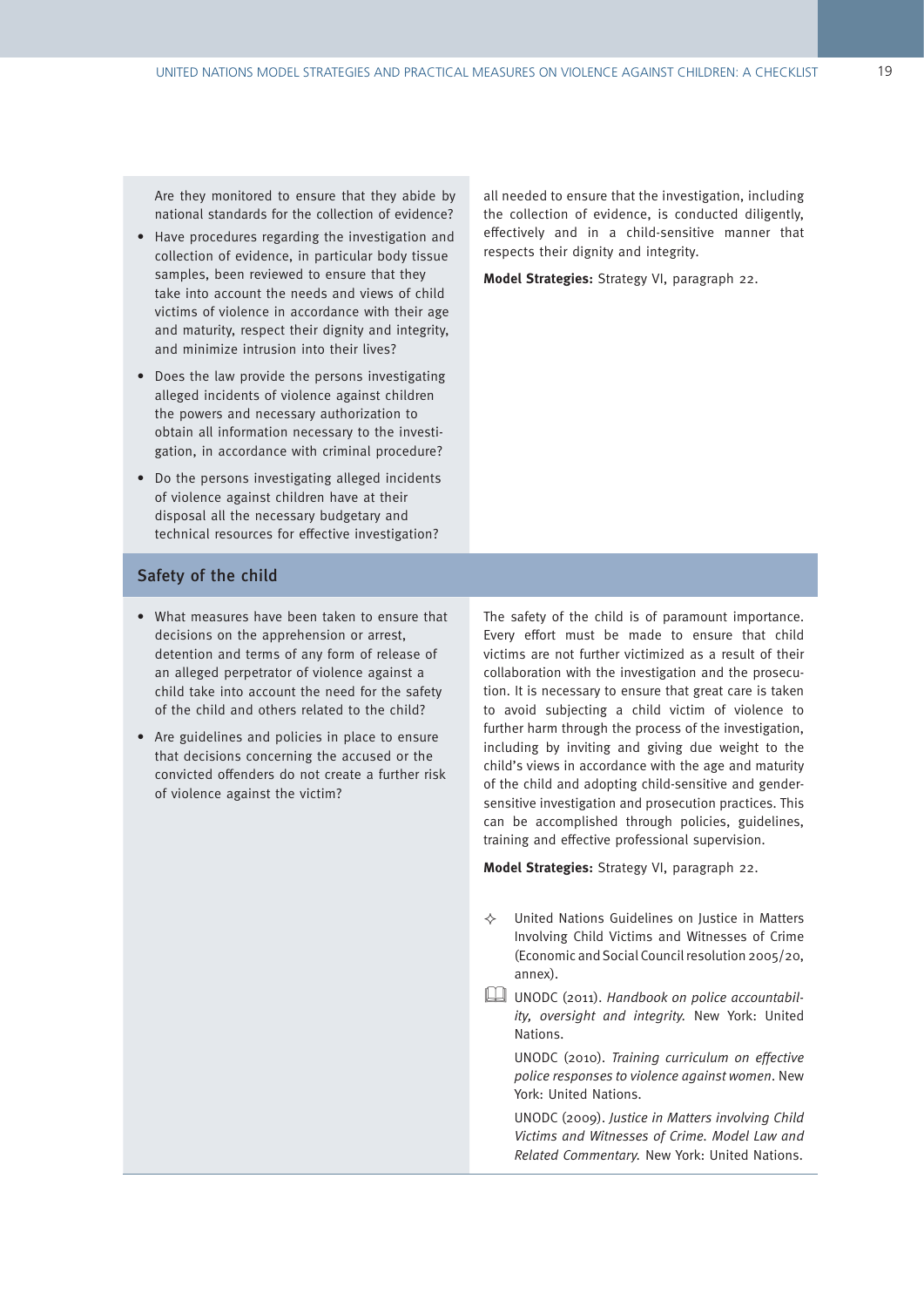### **Strategy VII. Enhancing cooperation among various sectors**

#### Links and protocols

- Have any issues been identified so far with respect to coordination and cooperation among the criminal justice, child protection, social welfare, health and education sectors in detecting, reporting and responding to violence against children and protecting and assisting child victims?
- Is critical information readily exchanged and shared among these agencies and sectors?
- Have inter-agency protocols been developed to facilitate the exchange of information and enable inter-agency cooperation?
- Are there effective mechanisms to ensure coordination and cooperation among the criminal justice, child protection, social welfare, health and education sectors in detecting, preventing and responding to violence against children?
- Do strong operational links exist between all the concerned agencies (public and private) to facilitate effective responses to incidents of violence against children?
- Have dedicated, multidisciplinary specialized units been created that can respond quickly and competently to the medical, psychological, social and legal needs of the child as well as his or her need for protection?
- Have information management and communication systems and related inter-agency protocols been developed to facilitate the exchange of information and enable inter-agency cooperation?

The complementary roles of the criminal justice system, the child protection, health, education and social service sectors and, in some cases, informal justice systems should be acknowledged. In fact, it is only when these sectors work closely together that a protective environment can be created and effective responses to violence against children can be offered.

Specific measures are therefore required to promote greater coordination and cooperation among these various systems and agencies and to establish stronger operational links between the agencies, while protecting the privacy of child victims of violence.

In order to ensure the effective identification, care, assistance and follow-up of child victims, precise and adaptable protocols must be developed and implemented with the participation of all those involved in child protection. Such protocols should clarify the steps that need to be taken and the roles and responsibilities of each actor/agency, thereby allowing for better coordination and information-sharing.

A most effective operational response to incidents of violence against children is usually possible when there is an integrated, multidisciplinary specialized unit that can respond quickly and competently to the medical, psychological, social and legal needs of the child as well as his or her need for protection. The establishment of such specialized units is to be considered.

Adequate information management and communication systems are necessary to facilitate the interagency exchange of information and cooperation, while protecting the confidentiality of the information and the privacy of the child.

**Model Strategies**: Strategy VII, paragraph 23.

UNODC (2009). Handbook for professionals and policymakers on justice in matters involving child victims and witnesses of crime. New York: United Nations.

UNODC (2009). Justice in Matters involving Child Victims and Witnesses of Crime. Model Law and Related Commentary. New York: United Nations.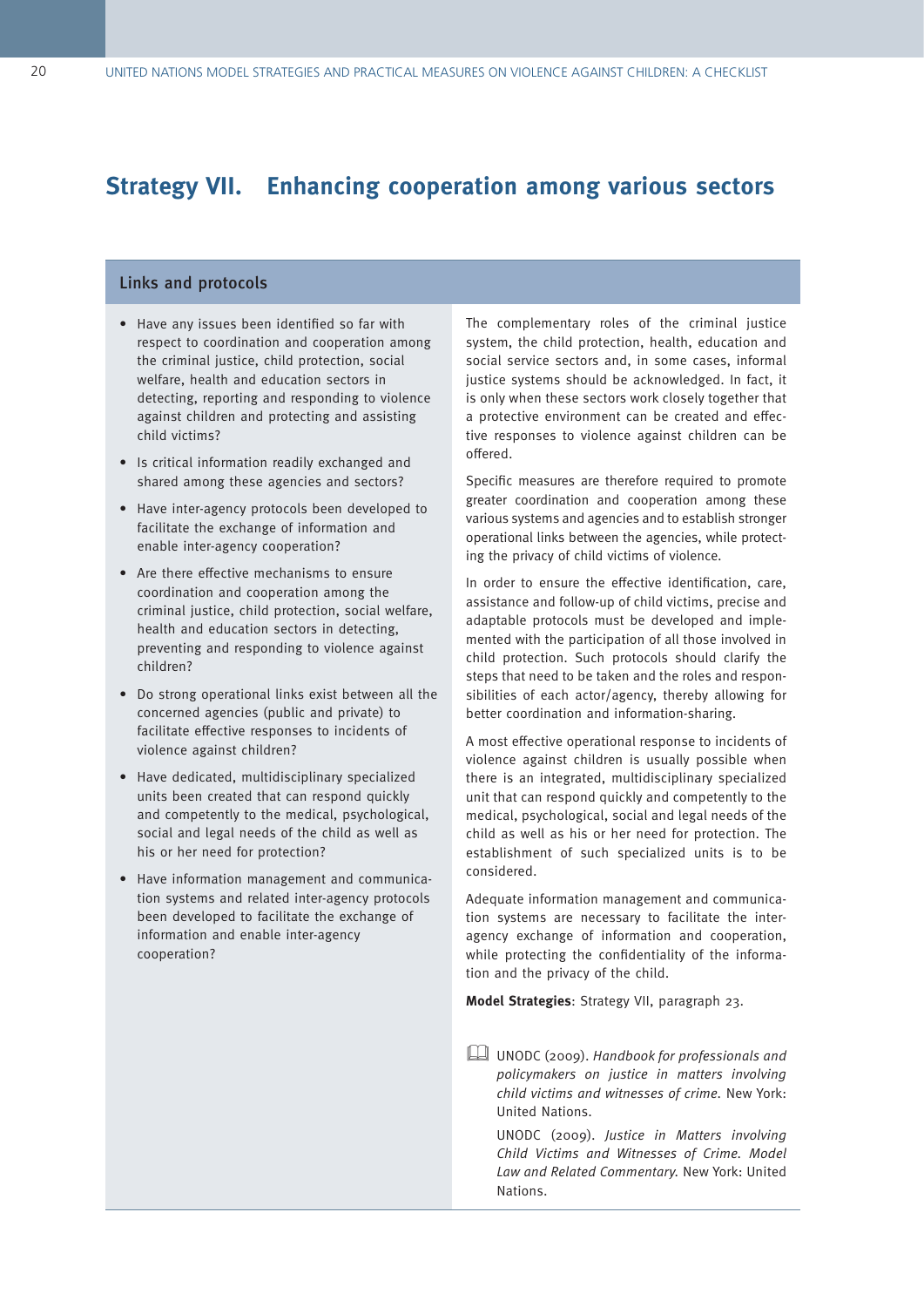### **Strategy VIII. Improving criminal proceedings in matters involving child victims of violence**

#### Services and protection of victims during proceedings

- Are there comprehensive services provided and effective protection offered to ensure the safety, privacy and dignity of victims and their families at all stages of criminal justice proceedings?
- Are current policies and procedures providing for the use of child-sensitive procedures?
- Are there specialized units in place to provide child-sensitive support to child victims of violence during criminal proceedings?

Criminal proceedings can be a very disturbing and even traumatic experience for a child victim and this is often cited as a reason to avoid involving the criminal justice system in cases of violence against children.

Several measures can be implemented and a number of changes can be brought to existing legislation, policies, procedures and practices to protect and assist children who are victims of crime or witnesses in criminal proceedings. The goal is to ensure that comprehensive services are provided and protection measures are taken to ensure the safety, privacy and dignity of child victims and their families at all stages of the criminal justice proceedings and to protect them from intimidation and retaliation. This should be done without prejudice to the ability or willingness of the victim to participate in an investigation or prosecution.

**Model Strategies:** Strategy VIII, paragraph 24 (a).

#### Child participation

- Are children given an opportunity to participate fully in judicial and administrative proceedings that concern them, in accordance with their age and level of maturity?
- Is the law clear that every child is to be treated as a capable witness and that his or her testimony should not be presumed to be invalid or untrustworthy by reason of the child's age alone?
- Are current laws and policies sufficient to ensure that the best interests of the child are the paramount consideration when involving a child in criminal proceedings?
- Can a child be penalized for refusing to testify? If so, are some legislative amendments required?

It is important to ensure that the views of the child are considered, that children are treated as capable witnesses, and that the best interests of the child is the paramount consideration when involving a child in criminal proceedings.

**Model Strategies:** Strategy VIII, paragraph 24 (b).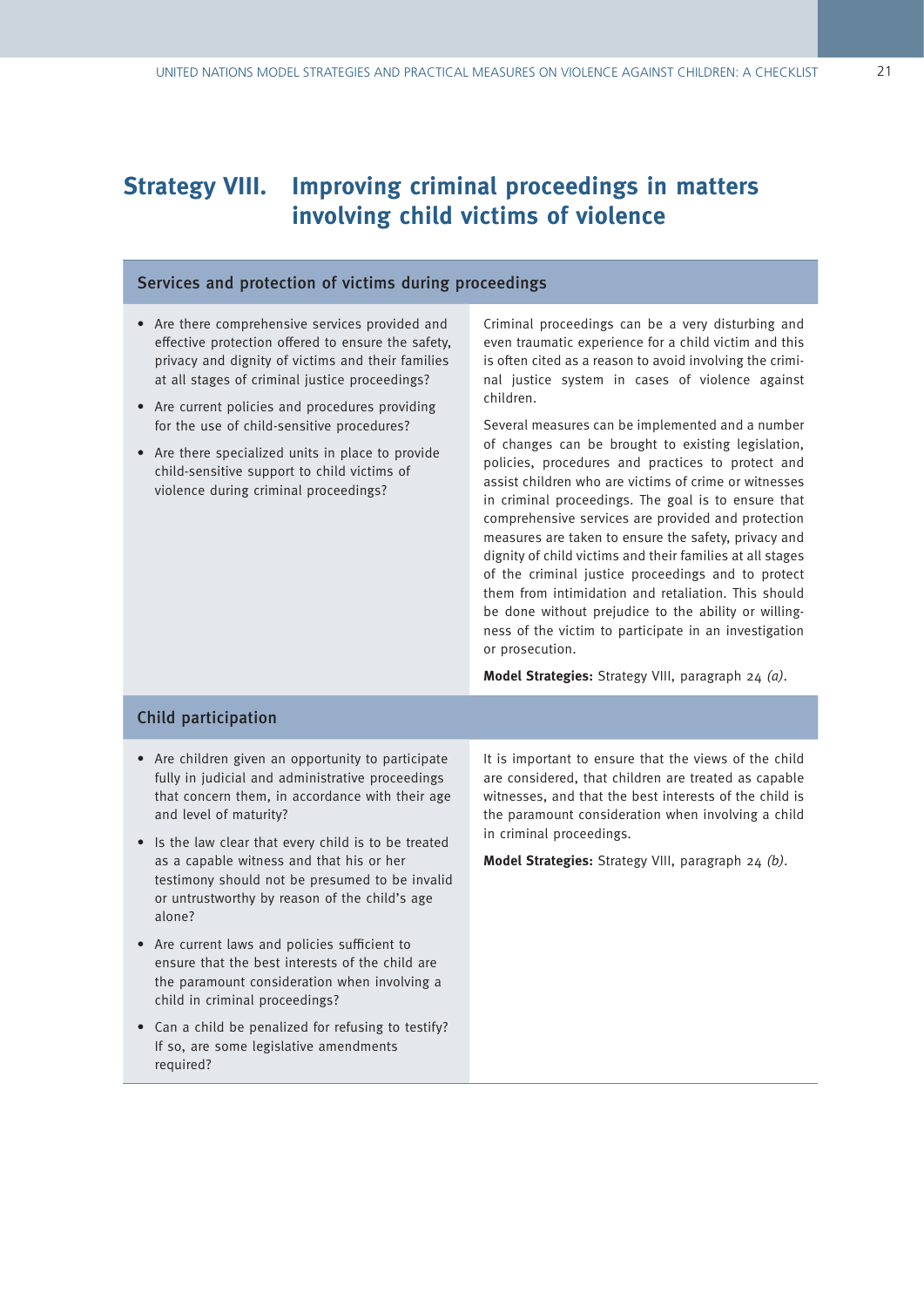#### Information and legal aid for victims

• What information is made available to victims of violence, their parents or guardian about the rights of the child, legal procedures, or available legal aid?

Child victims of violence, their parents or legal guardians and legal representatives, from the first contact with the justice system and throughout the judicial proceedings, must be promptly and adequately informed of, inter alia, the rights of the child, the relevant procedures, available legal aid and the progress and disposition of the specific case.

**Model Strategies:** Strategy VIII, paragraph 24 (d).

#### Child-sensitive procedures

- Are child victims usually allowed to be accompanied by a parent or legal guardian and, where appropriate, a child protection professional during interviews conducted as part of the investigation and during criminal proceedings?
- Is the law clear about the circumstances under which parents of legal guardians may not be allowed to accompany a child victim during interviews or legal proceedings?
- Does the law provide sufficient measures to protect the privacy of child victims of violence as a matter of primary importance and to protect them from undue exposure to the public?
- Are judicial proceedings involving a child victim of violence public?
- Are policies in place to ensure that cases involving child victims or witnesses are processed as expeditiously as possible?
- Are existing rules and procedures applicable to all criminal proceedings child-sensitive?
- Is child-friendly language used when interviewing a child victim?
- Are child-friendly interview- and court-rooms used in proceedings involving child victims of violence?

Detailed guidelines on child-sensitive procedures in cases involving child victims and witnesses of crime exist. They should guide the review of existing laws, procedures and practices.

**Model Strategies:** Strategy VIII, paragraph 24.

#### Protection during informal justice system proceedings

- Are there specific measures in place to ensure that informal justice systems denounce and deter violence against children?
- Are there specific measures in place to ensure that informal justice systems hold perpetrators of violence against children accountable for their actions?

There is a need to monitor, and sometimes, improve the way informal justice systems typically deal with cases of violence against children.

**Model Strategies:** Strategy VIII, paragraph 25.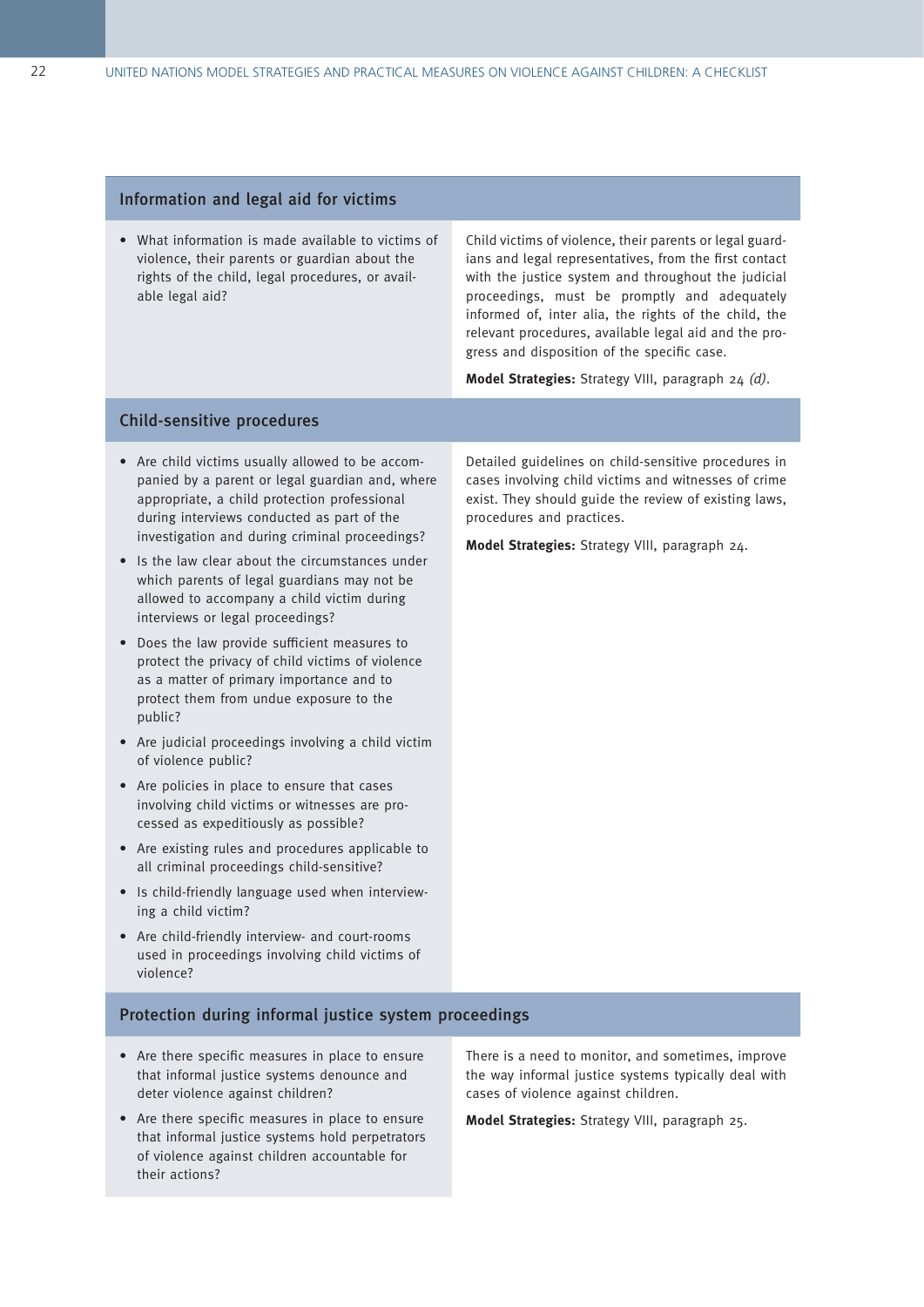- Are there specific measures in place to ensure that informal justice systems provide redress, support and compensation for child victims?
- Are there systems in place to monitor decisions made by informal justice systems in cases involving violence against children?

#### Protection following criminal proceedings

- Are there procedures in place to ensure that child victims of violence, or their parents or legal guardian, are notified, if they so wish, of the offender's release from detention or imprisonment?
- What treatment, reintegration and rehabilitation programmes for those convicted of violence against children are available? Do these programmes prioritize the safety of victims and the prevention of recidivism?
- Are there laws and policies in place that ensure that the risk to a child victim of violence and the best interests of that child are considered at the time of making decisions concerning the release of an offender from detention or imprisonment or the re-entry of the offender into society?

After perpetrators of violence against children have been convicted and sentenced, they still represent a risk for the victims or for other children. Effective measures are required to mitigate that risk.

**Model Strategies:** Strategy VIII, paragraph 26.

 $\Leftrightarrow$  Guidelines on Justice in Matters involving Child Victims and Witnesses of Crime (Economic and Social Council resolution 2005/20, annex).

Basic Principles on the Use of Restorative Justice Programmes in Criminal Matters (Economic and Social Council resolution 2002/12, annex). United Nations Principles and Guidelines on

Access to Legal Aid in Criminal Justice Systems (2012).

UNODC (2014). Early access to legal aid in criminal justice processes: a handbook for policymakers and practitioners. New York: United Nations.

UNODC (2013). United Nations Principles and Guidelines on Access to Legal Aid in Criminal Justice Systems. New York: United Nations.

UNODC (2009). Handbook for professionals and policymakers on justice in matters involving child victims and witnesses of crime. New York: United Nations.

UNODC (2009). Justice in Matters involving Child Victims and Witnesses of Crime. Model Law and Related Commentary. New York: United Nations. UNODC (2006). United Nations Guidelines on

Justice in Matters involving Child Victims and Witnesses of Crime.

UNDP/UNICEF/UN Women. Informal justice systems – charting a course for human rightsbased engagement.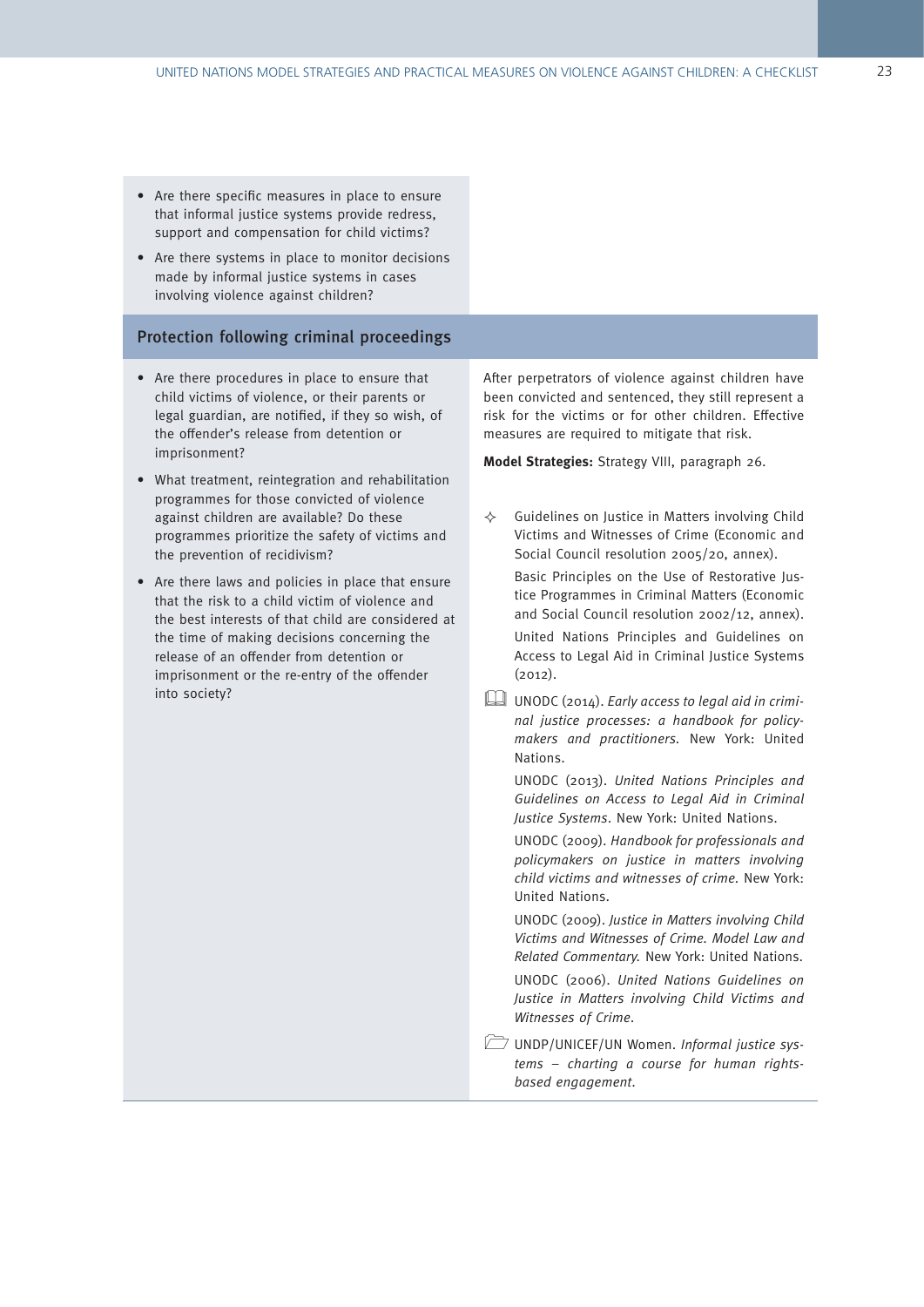### **Strategy IX. Ensuring that sentencing reflects the serious nature of violence against children**

#### Legislative measures

- Are all offences involving violence against children, by law, punishable by appropriate penalties? What penalties are applied to perpetrators of violence against children?
- Does the law consider aggravating circumstances for certain crimes involving violence against children? If so, in what cases?
- Are perpetrators who commit crimes involving violence against children while under the influence of alcohol, drugs or other substances exempt from criminal responsibility? Are there exceptions?
- If the perpetrator of violence against children is an individual under the age of 18 years, will the case be adjudicated by a specialized juvenile justice authority and are different penalties applied?

The legislator must ensure that serious offences involving violence against children are, by law, punishable by appropriate penalties. It is also important to review the law and ensure that it takes into account specific factors which may aggravate a crime, including the age of the victim, the fact that the victim is severely handicapped mentally or intellectually, repeated violent acts, abuse of a position of trust or authority and perpetration of violence against a child in a close relationship with the offender.

**Model Strategies:** Strategy IX, paragraph 27.

#### Court orders and sentencing practices

- Can perpetrators of violence against children be prohibited or restrained by court order from harassing, intimidating or threatening children?
- How are safety risks taken into consideration when the court decides on bail, conditional release, parole or probation for the perpetrator?
- Are data available on sentencing in cases involving violence against children?
- Are sentencing guidelines provided concerning cases of violence against children?
- Do sentencing practices reflect the serious nature of violence against children and consider aggravating circumstances?
- Can sentencing decisions provide reparation for harm caused as a result of the offence involving violence against children? Do they generally?
- Are there measures in place to ensure that safety risks and the victims' vulnerability are carefully considered whenever decisions are made to impose a non-custodial sentence?

Crimes of violence against children can be very serious offences. This must be reflected in sentencing policies and practices. Sentencing decisions must aim to denounce and deter violence against children.

Wherever possible, sentencing decisions must provide reparation for harm caused as a result of the violence.

Safety risks and the victims' vulnerability must also be considered whenever decisions are made to impose a non-custodial sentence.

While doing all the above, it is important to keep in mind that the perpetrators of violence against children are themselves often child victims of violence.

**Model Strategies:** Strategy IX, paragraph 27.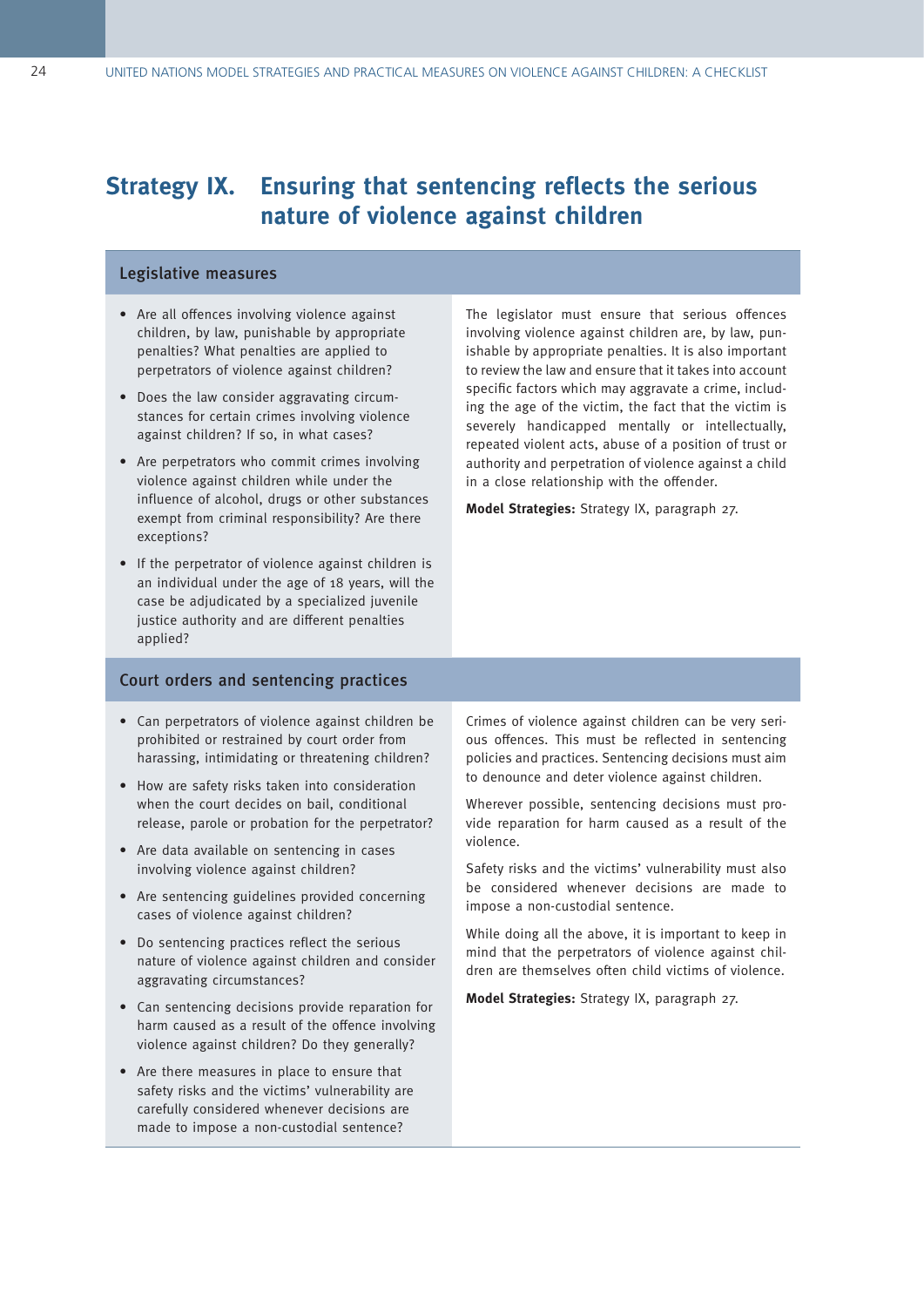#### Safety of children to be considered in all decisions

- Are sufficient measures in place to ensure that safety risks and the victims' vulnerability are carefully considered when a decision is made to release an accused on bail?
- What are the processes and the policies in place to ensure that safety risks and the victims' vulnerability are assessed and considered when a decision is made to release an offender on conditional release or parole?
- Are assessment tools and expertise available to evaluate the risks that an offender may pose to children? If so, are criminal justice professionals trained in the use of these tools?

Safety risks and the victims' vulnerability must also be considered whenever decisions are made to release an accused on bail, or to release an offender on conditional release or parole/license.

**Model Strategies:** Strategy IX, paragraph 27.

UNODC (2009). Handbook for professionals and policymakers on justice in matters involving child victims and witnesses of crime. New York: United Nations.

UNODC (2009). Justice in Matters involving Child Victims and Witnesses of Crime. Model Law and Related Commentary. New York: United Nations.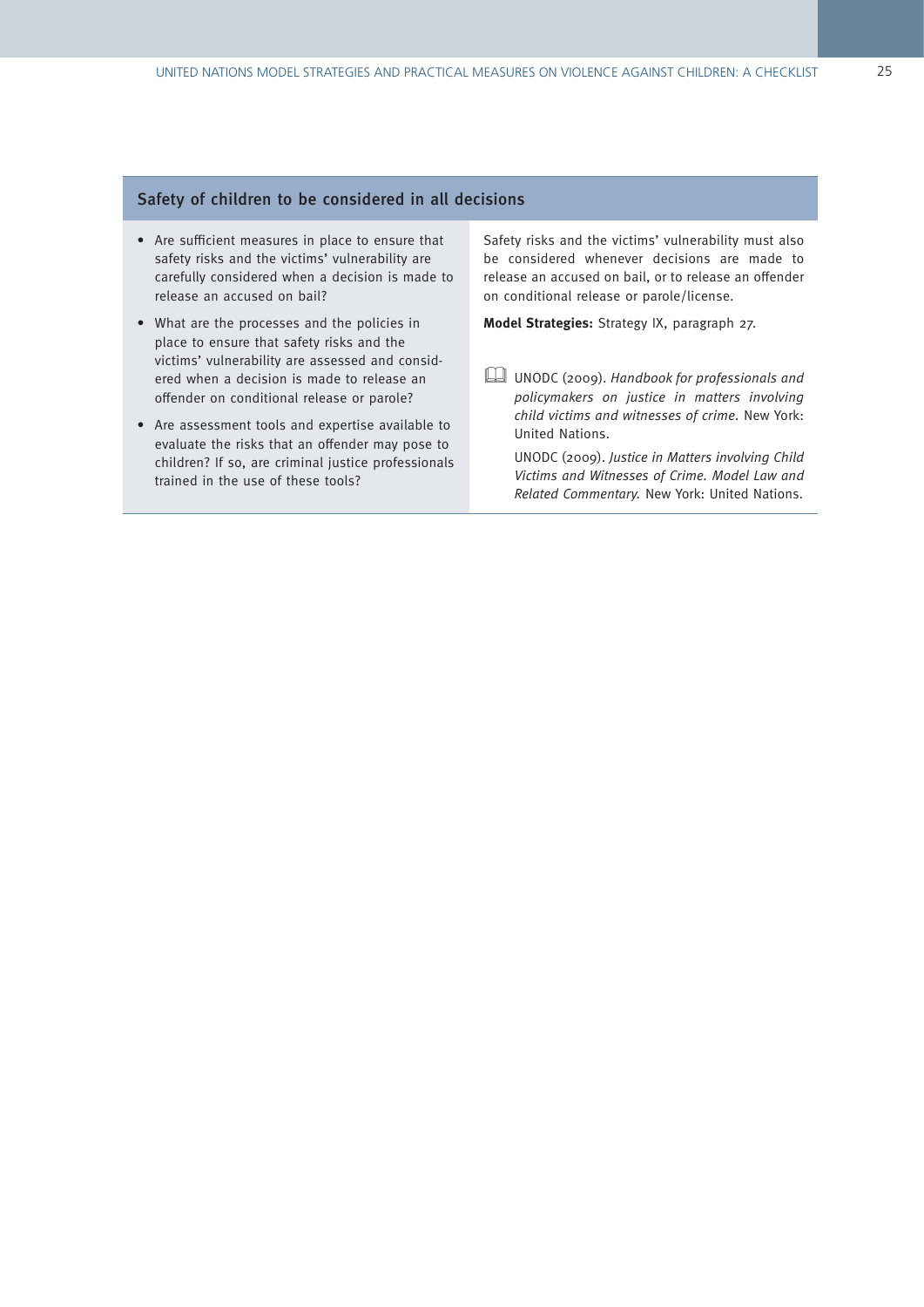### **Strategy X. Strengthening capacity and training of criminal justice professionals**

#### Resources

• Are sufficient resources allocated to develop the capacity of professionals within the criminal justice system to actively prevent violence against children and to protect and assist child victims of violence?

Adequate resources must be available for criminal institutions and professionals to prevent and respond to violence against children and to protect child victims of violence.

**Model Strategies:** Strategy X, paragraph 28.

#### **Training**

- Are there special training programmes available for criminal justice professionals on the rights of the child, in particular the Convention on the Rights of the Child and international human rights law?
- Are there training and other programmes in place to build specialized expertise on violence against children within the various components of the justice system?
- Have specialized training modules been developed and integrated in all relevant professional training curricula?
- Have universities, colleges and other training institutions been enlisted in efforts to develop specialized expertise in the area of violence against children, trauma-informed interventions, child-sensitive methods and approaches, etc.?

Specialization

- Have specialized multidisciplinary units been established to respond to cases of violence against children? Are there enough of these units to respond to the demand?
- Are there specialized law enforcement officers, prosecutors and judges with expertise in the investigation, prosecution and adjudication of cases of violence against children?

There are a variety of measures that can be taken to build the capacity of the criminal justice system and criminal justice professionals to respond more effectively to violence against children.

Specialized training is recommended. In that regard, some specific measures can also be taken by professional associations and academic institutions.

**Model Strategies:** Strategy X, paragraph 28.

Very importantly, there is a need to develop specialized expertise among criminal justice professionals and, when appropriate, to establish specialized teams and functions within the system.

**Model Strategies:** Strategy X, paragraph 28.

UNODC (2010). Training curriculum on effective police responses to violence against women. New York: United Nations.

UNODC (2009). Handbook for professionals and policymakers on justice in matters involving child victims and witnesses of crime. New York: United Nations.

UNODC (2009). Justice in Matters involving Child Victims and Witnesses of Crime. Model Law and Related Commentary. New York: United Nations.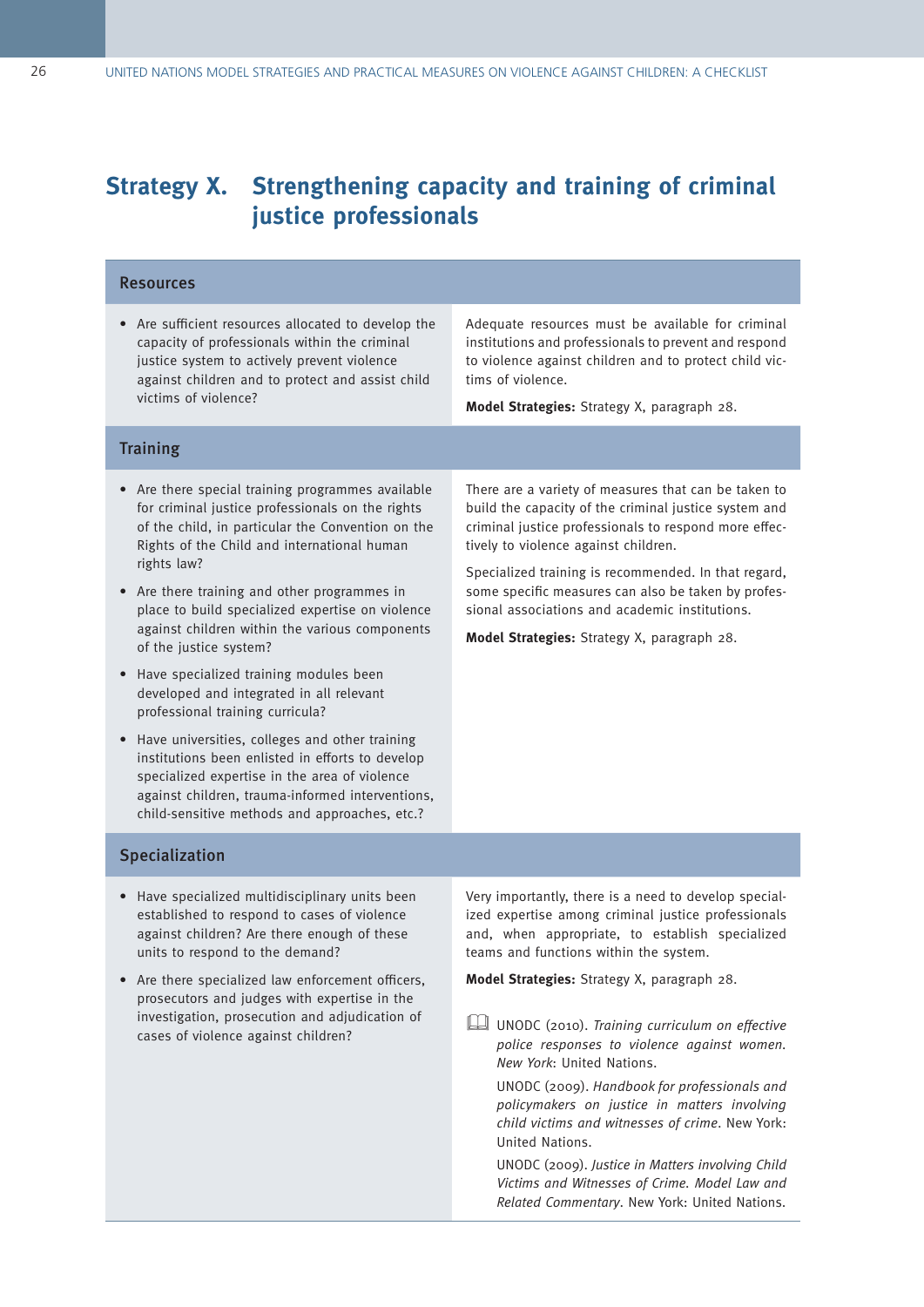## **PART 3**

PREVENTING AND RESPONDING TO VIOLENCE AGAINST CHILDREN WITHIN THE JUSTICE SYSTEM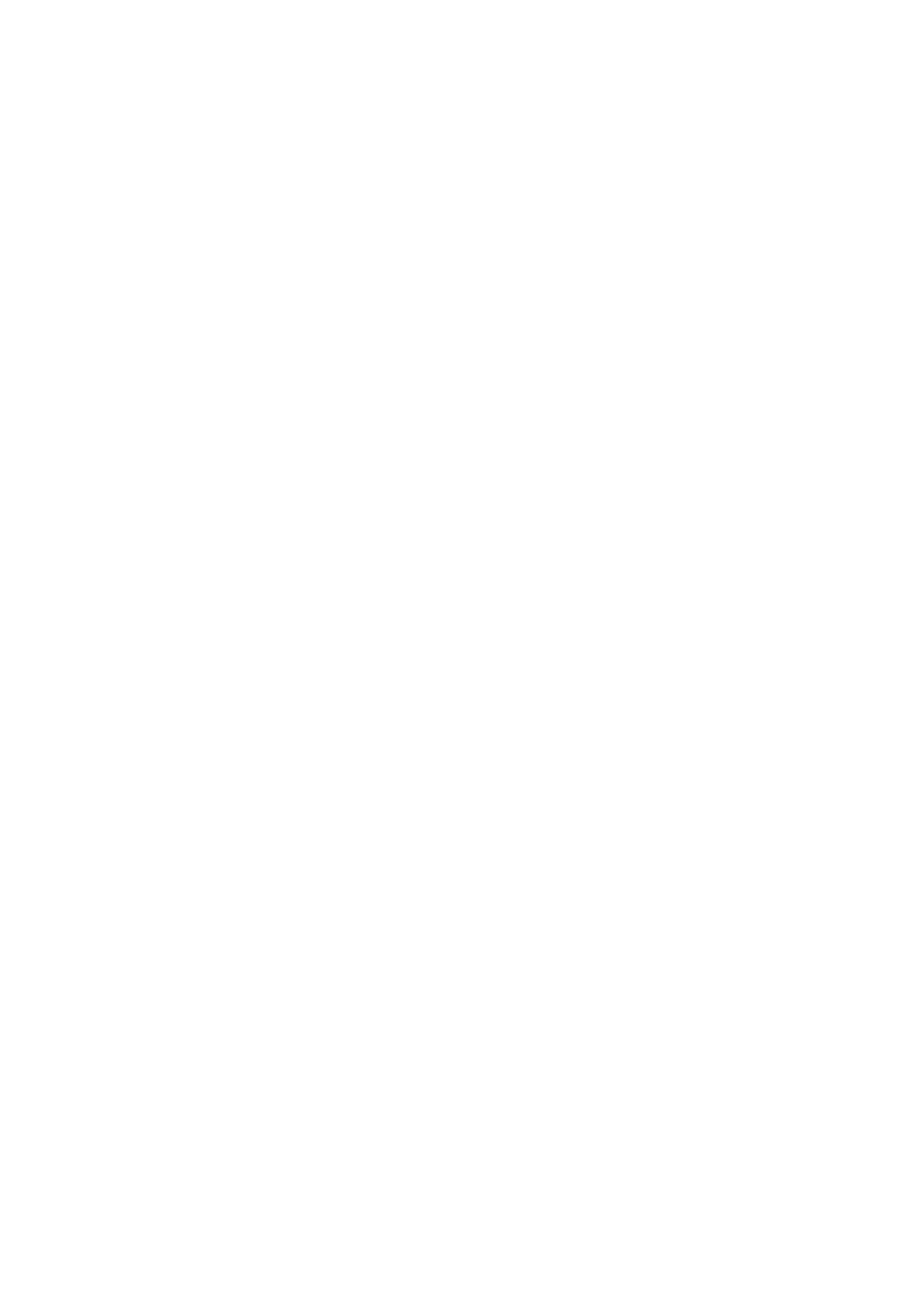### **Strategy XI. Reducing the number of children in contact with the justice system**

#### Unnecessary penalization and criminalization of children's conduct

- Are there any provisions in law criminalizing behavioural problems of children, such as vagrancy, truancy, runaways and other acts, which often are the result of psychological or socioeconomic problems?
- Are there in law any types of conduct considered to be criminal offences that are penalized only if committed by a child (status offences)?
- Are there programmes in place to prevent "at risk" children from becoming involved in crime and from coming in contact with the criminal justice system?

Children within the justice system, and in particular those deprived of their liberty, are especially vulnerable to violence. That kind of violence can be circumvented by preventing children from becoming involved in the criminal justice system. There are several ways to limit the number of children in the criminal justice system, including by raising the minimum age of criminal responsibility, avoiding the unnecessary criminalization and penalization of children, and promoting diversion.

There may be a concern that children are brought into the criminal justice system through "status offences," leading to the placement of children in detention rather than providing them with the needed care and protection.

**Model Strategies:** Strategy XI, paragraph 29.

#### Minimum age of criminal responsibility

- Do the laws establish a minimum age of criminal responsibility and is the minimum age set at a sufficiently high level, bearing in mind children's age and maturity?
- What is the minimum age of criminal responsibility?
- Are safe and effective non-custodial measures available for children who are below the minimum age of criminal responsibility? Does the law provide for non-penal child protection measures for dealing with children below the minimum age of criminal responsibility who might infringe the penal law?
- Are there civil and administrative institutions to ensure universal birth registration?

Setting the minimum age of criminal responsibility at the age of at least 12 years and continuing to increase that age can reduce the number of children in the criminal justice system. However, care must be taken to ensure that those children who are below the age of criminal responsibility are not merely transferred into some other form of custodial care.

**Model Strategies:** Strategy XI, paragraph 30.

#### Diversion

• Do laws and polices provide for the possibility for the police, prosecutors and judges to apply alternative measures to formal judicial proceedings aimed at diverting children in conflict with the law away from the justice system?

A highly effective way of reducing the number of children in the justice system is through diversionary measures, restorative justice programmes and the use of non-coercive treatment and education programmes as alternative measures to judicial proceedings, as well as the provision of support for families.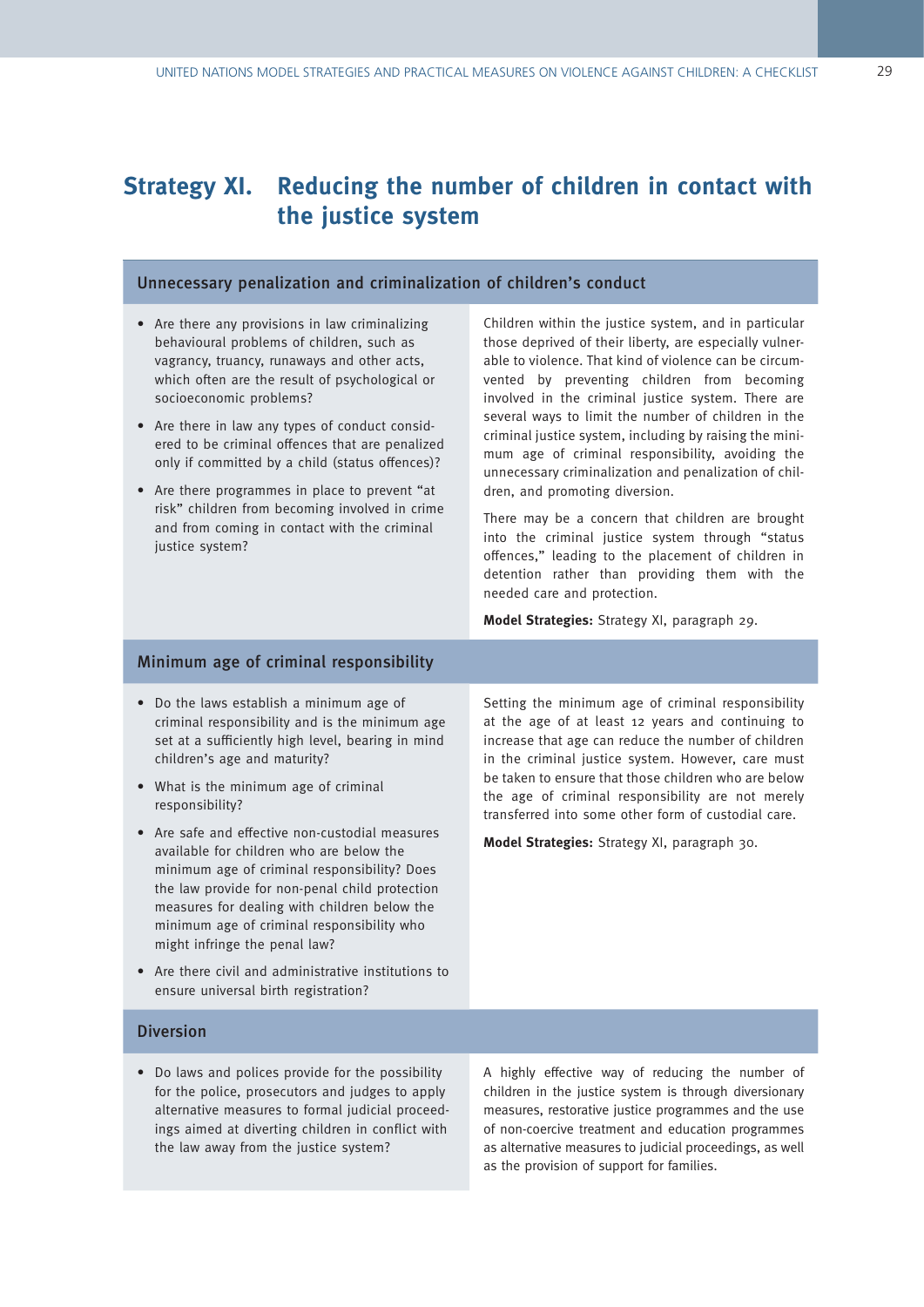- Are there laws and policies in place to ensure that children with mental health and substance abuse problems are dealt with outside of the justice system whenever possible?
- Are there sufficient mental health and addiction treatment programmes for children available?
- Are restorative justice programmes (i.e. victimoffender mediation, community service, family group conferencing, etc.) applied in the context of diversion schemes for children in conflict with law?
- Are there guidelines and training available for police, prosecutors and judges on the use of diversionary measures?
- Is the use of diversionary measures in cases involving children in conflict with the law systematically monitored?
- Are there publicly available statistics on the use of diversion programmes in the country?
- Are there resources available for the development, monitoring and evaluation of diversion programmes for children in conflict with the law?
- Are there mechanisms to foster close cooperation between the child justice sector, different services in charge of law enforcement and the social welfare and education sectors with a view to promoting the use of diversion and alternative measures?
- Are there community-based programmes available?

**Model Strategies:** Strategy XI, paragraph 31.

 $\Leftrightarrow$  United Nations Standard Minimum Rules for Non-custodial Measures (The Tokyo Rules) (General Assembly resolution 45/110, annex).

Basic Principles on the Use of Restorative Justice Programmes in Criminal Matters (Economic and Social Council resolution 2002/12, annex).

United Nations Guidelines for the Prevention of Juvenile Delinquency (General Assembly resolution 45/112, annex).

Convention on the Rights of the Child.

UNODC (2013). Justice in Matters Involving Children in Conflict with the Law. Model Law on Juvenile Justice and Related Commentary. New York: United Nations.

UNODC (2012). Introductory Handbook on the Prevention of Recividism and the Social Reintegration of Offenders. New York: United Nations.

UNODC (2007). Handbook on Restorative Justice Programmes. New York: United Nations.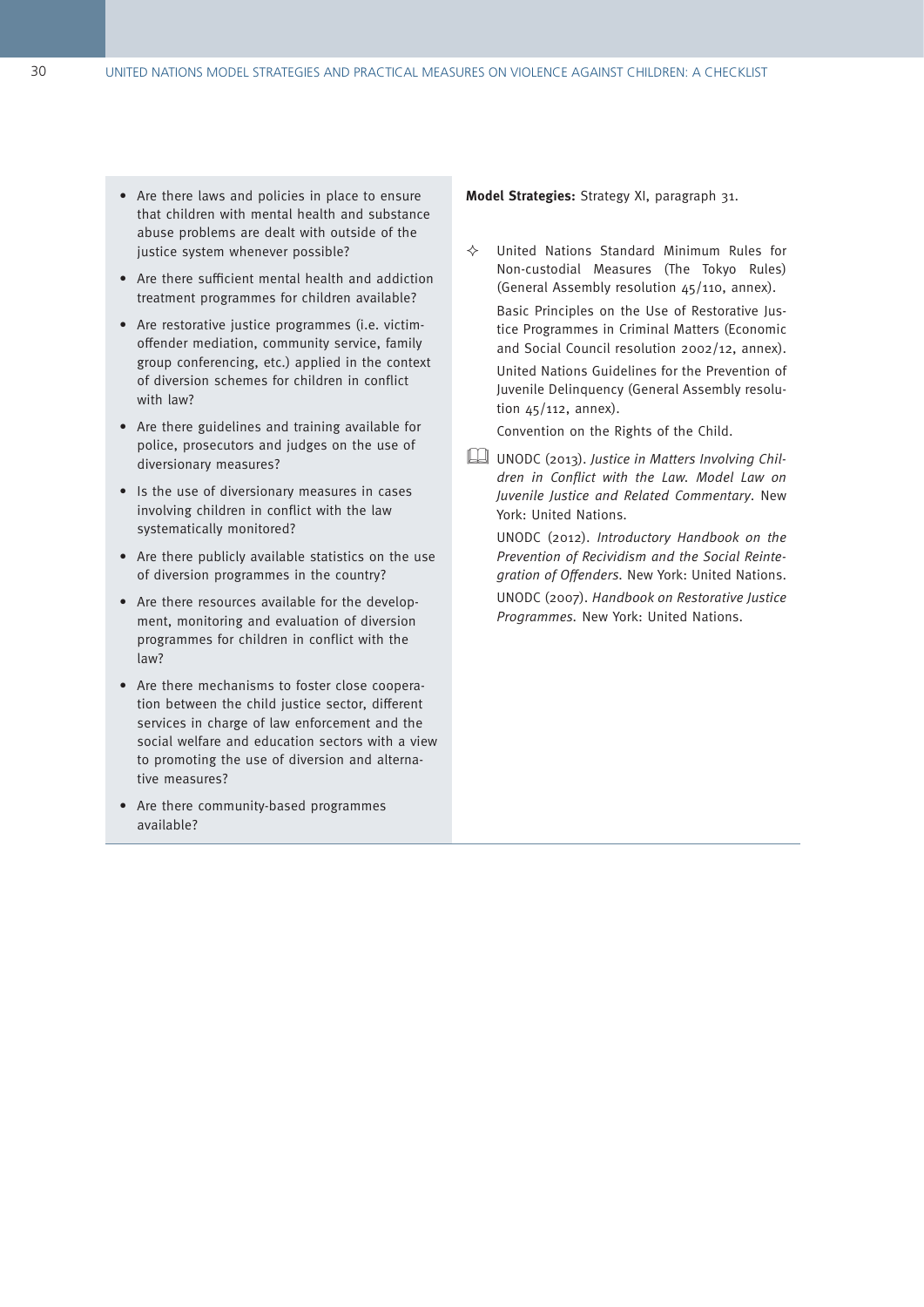### **Strategy XII. Preventing violence associated with law enforcement and prosecution activities**

#### Abuse of power, corruption and arbitrary detention

- Are there measures currently in place to prevent and respond to misconduct by the police or members of other security forces? If so, what are these measures and are they sufficient?
- Are there independent police oversight mechanisms in place?

Because police and other security forces can sometimes be responsible for acts of violence against children, it is important to ensure that measures are taken to prevent abuse of power, arbitrary detention, corruption and extortion by police officers who target children and their families.

**Model Strategies:** Strategy XII, paragraph 32.

#### Prohibition of torture and other cruel, inhumane or degrading treatment or punishment

- Does the law effectively prohibit the use of all forms of violence, torture and other cruel, inhuman or degrading treatment or punishment to obtain information or extract a confession from a child who is a suspect of crime? Are current laws and policies sufficient to ensure that children are never recruited by the police to act as informants or agents for the police, or forced to engage in activities against their will?
- What are the measures in place to prevent violence related to unlawful practices by the police, including arbitrary arrests and detention and extrajudicial punishment of children?

#### Arrest and contact with the police

- Are all arrests conducted in conformity with the law? Are arrest practices as they relate to children effectively monitored?
- Are there policies and operational guidelines that limit the apprehension, arrest and detention of children to situations in which these measures are necessary as a last resort?
- Are there policies and procedures to promote and implement, where possible, alternatives to arrest and detention (e.g. summonses and notices to appear) in cases involving children?
- Are policies and procedures in place to ensure that apprehension or arrests of children are conducted in a child-sensitive manner?
- Are there adequate police training programmes to ensure that apprehension or arrests of children are conducted in a child-sensitive manner?

The use of all forms of violence, torture and other cruel, inhuman or degrading treatment or punishment to obtain information, extract confessions, coerce a child into acting as an informant or agent for the police, or engage the child in activities against his or her will must be effectively prohibited.

**Model Strategies:** Strategy XII, paragraphs 33 and 34.

Arrests and investigations are situations in which violence against children can easily occur. In order to limit the risk of violence and mistreatment associated with law enforcement and prosecution activities, it is important to ensure that all arrests are conducted in conformity with the law, to limit the apprehension, arrest and detention of children to situations in which these measures are necessary as a last resort, and to promote and implement, where possible, alternatives to arrest and detention.

**Model Strategies:** Strategy XII, paragraph 34.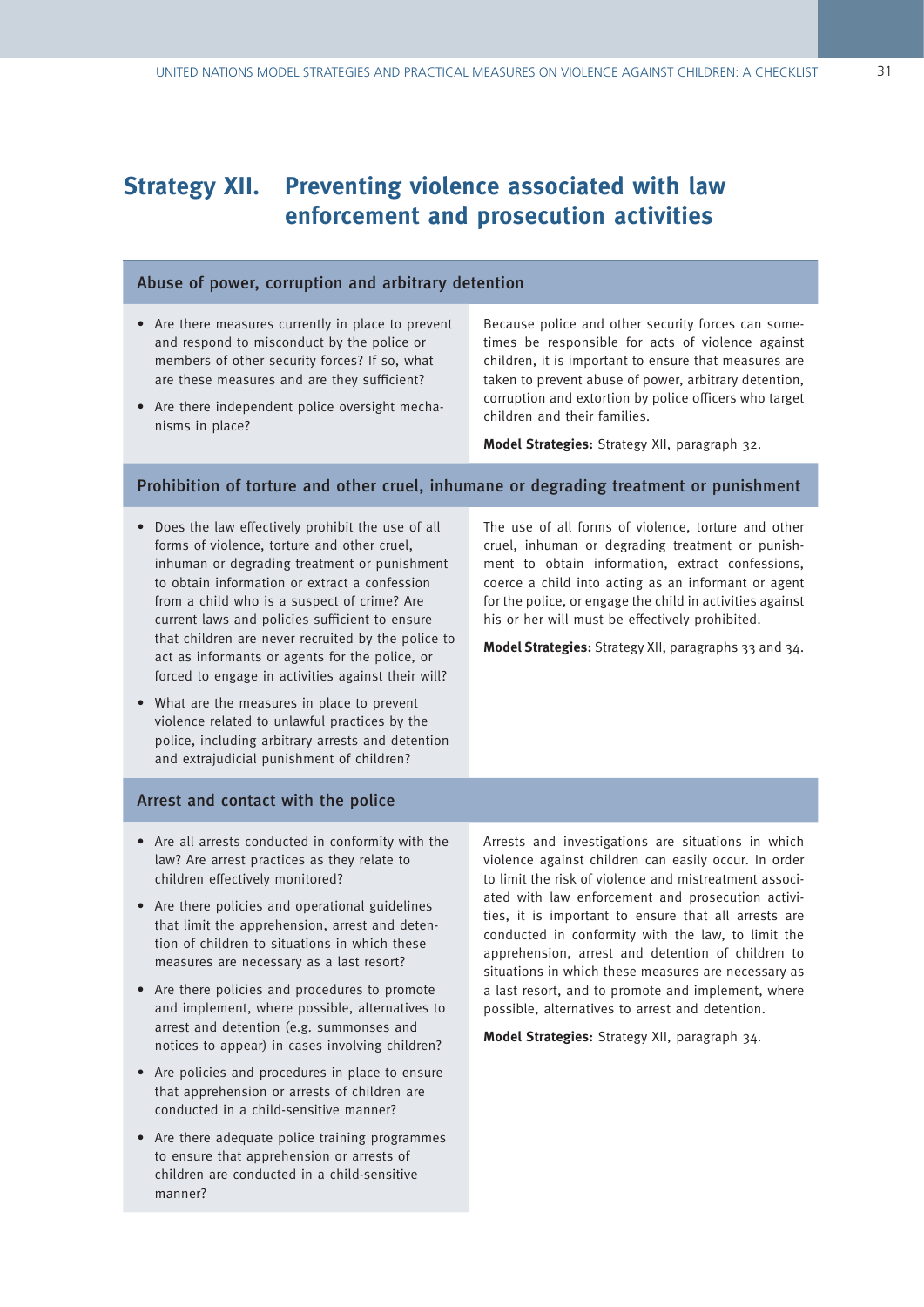- Is a child's right to privacy protected at all times during the arrest and investigation process?
- Does the law contain a provision for parental or other similar assistance to children who are being arrested or investigated? Are there legal requirements that parents or guardians be notified when a child has been arrested?
- Are parents allowed or required to be present during evidential procedures, such as when a confession is noted?
- Are there mechanisms and procedures in place to ensure and monitor police compliance with the obligation to notify parents, legal guardians or caregivers immediately following the apprehension or arrest of a child?
- D0 laws, policies and procedures effectively prohibit the use of firearms, electric shock weapons and violent methods to apprehend and arrest children?
- Are existing policies, guidelines and procedures in place to effectively limit and guide the use of force and instruments of restraint by the police when apprehending or arresting children?

#### Access to legal aid

- Are there procedures in place to ensure that children are informed of their rights and have prompt access to legal aid during police interrogation and while in police detention?
- Are there procedures in place to ensure that children are able to consult their legal representative freely and in full confidentiality?
- Are legal aid service providers representing children specially trained and is their performance regularly appraised to ensure their suitability to work with children?

#### Child-sensitive search procedures

- Are national laws and strict policies in place to implement and monitor strict procedures for searching children while respecting their privacy and dignity?
- Are national laws and strict policies in place to implement and monitor strict procedures for taking intimate and non-intimate samples from child suspects and for assessing the age and gender of a child?

It is imperative to ensure that children are informed of their rights and have prompt access to legal aid during police interrogation and while in police detention. Children must be able to consult their legal representative freely and confidentially.

**Model Strategies:** Strategy XII, paragraph 34.

Search procedures can be traumatizing for children. It is important to review, evaluate and, where necessary, update national laws, policies, codes, procedures, programmes and practices in order to implement policies and strict procedures for searching children while respecting their privacy and dignity, for taking intimate and non-intimate samples from child suspects, and for assessing the age and gender of a child.

**Model Strategies:** Strategy XII, paragraph 34.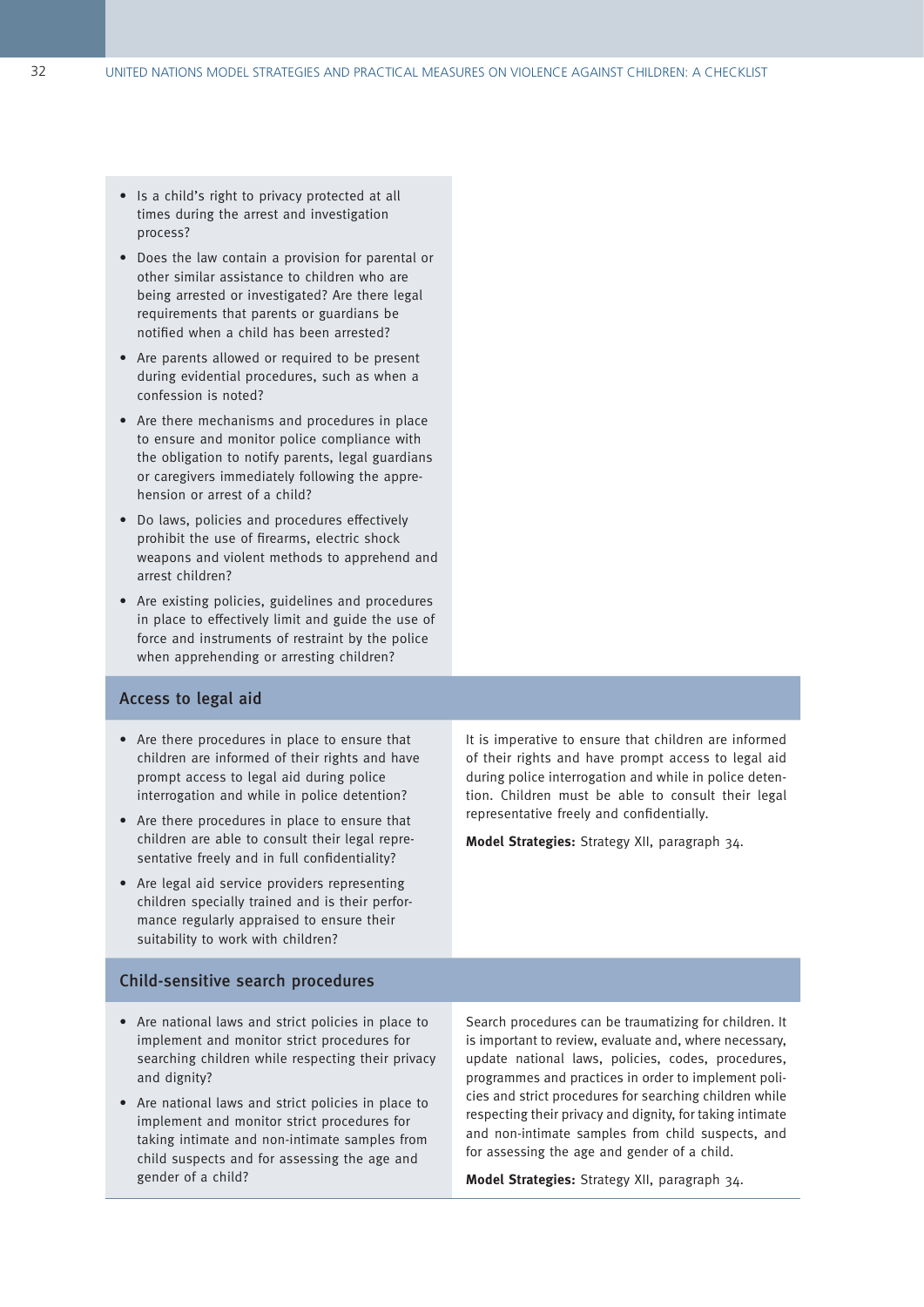#### Complaint procedures

- Are there accessible, child-appropriate and safe procedures for children to complain about incidents of violence during their arrest or interrogation or while in police custody?
- Are children who complain about such incidents of violence effectively protected against reprisal or intimidation?
- What are the mechanisms in place to keep track of all the complaints that are made by children about incidents of violence?
- What agency is responsible for monitoring the complaint mechanism and the measures taken to protect children who complain of being victims of violence?

It is essential to establish accessible, child-appropriate and safe procedures for children to complain about incidents of violence during their arrest or interrogation or while in police custody. Access to these mechanisms may be particularly problematic when a child is being arrested or detained.

**Model Strategies:** Strategy XII, paragraph 34.

#### Effective investigations of violence against children during their contact with the police

- How are alleged incidents of violence against children during their contact with the police investigated?
- Are the investigations of alleged incidents of violence against children conducted independently, promptly and effectively?
- Are there policies and procedures in place to ensure that individuals who have been implicated in violence against children are removed from any position of control or power, whether direct or indirect, over complainants, witnesses and their families, as well as those conducting the investigation?
- Are precautions taken to minimize the risk of violence and protect children during their transport to a court, hospital or other facility, including the risk of violence while being held in court holding cells together with adults?

Investigating and responding to alleged incidents of violence against children during their contact with the police demands a great degree of diligence and a high level integrity that does not always exist. Existing policies, practices and procedures may need to be reviewed to ensure that such incidents are independently, promptly and effectively investigated.

In addition, people who are alleged to have been implicated in violence against children must be removed from any position of control or power, whether direct or indirect, over complainants, witnesses and their families, as well as those conducting the investigation.

**Model Strategies:** Strategy XII, paragraph 34.

 $\Leftrightarrow$  Convention on the Rights of the Child. Convention against Torture and other Cruel, Inhumane or Degrading Treatment or Punishment.

United Nations Standard Minimum Rules for the Administration of Juvenile Justice (General Assembly resolution 40/33, annex).

United Nations Principles and Guidelines on Access to Legal Aid in Criminal Justice Systems. United Nations Rules for the Protection of Juveniles Deprived of their Liberty (General Assembly resolution 45/113, annex).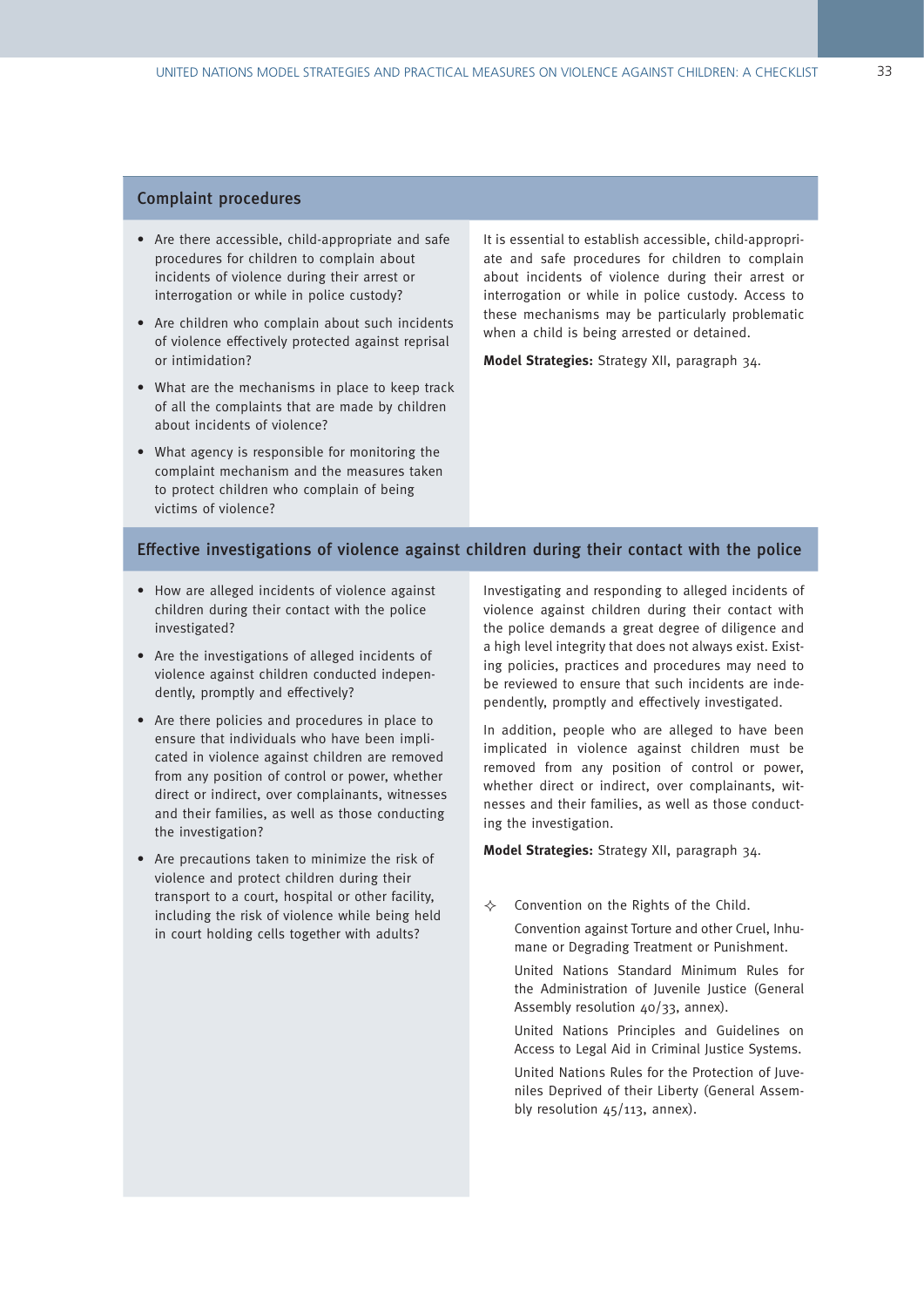UNODC (2013) . Justice in Matters Involving Chil dren in Conflict with the Law. Model Law on Juvenile Justice and Related Commentary. New York: United Nations .

UNODC (2013) . United Nations Principles and Guidelines on Access to Legal Aid in Criminal Justice Systems. New York: United Nations.

UNODC (2011) . Handbook on police accountabil ity, oversight and integrity. New York: United Nations .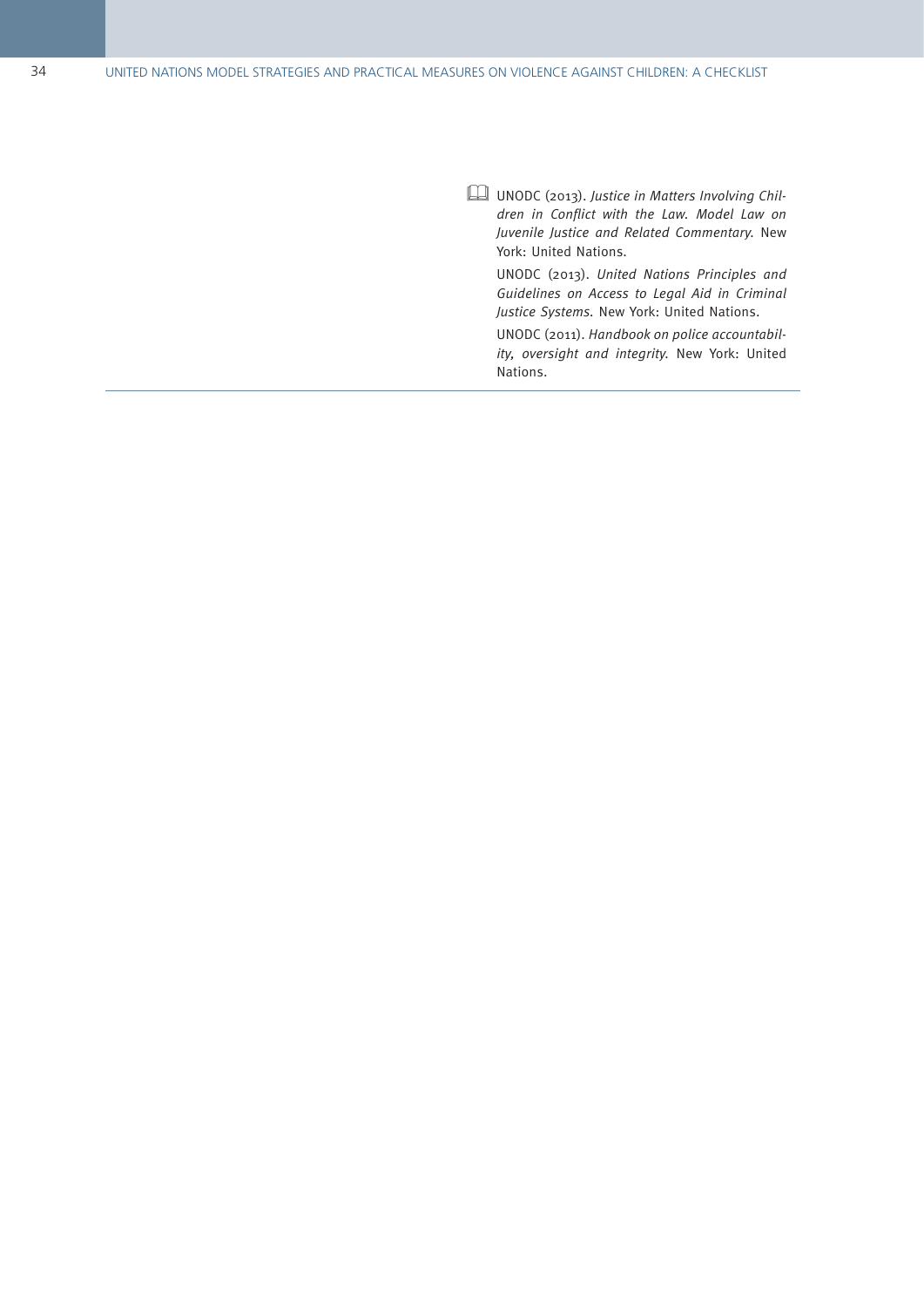### **Strategy XIII. Ensuring that deprivation of liberty is used only as a measure of last resort and for the shortest appropriate period of time**

#### Unlawful detention

- Are measures in place to ensure that children are not deprived of their liberty unlawfully or arbitrarily?
- What measures are taken to investigate any allegation of unlawful or arbitrary detention of children?
- What policies, procedures and mechanisms are in place to ensure that children are only detained in conformity with the law?

There is a significant risk of violence that arises simply from being deprived of one's liberty. The more overcrowded the facility, and the lower the staff-tochild ratio, the greater the risk becomes. The possible sources of violence in institutional settings are numerous. Limiting the use of detention and encouraging the use of alternatives to detention can help reduce the risk of violence against children within the justice system.

**Model Strategies:** Strategy XIII, paragraph 35.

#### Prolonged detention

- Does the law ensure that children are only deprived of their liberty as a measure of last resort and for the shortest appropriate period of time?
- Is the law consistently applied in a way that ensures that depriving children of their liberty only occurs as a measure of last resort and for the shortest appropriate period of time?
- Are there publicly available statistics and other data on children in detention, the reasons why they are detained, and the length of time during which they are deprived of their liberty?
- Can children exercise their right to appeal a sentence and obtain the necessary legal aid to do so?

Reflecting a principle enshrined in Article 37(b) of the Convention on the Rights of the Child, legislative and other measures are required to ensure that deprivation of liberty in the case of a child is used only as a measure of last resort and for the shortest appropriate period of time.

**Model Strategies:** Strategy XIII, paragraph 35.

#### Early release and aftercare

- Does the law provide for the possibility of early release of children deprived of their liberty?
- Are there publicly available data and statistics on the number of children released from detention before the end of their sentences?
- Are there programmes and services available to assist and support children and facilitate their social reintegration after their release from detention?

The risk of violence may be reduced by ensuring that the period of detention to which a child is submitted is as short as possible. This can be accomplished by providing for the possibility of early release and making aftercare and social reintegration programmes and services available to ensure the successful reintegration of the child into the community.

**Model Strategies:** Strategy XIII, paragraph 35 (d).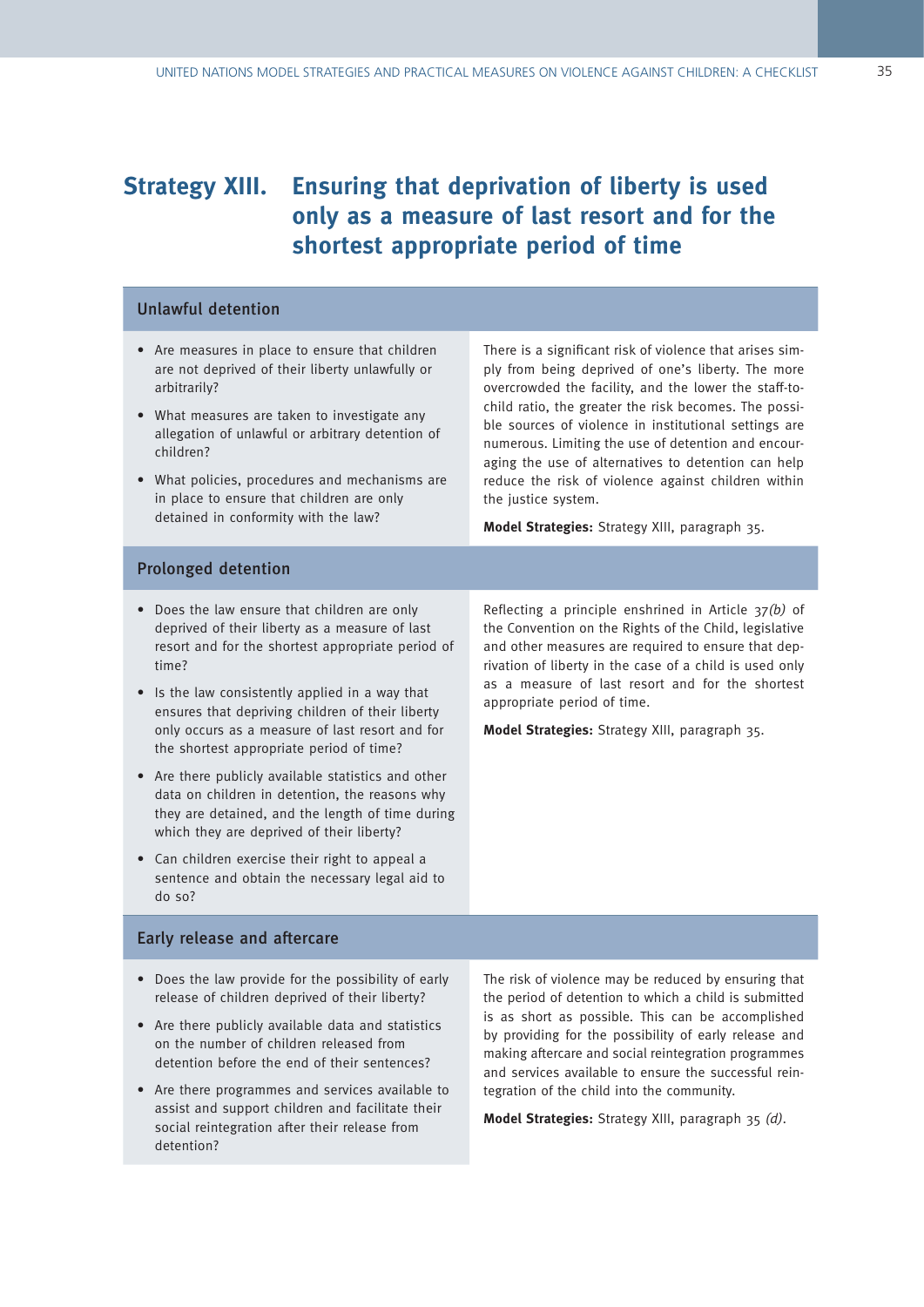$\Leftrightarrow$  Convention on the Rights of the Child. United Nations Rules for the Protection of Juve niles Deprived of their Liberty (General Assem bly resolution 45/113, annex) .

United Nations Standard Minimum Rules for the Administration of Juvenile Justice (General Assembly resolution 40/33, annex) .

UNODC (2014) . Handbook on Women and Imprisonment. New York: United Nations.

UNODC (2013) . Justice in Matters Involving Chil dren in Conflict with the Law. Model Law on Juvenile Justice and Related Commentary . New York: United Nations .

UNODC (2013) . Introductory Handbook on the Prevention of Recidivism and the Reintegration of Offenders. New York: United Nations.

UNODC (2007) . Handbook of basic principles and promising practices on alternatives to imprisonment. New York: United Nations.

UNODC (2007) . Handbook on Restorative Justice Programmes. New York: United Nations.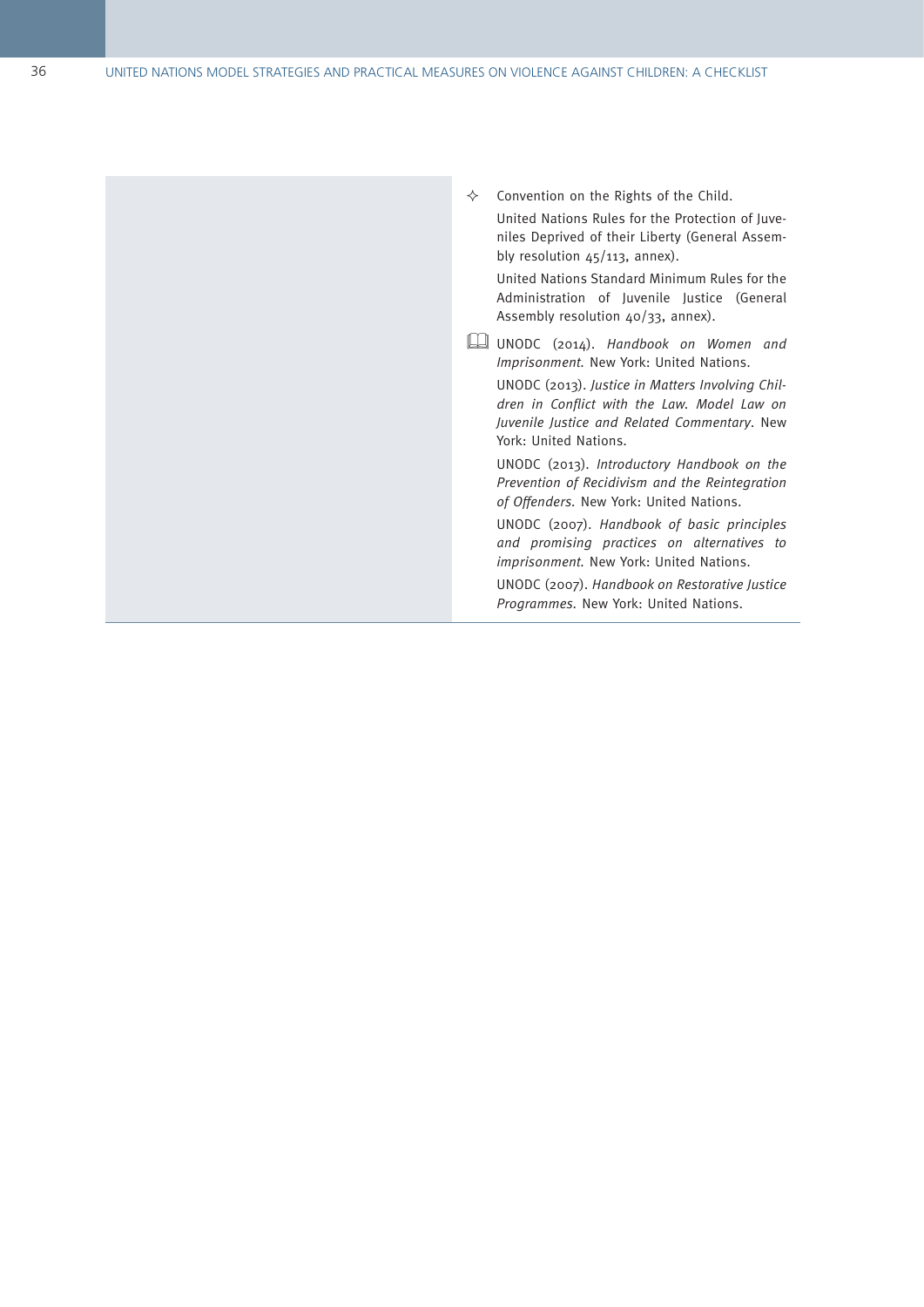## **Strategy XIV. Prohibition of torture, other cruel, inhumane or degrading treatment or punishment**

#### Prohibition of certain types of sentences

- Does the law prohibit sentences involving any form of corporal punishment for crimes committed by children?
- Are there any circumstances where the law (or sentencing practices) allows for capital punishment or life imprisonment without the possibility of release to be imposed for offences committed by persons when they were less than 18 years of age?

The prohibition against torture and other cruel, inhuman or degrading treatment or punishment is a very important principle that needs to be reaffirmed even more forcefully when children are concerned. No child should ever be subjected to such treatment or punishment.

**Model Strategies:** Strategy XIV, paragraph 36.

 $\Leftrightarrow$  Convention on the Rights of the Child.

United Nations Standard Minimum Rules for the Administration of Juvenile Justice (General Assembly resolution 40/33, annex).

UNODC (2013). Justice in Matters Involving Children in Conflict with the Law. Model Law on Juvenile Justice and Related Commentary. New York: United Nations.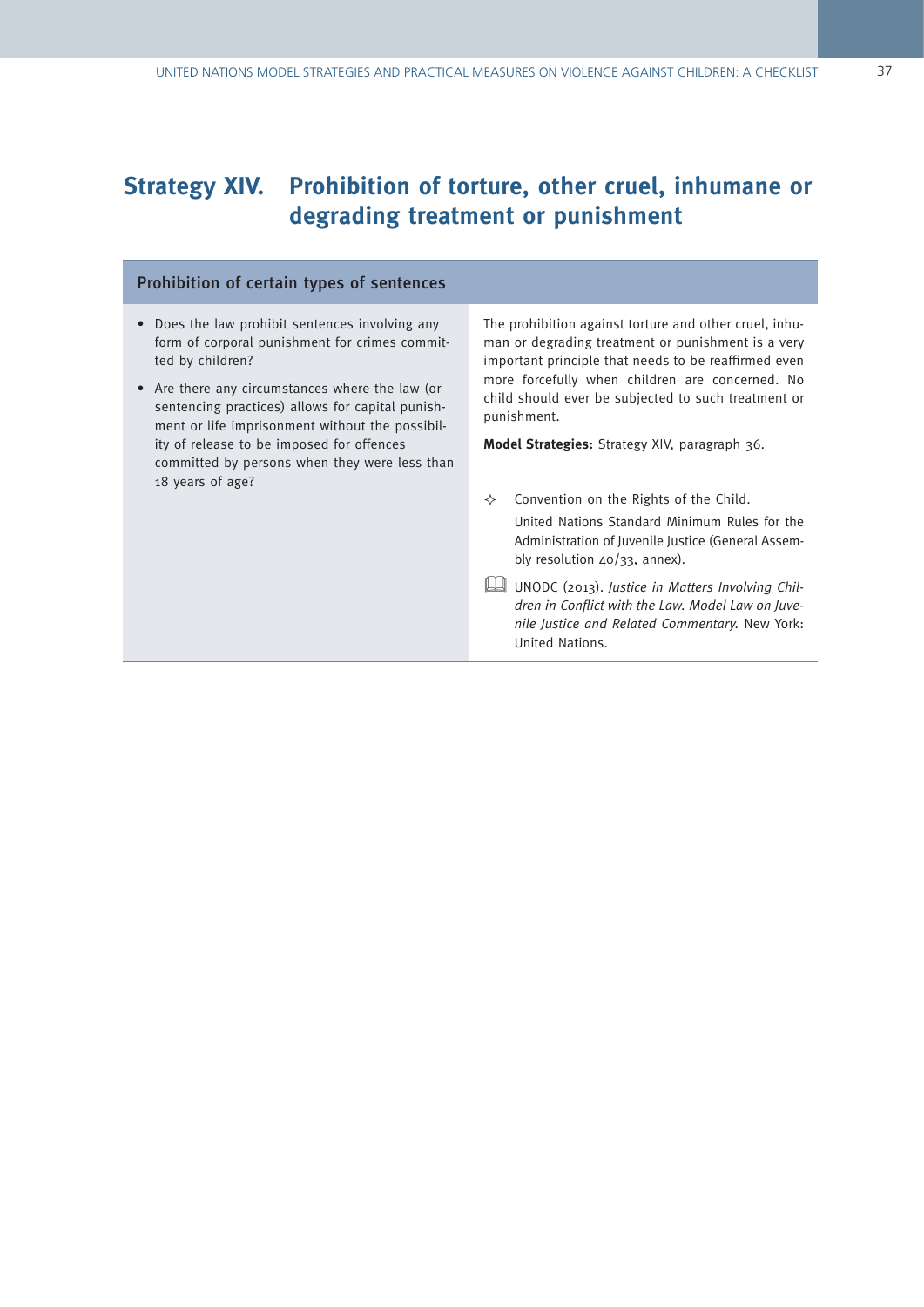### **Strategy XV. Preventing and responding to violence against children in places of detention**

#### Police custody and pretrial detention

- How long can children be legally held in police custody or pretrial detention? Are children sometimes detained longer than the period of time authorized by law?
- What measures have been taken to reduce the length of pretrial detention?
- What are the existing alternatives to pretrial detention? To what extent are these alternatives used in the case of children?
- Are certain groups of children more likely than others to be held in pretrial detention?
- What mechanisms exist to monitor and exercise oversight over the use of pretrial detention, particularly in police cells?
- Can detained children challenge their detention?

#### Conditions of detention

- Are child-sensitive policies, procedures and practices in place in all detention facilities where children are found? Is compliance with these policies and procedures effectively monitored and reported?
- Are measures in place to prevent overcrowding in places of detention where children are found? Is there a maximum capacity for child detention facilities?
- Are children separated from adults in detention facilities? Are girls separated from boys in detention facilities? If so, what measures are in place to verify that this is the case?
- Are there policies, procedures and programmes in place to assess and classify children held in detention facilities in order to identify their special needs?
- Are there policies, procedures and programmes in place to provide detained children with appropriate protection, individualized treatment and interventions, including with respect to the specific needs of girls?

The majority of children deprived of their liberty are in pretrial detention, with the majority of these children subsequently being found not guilty. Measures to prevent prolonged pretrial detention are required.

**Model Strategies:** Strategy XV, paragraph 37.

When children must be detained, the conditions of detention themselves can be conducive to various forms of violence against children. A comprehensive strategy is needed to address that risk and to respond diligently to any incident or alleged incident of violence against children in a place of detention.

The strategy must include measures to prevent overcrowding, to separate children from adults, and boys from girls, and ensure that all detention facilities adopt and implement child-sensitive policies, procedures and practices and strictly monitor compliance with them. The placement of children in adult prisons or jails compromises their basic safety, well-being and their future ability to remain free of crime and successfully reintegrate into society.

**Model Strategies:** Strategy XV, paragraph 38.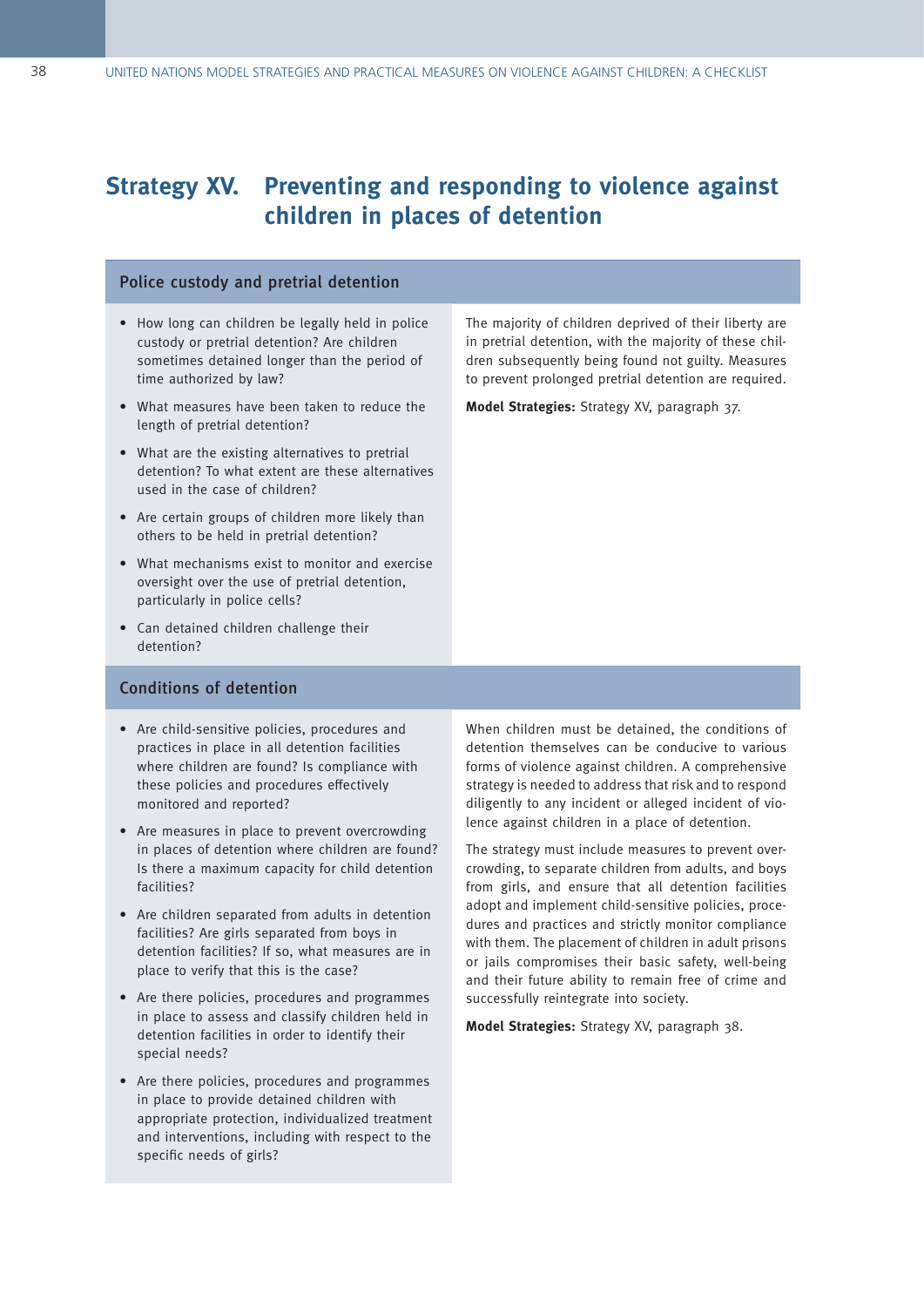- Are places of detention provided with a sufficient array of facilities to accommodate and adequately protect children of different ages or with differing needs?
- Is treatment and support available to detained children with special needs, including to girls who are pregnant, give birth and/or raise children in detention?
- Is treatment available to children with mental illness, disabilities, HIV/AIDS and other communicable and non-communicable diseases and drug addiction?
- Are appropriate care and protection provided to children accompanying a parent or legal guardian deprived of liberty on any ground, including for a violation of immigration law?
- Are the safety and security policies, procedures and practices of places of detention regularly reviewed to ensure the safety of children and to protect them against all forms of violence?
- How are children in detention protected from peer violence? Are policies and procedures in place to prevent all forms of discrimination against or ostracism or stigmatization of detained children?
- Are strict measures in place to facilitate the immediate reporting of alleged incidents of violence, including sexual abuse of children in places of detention?
- What are the mechanisms in place to ensure that alleged incidents of violence against children in places of detention are independently, promptly and effectively investigated by appropriate authorities and, when founded, effectively prosecuted?

#### Minimizing the risk of violence against children in detention

- Are there sufficient programmes to ensure that children in detention and their parents and/or legal guardians are aware of their rights and can access the mechanisms in place to protect those rights, including access to legal aid?
- Is the use of placement in a dark cell or closed or solitary confinement or any other punishment that may compromise the physical or mental health of a child prohibited? Is this being monitored?

The risk of violence against children in detention must be minimized as much as possible.

Among the many measures which should be considered, it is necessary to prohibit and effectively prevent the use of corporal punishment as a disciplinary measure, to adopt clear and transparent disciplinary policies and procedures that encourage the use of positive and educational forms of discipline, and to establish in law the duty of managers and personnel of detention facilities to record, review and monitor every instance in which disciplinary measures or punishment are used.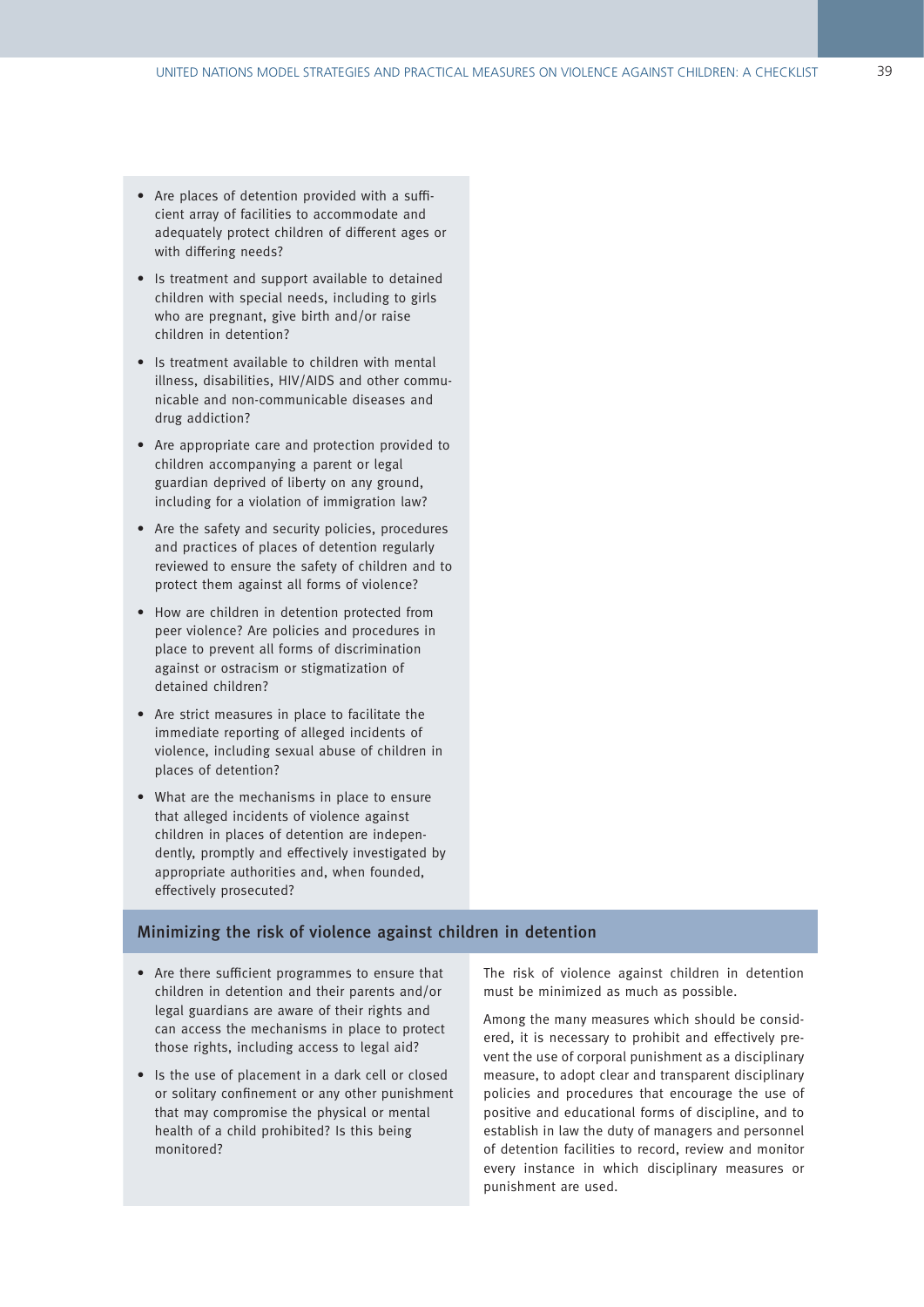- What are the policies that have been implemented to guide the use of force and physical restraints on children during their detention?
- Is the carrying and use of weapons by personnel prohibited in all facilities where children are detained?
- Are measures in place to protect children from self-harm or suicide?
- Is the use of corporal punishment as a disciplinary measure prohibited in all places where children are being detained?
- How is the use of positive and educational forms of discipline promoted in places where children are detained?
- Are there policies and procedures in place that clearly establish the duty of managers and personnel of detention facilities to record, review and monitor every instance in which disciplinary measures or punishment are used?
- Is there a clear prohibition in law and policies of the use of any form of violence or threats of violence against children by staff in places of detention in order to force children to engage in activities against their will?
- Do places of detention ensure the effective supervision and protection of children from violence by other children and adults, including measures to prevent bullying?
- Are there programmes in place to prevent violence associated with youth gang activities and racist harassment and violence within places of detention?
- Are frequent family visits and regular contact and communication between children and their family members, as well as with the outside world allowed and encouraged? Do children in detention have regular contact with the outside world? Can prohibition of contact with the child's family be used as a disciplinary measure?
- Are there programmes and other measures in place to prevent violence against children suffering from mental illness or drug addiction, including through treatment?

Children suffering from mental illness or drug addiction may be especially vulnerable to violence while in detention. Programmes and other measures are required to protect them against violence, including through treatment.

It is also important to keep in mind that children in detention facilities are also vulnerable to violence from their peers. Overcrowding, lack of supervision and a failure to separate more vulnerable children from others all contribute to this phenomenon. Children involved in youth gangs might also be motivated to violence, or violence may stem from incidents of racism.

Most importantly, a comprehensive strategy to address violence against children in places of detention must include measures to ensure that all allegations of violent incidents, including sexual abuse of children in a place of detention, are immediately reported and independently, promptly and effectively investigated by appropriate authorities and, when founded, effectively prosecuted.

**Model Strategies:** Strategy XV, paragraph 39.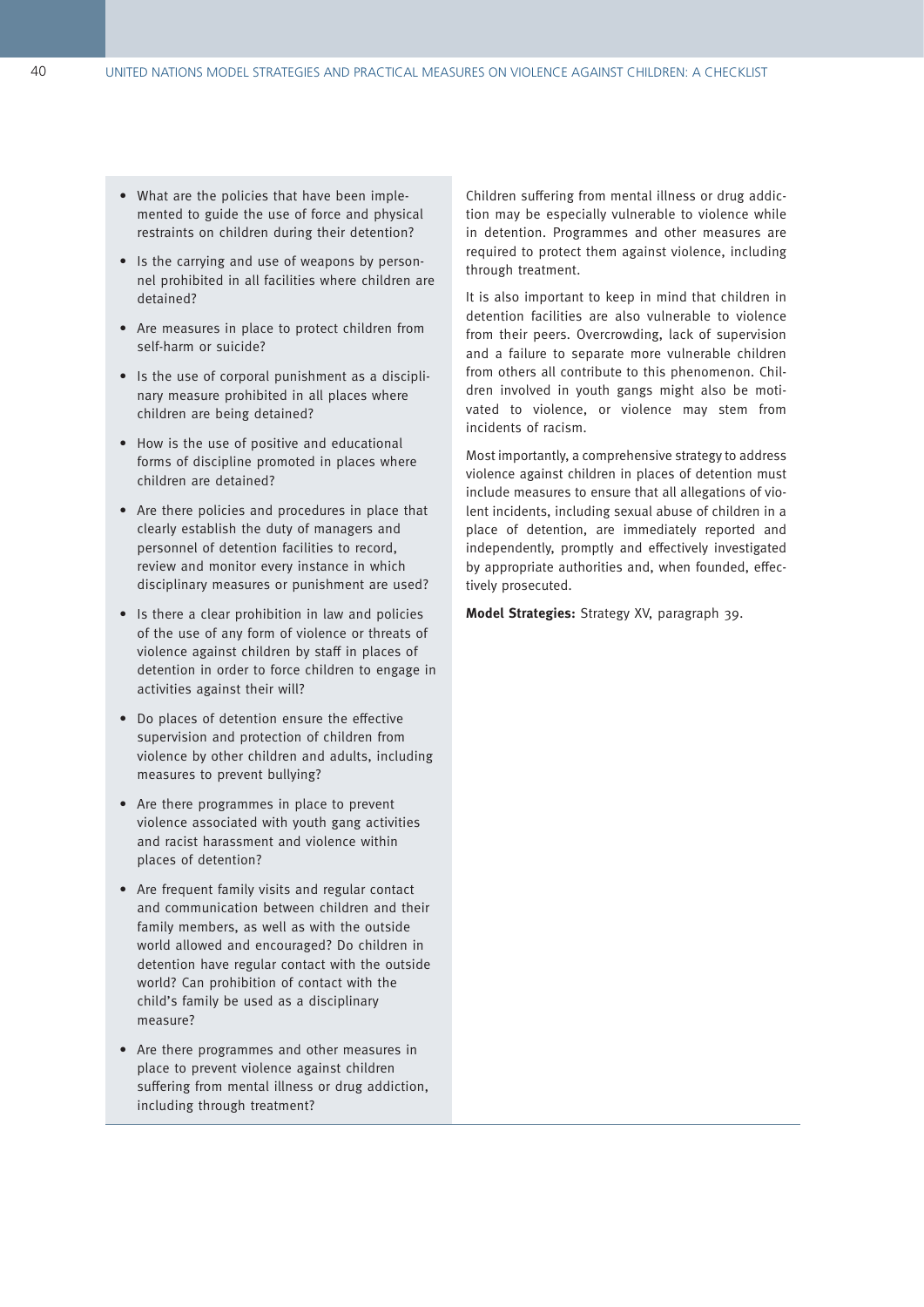#### Staff recruitment and training

- What are the policies and processes in place to ensure effective staff recruitment, selection and supervision?
- What are the professional and educational requirements for detention staff?
- Are detention staff adequately remunerated? Are there procedures in place to ensure that individuals who have been convicted of a criminal offence against a child are not eligible to work in an agency or organization providing services to children?
- Do staff in places of detention receive adequate training to make them aware of their responsibility to identify early signs of risks of violence and mitigate that risk, to report incidents of violence against children, and to actively protect children?

To protect children in places of detention against violence, it is important to provide appropriate staff recruitment, selection, training and supervision.

**Model Strategies:** Strategy XV, paragraph 40.

#### Distinctive needs of girls: gender-based violence in detention

- Are policies in place to prevent harassment, violence and discrimination against girls?
- Are the special needs and vulnerabilities of girls taken into account in decision-making processes?
- Are there policies and procedures in place to ensure that the dignity of girls is respected and protected during personal searches?
- Have alternative screening methods, such as scans, been implemented to replace strip searches and invasive body searches?
- Are there clear policies and regulations on the conduct of staff aimed at protecting girls deprived of their liberty from any physical or verbal violence, abuse or sexual harassment?

#### Independent monitoring and inspections

- Are places of detention and community-based institutions monitored and inspected regularly, without interference, by national independent bodies and national human rights institutions?
- Is international cooperation with regard to best practices promoted?

Policies, procedures and programmes are required to ensure that the distinctive needs of girls and their vulnerability to gender-based violence are taken into account. Measures are required to eliminate the risk of all forms of harassment, violence and discrimination against girls.

**Model Strategies:** Strategy XV, paragraph 41.

It is necessary to review existing monitoring and inspection mechanisms and ensure that they function independently and without interference. With respect specifically to the risk of violence in places of detention, measures are required to ensure the effective monitoring of, regular access to and inspection of places of detention by independent bodies, human rights institutions, ombudspersons or members of the judiciary, who are empowered to conduct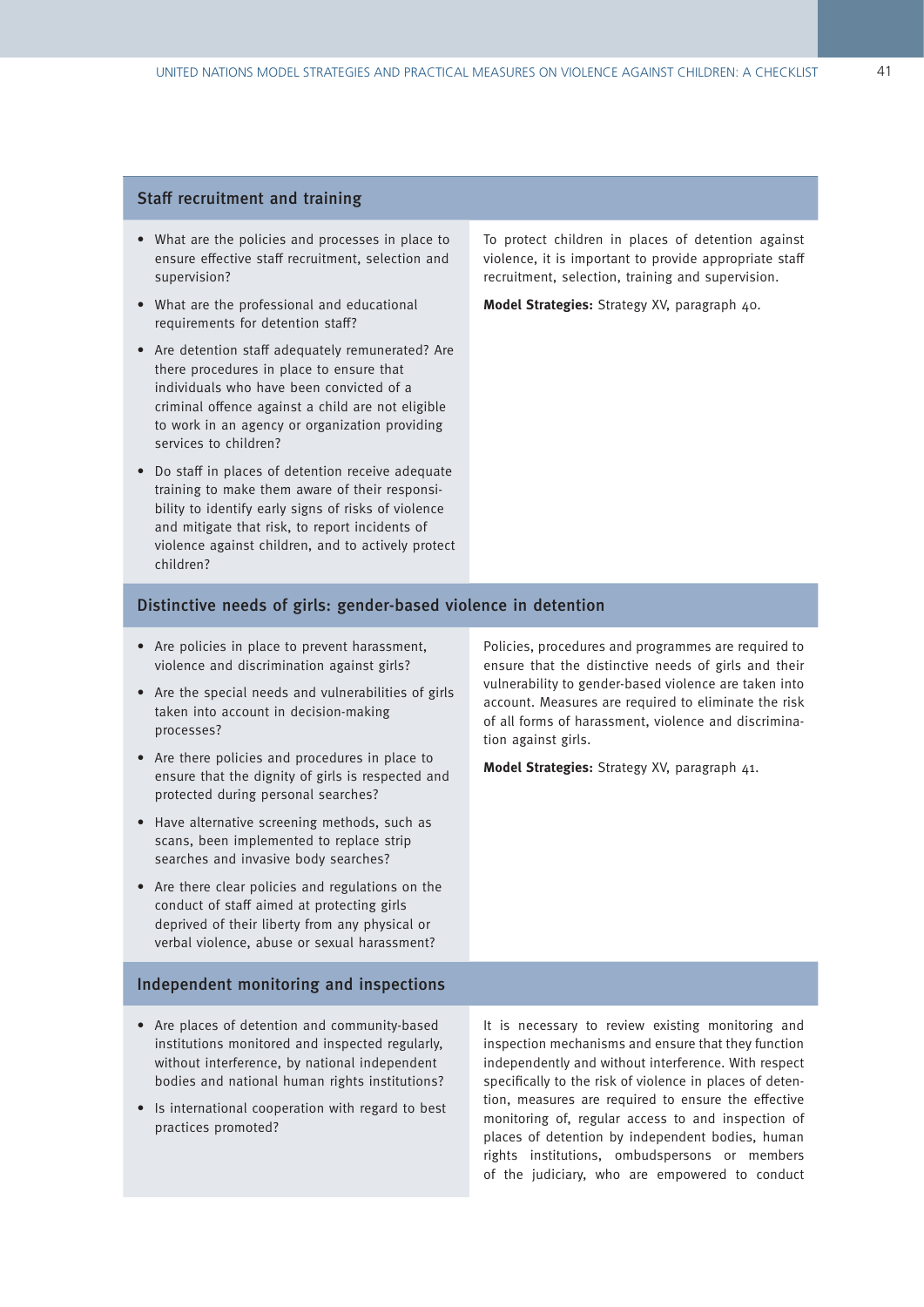- Are all deaths and injuries of children in detention reported and investigated? Are the parents or legal guardians informed?
- Are there presently any obstacles to the conduct of such independent inspections?
- Are the recommendations received as a result of such inspections considered and implemented?

unannounced visits, conduct interviews with children and staff in private and investigate allegations of violence.

**Model Strategies:** Strategy XV, paragraph 42.

 $\Leftrightarrow$  United Nations Standard Minimum Rules for the Administration of Juvenile Justice (General Assembly resolution 40/33, annex).

United Nations Rules for the Protection of Juveniles Deprived of their Liberty (General Assembly resolution 45/113, annex).

United Nations Rules for the Treatment of Women Prisoners and Non-custodial Measures for Women Offenders (the Bangkok Rules) (General Assembly resolution 65/229, annex).

UNODC (2014). Handbook on Women and Imprisonment. New York: United Nations.

UNODC (2013). Justice in Matters Involving Children in Conflict with the Law. Model Law on Juvenile Justice and Related Commentary. New York: United Nations.

UNODC (2013). Handbook on Strategies to Reduce Overcrowding in Prisons. New York: United Nations.

Council of Europe (2008). Recommendation CM/ Rec(2008)11 of the Committee of Ministers to member states on the European rules for juvenile offenders subject to sanctions or measures, E.13.5, Rules 90 and 91 (Use of Force, Physical Restraint and Weapons) and Commentary.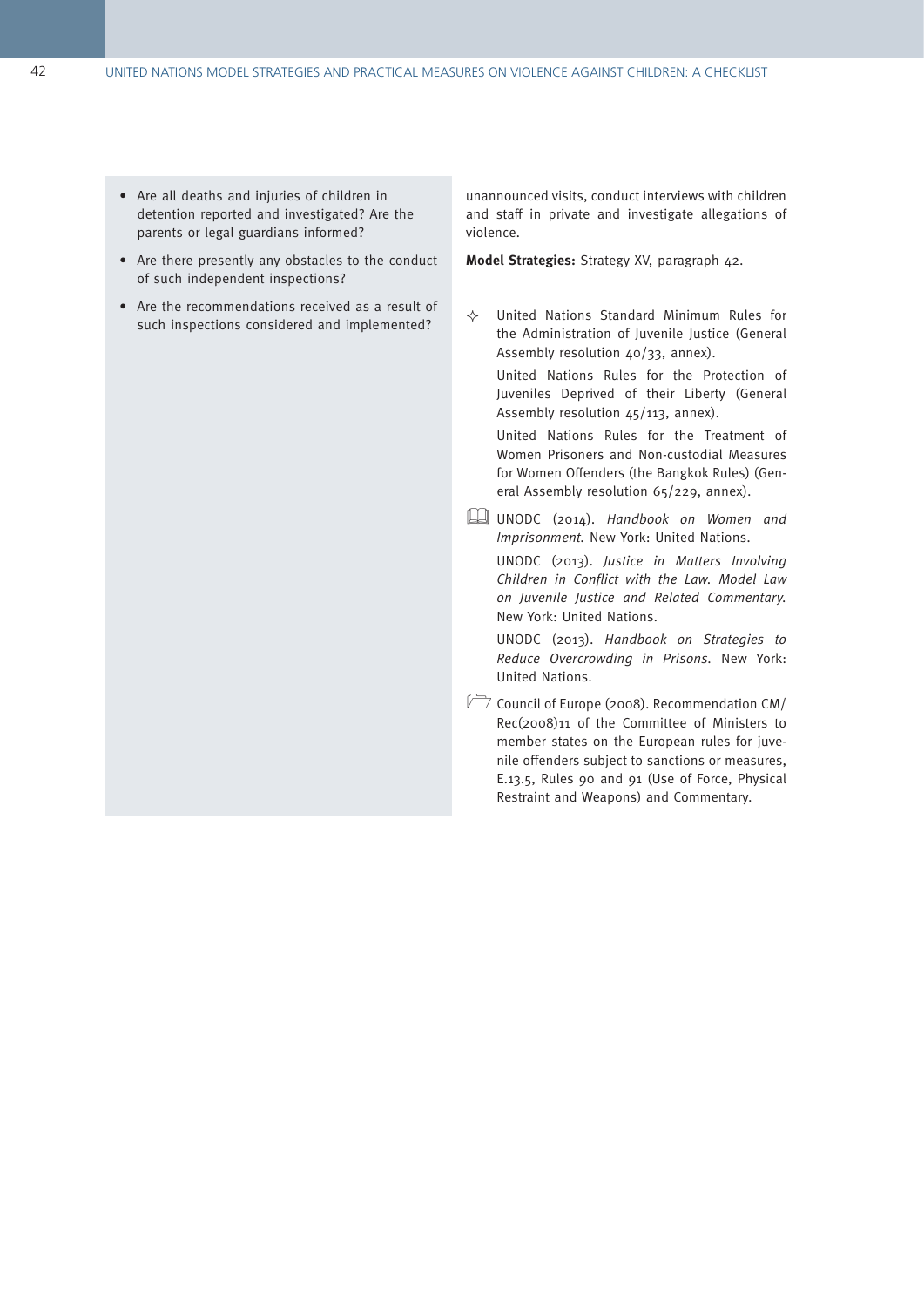### **Strategy XVI. Detecting, assisting and protecting children who are victims of violence as a result of their involvement with the justice system as alleged or sentenced offenders**

#### Complaint mechanisms

- Have complaint mechanisms for child victims of violence within the justice system been established? Are these mechanisms safe, confidential, effective and easily accessible?
- Do children receive clear information, in particular when they first arrive in a place of detention, about their rights and about how they can exercise their right to be heard and listened to?
- Do children and their parents or guardian receive clear information about available services for assistance and support and about remedies that are available to them to address incidents of violence?

#### Protection of children who report abuse

- What kind of protection measures are in place for children who report abuse?
- Are policies in place to ensure that individuals who are allegedly implicated in violence against or ill-treatment of children are removed from any position of control or power, whether direct or indirect, over complainants, witnesses and their families, and those conducting the investigation? If so, are these policies effectively applied?
- What are the specific policies, procedures and programmes in place to protect children who provide information or act as witnesses in proceedings related to a case involving violence within the justice system?
- Are children victims of violence within the justice system provided access to fair, prompt and equitable redress mechanisms and accessible procedures for seeking and obtaining compensation?

Once complaint mechanisms are established, it is also very important to protect children who report abuse, specifically taking into account the risks of retaliation. This can be done by adopting and enforcing policies that ensure that those allegedly implicated in violence against or ill-treatment of children are removed from any position of control or power, whether direct or indirect, over complainants, witnesses and their families, and those conducting the investigation.

**Model Strategies:** Strategy XVI, paragraph 43 (c) and (d).

It is of crucial importance to provide children who report abuse and incidents of violence within the justice system with immediate protection, support and counselling.

**Model Strategies:** Strategy XVI, paragraph 43.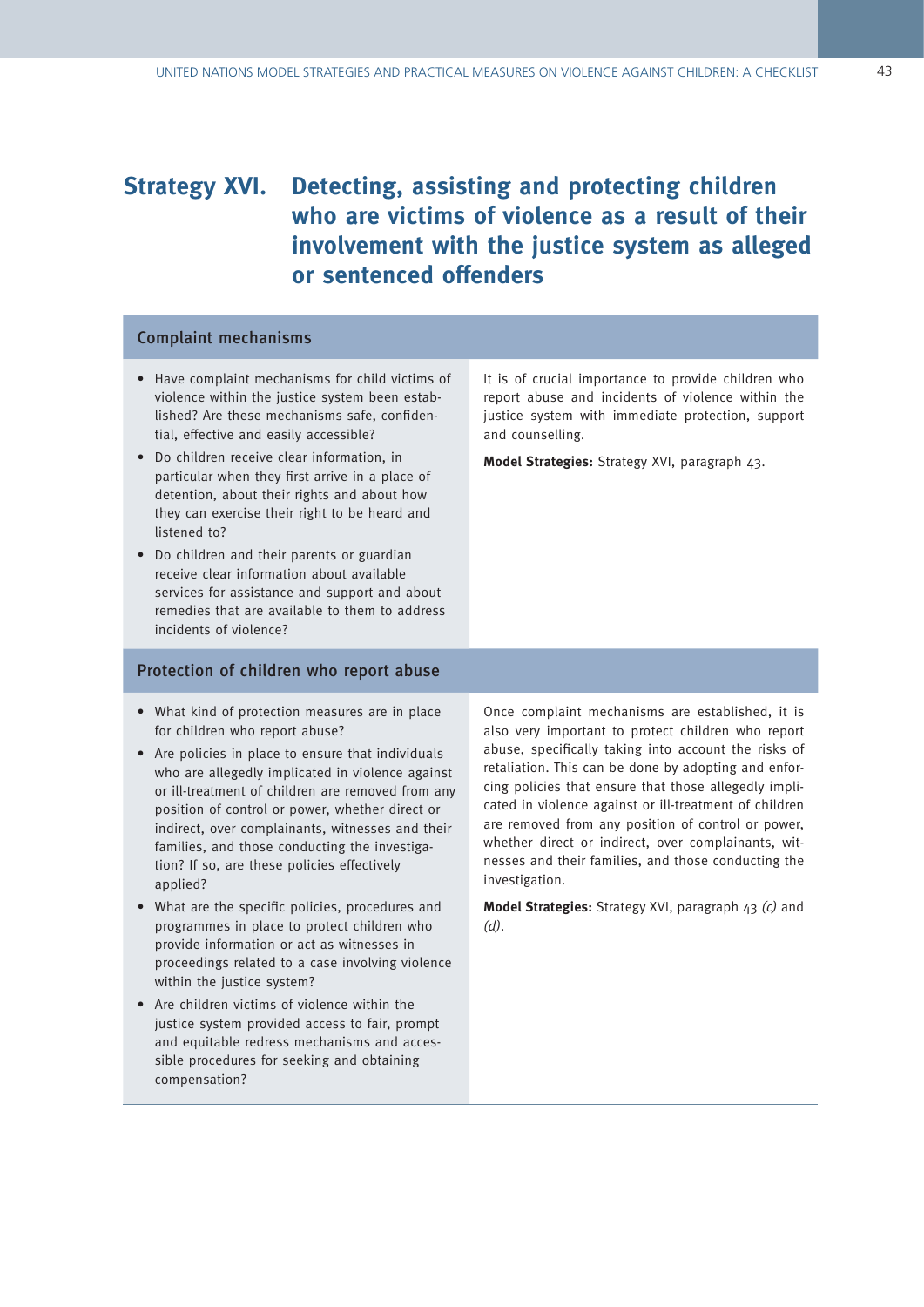#### Obligation to report violence against children

- Is there currently a legal obligation for professionals working with children to report any incident of violence against children in the justice system? Do these professionals receive training and sufficient guidance on reporting requirements and the consequences of failing to report incidents?
- Are records kept of all reported incidents of violence against children, their investigations and outcomes? If so, how and where?
- What protection is available for staff who report in good faith alleged incidents of violence against children?

In reality, very few children in the criminal justice system will actually be in a position to denounce abusers who are in a position of power and authority over them. This is why it is so important to create a legal obligation for criminal justice personnel to report incidents or alleged incidents of violence against children.

**Model Strategies:** Strategy XVI, paragraph 44.

#### Protection of people who report violence against children

• Are rules and procedures in place to protect the identity of professionals and private individuals who bring cases of violence against children to the attention of the competent authorities?

Those working with children in the criminal justice system must receive clear guidance on reporting requirements and the consequences of failing to report incidents. They must also be protected against retaliation, and rules and procedures should be reviewed to ensure that their identities are protected.

**Model Strategies:** Strategy XVI, paragraph 44.

#### Prompt, independent and effective investigation of alleged incidents

- Are policies, guidelines and procedures in place to guide the conduct of investigations of alleged incidents of violence against children within the justice system?
- Are all investigations of alleged incidents of violence against children within the justice system conducted by an independent authority?
- Are prompt, independent and effective investigations conducted in all alleged incidents of violence against children involved with the justice system?
- Are sanctions imposed on individuals who interfere with an investigation of an alleged incident of violence against children within the justice system?

All complaints and reports of incidents of violence against children within the justice system must be independently investigated by competent authorities. Policies, guidelines and procedures for the conduct of such investigations by an independent authority need to be in place.

**Model Strategies:** Strategy XVI, paragraph 44.

 $\Diamond$  United Nations Rules for the Protection of Iuveniles Deprived of their Liberty (General Assembly resolution 45/113, annex).

United Nations Rules for the Treatment of Women Prisoners and Non-custodial Measures for Women Offenders (the Bangkok Rules) (General Assembly resolution 65/229, annex).

- UNODC (2013). Justice in Matters Involving Children in Conflict with the Law. Model Law on Juvenile Justice and Related Commentary. New York: United Nations.
- Penal Reform International (2013). The right of children deprived of their liberty to make complaints.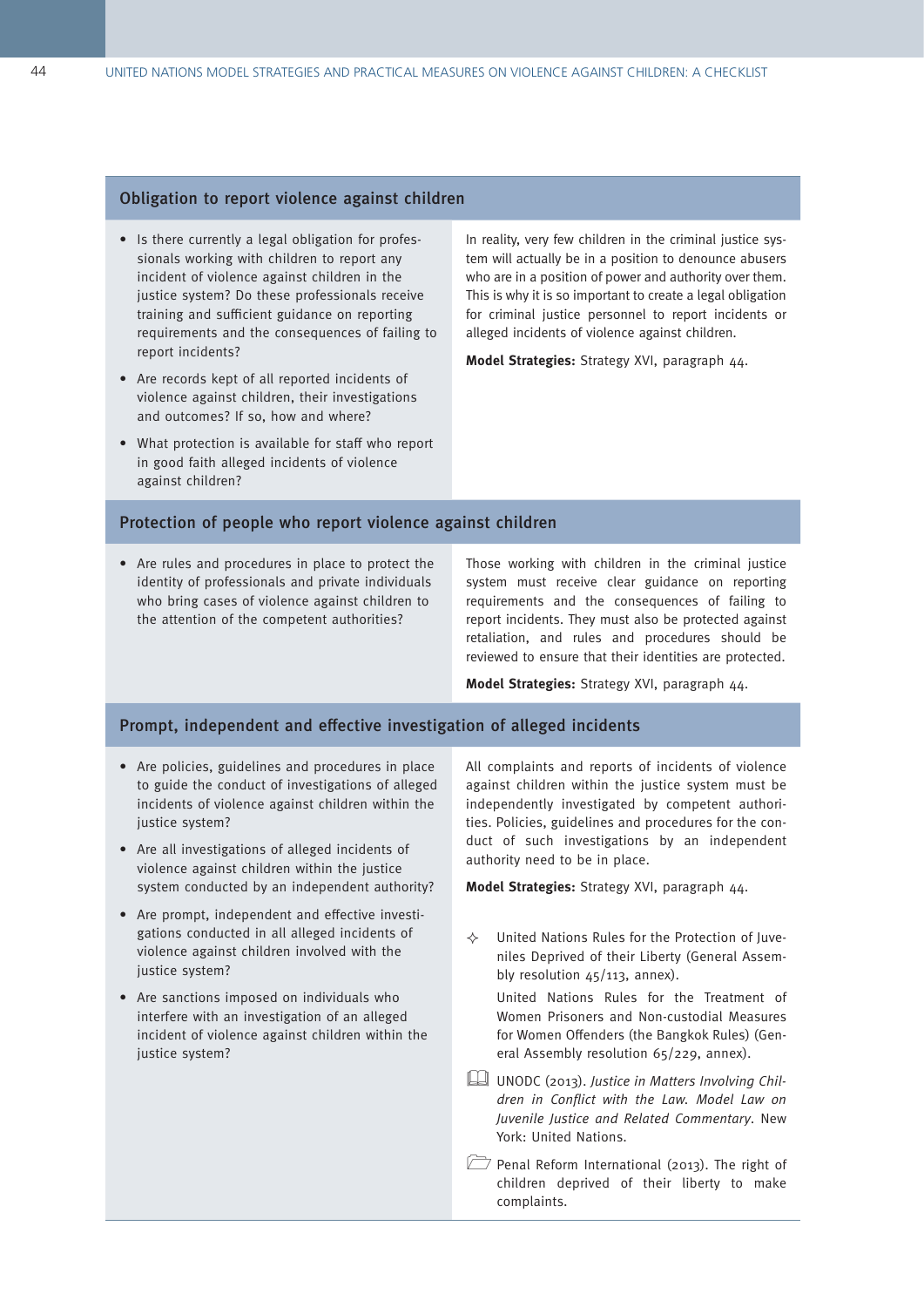### **Strategy XVII. Strengthening accountability and oversight mechanisms**

#### Combating impunity and tolerance of violence against children

- What are the awareness-raising and education programmes in place to combat the tolerance of violence against children within the justice system?
- Does the law prescribe a range of penalties for officials whose conduct results in violence against children in the juvenile justice system. including termination of employment, workplace disciplinary measures, or criminal justice investigations where appropriate?
- Are there disciplinary measures in place for those officials who abuse their power and apply violence against children in the juvenile justice system?
- Are records and statistics kept of all such prosecutions?

#### Accountability measures

- What measures have been implemented to enhance integrity and prevent corruption within all justice institutions?
- Are there legal and regulatory frameworks that establish accountability mechanisms for law enforcement, the judiciary, the prosecution service, prison management and staff, mediators, arbitrators, lawyers, social workers, paralegals and other professionals in contact with children in conflict with the law?
- What are the internal accountability mechanisms in place, in particular for policing and places of detention, to prevent violence against children?
- What are the external accountability mechanisms in place, in particular for policing and places of detention, to prevent violence against children?
- Is there a national monitoring and oversight mechanism that covers all agencies dealing with children?
- Is there a consistent application of disciplinary measures against officials responsible for violence against children?
- Are public investigations conducted on all reports of violence against children in the justice system?

Any tolerance of violence against children within the justice system must be challenged, including through awareness-raising programmes, education and effective prosecution of violent offences committed against children within the justice system.

**Model Strategies:** Strategy XVII, paragraphs 45 and 46.

It is important to strengthen accountability and oversight mechanisms within and outside the criminal justice system. The goal is not only to prevent violence, but also to promote accountability for incidents that occur when in contact with the justice system.

**Model Strategies:** Strategy XVII, paragraph 47.

 UNODC (2013). Justice in Matters Involving Children in Conflict with the Law. Model Law on Juvenile Justice and Related Commentary. New York: United Nations.

UNODC (2011). Handbook on police accountability, oversight and integrity. New York: United Nations.